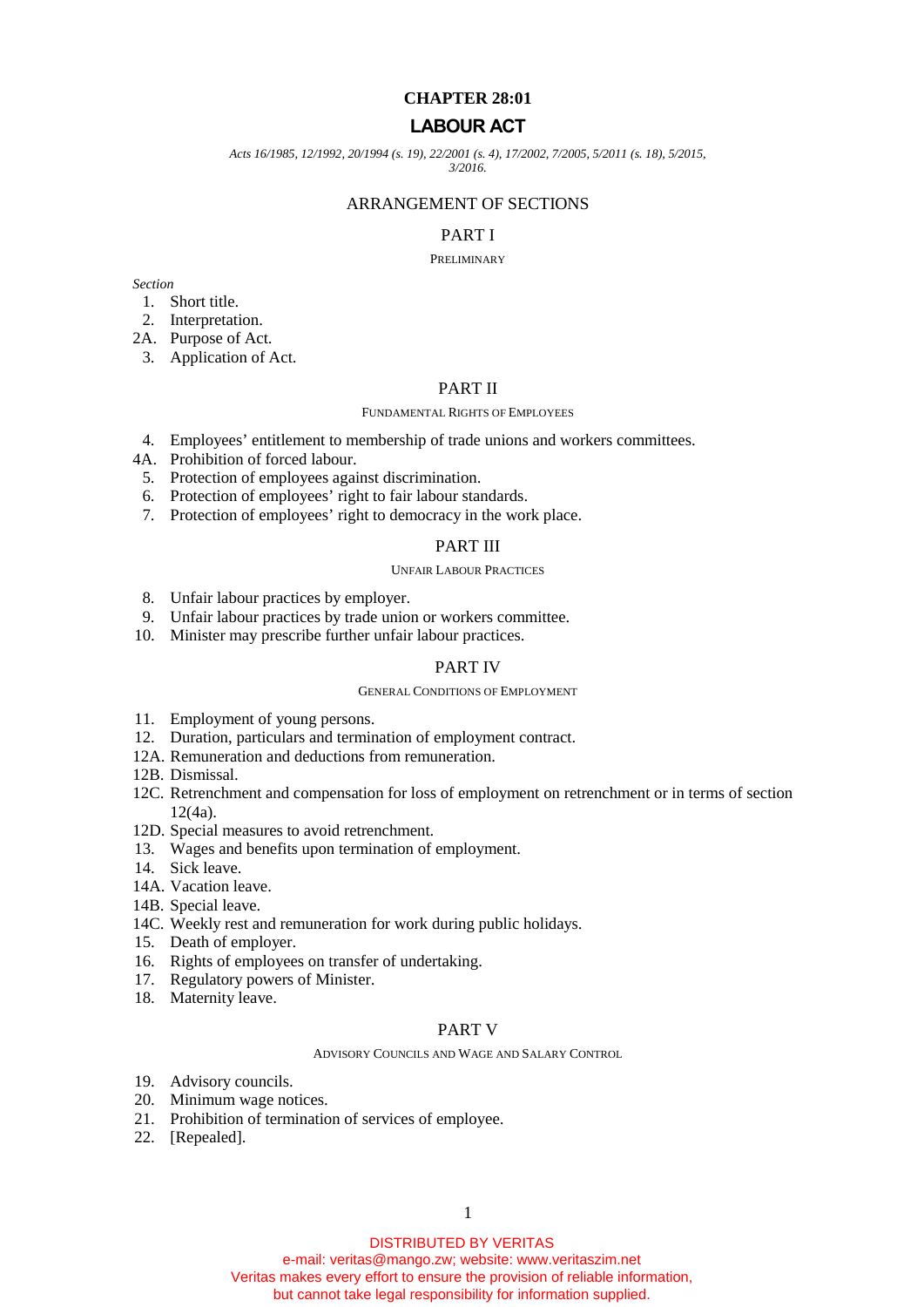# PART VI

#### WORKERS COMMITTEES: FORMATION AND FUNCTIONS

- 23. Formation of workers committees.
- 24. Functions of workers committees.
- 25. Effect of collective bargaining agreements negotiated by workers committees.
- 25A. Composition, procedure and functions of works councils.
- 26. Minister may make regulations relating to workers committees.

# PART VII

TRADE UNIONS, EMPLOYERS ORGANIZATIONS AND FEDERATIONS OF TRADE UNIONS AND EMPLOYERS ORGANIZATIONS

- 27. Right to form trade unions or employers organizations.
- 28. Requirements for formation of trade unions and employers organizations.
- 29. Registration of trade unions and employers organizations and privileges thereof.
- 30. Unregistered trade unions and employers organizations.
- 31. When trade union may act as agent union.
- 32. Agent union to disclose other agencies.
- 33. Application for registration.
- 34. Requirements of application for registration.
- 35. Requirements of constitution of registered trade unions or employers organizations.
- 36. Registration of trade unions, employers organizations and federations.
- 37. [Repealed].
- 38. [Repealed].
- 39. Application or proposal to vary, suspend or rescind registration.
- 40. Variation, suspension or rescission of registration.
- 41. Accreditation proceedings.
- 42. Notice of accreditation proceedings.
- 43. Procedure at accreditation proceedings.
- 44. Notification of decision made at accreditation proceedings.
- 45. Considerations relating to registration, or variation, suspension or rescission of registration of trade unions or employers organizations.
- 46. Matters to be determined by Labour Court.
- 47. Right of appeal.
- 48. Notice of appeal.
- 49. Appeals before Labour Court.
- 50. Right of membership of registered trade unions and employers organizations.
- 51. Supervision of election of officers.
- 52. Right to union or association dues.
- 53. Restrictions on payment of union dues by employers.
- 54. Collection of union dues.
- 55. Minister may regulate union dues.

# PART VIII

#### EMPLOYMENT COUNCILS

- 56. Voluntary employment councils.
- 57. Statutory employment councils.
- 58. Constitution of employment councils.
- 59. Registration of employment councils.
- 60. Employment councils to be bodies corporate.
- 61. Variation of registration of employment councils.
- 62. Duties of employment councils.
- 63. Designated agents of employment councils.
- 63A Audit of accounts of employment councils, inspection and examination thereof, and administration of affairs of employment councils in certain cases.

# PART IX

[Part IX (sections 64 to 73) repealed by s. 25 of Act 17 of 2002]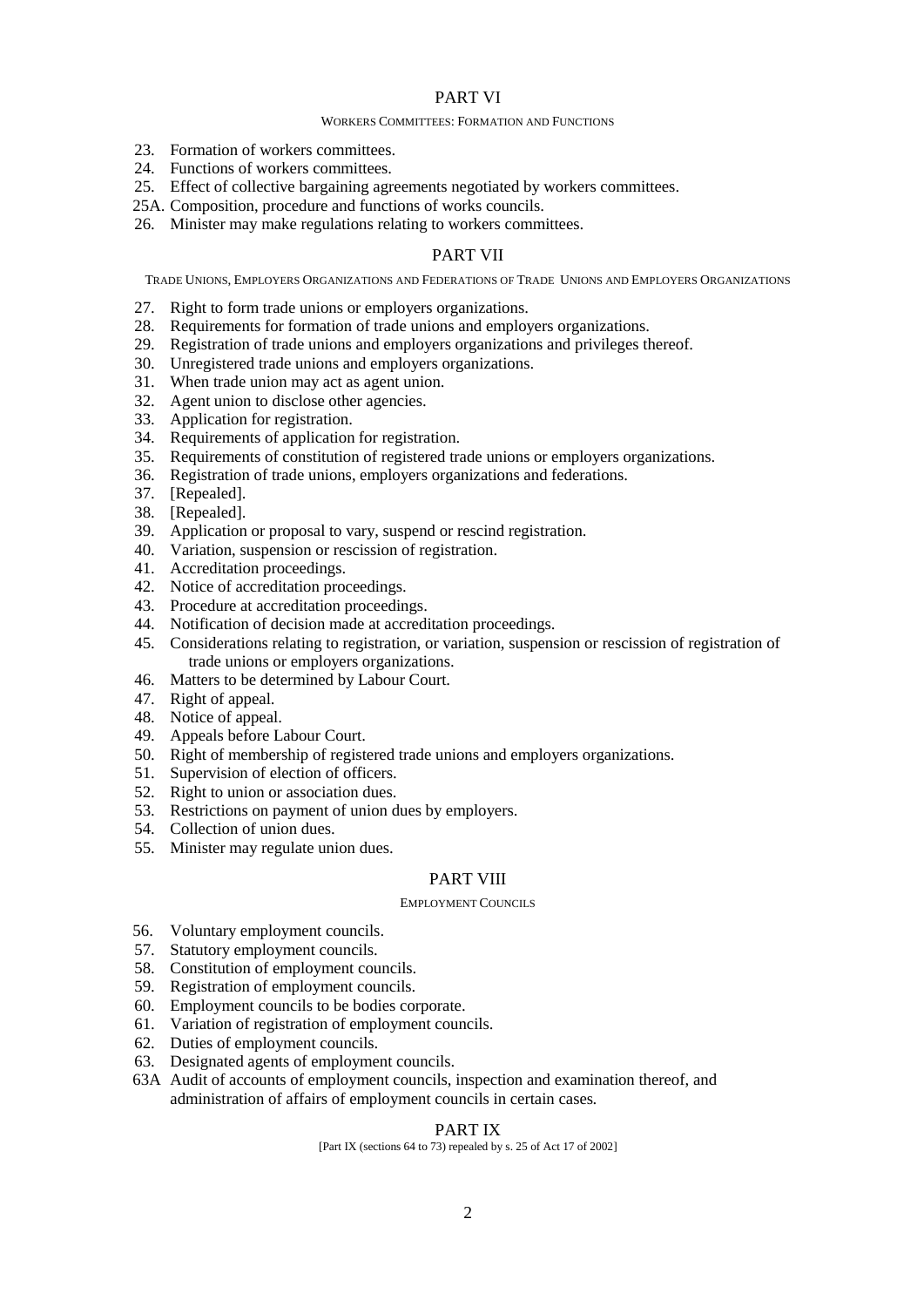# PART X

#### COLLECTIVE BARGAINING AGREEMENTS NEGOTIATED BY TRADE UNIONS AND EMPLOYERS ORGANIZATIONS

- 74. Scope of collective bargaining agreements.
- 75. Obligation to negotiate in good faith.
- 76. Duty of full disclosure when financial incapacity alleged.
- 77. Representation of parties.
- 78. Ratification of collective bargaining agreements.
- 79. Submission of collective bargaining agreements for approval or registration.
- 80. Publication of collective bargaining agreements.
- 81. Amendment of registered collective bargaining agreements by Minister.
- 82. Binding nature of registered collective bargaining agreements.
- 82A. Copies of collective bargaining agreement.
- 82B. Codes of best practice, guidelines and model agreements

# PART XI

#### LABOUR COURT

- 83. Administration of Part XI.
- 84. Establishment and composition of Labour Court.
- 84A. Oath of office
- 85. Qualification for appointment as President of Labour Court.
- 86. Assessors.
- 87. Registrar of Labour Court.
- 88. Seal of Labour Court.
- 89. Functions, powers and jurisdiction of Labour Court.
- 90. Exercise of functions by Labour Court.
- 90A. Procedure and evidence in the Labour Court
- 91. Sittings of Labour Court.
- 92. Representation of parties..
- 92A. Contempt of Labour Court.
- 92B. Effective date and enforcement of decisions of Labour Court.
- 92C. Rescission or alteration by Labour Court of its own decisions.
- 92D. Appeals to the Labour Court not provided for elsewhere in this Act.
- 92CC. Part-heard matters.
- 92E. Appeals to the Labour Court generally.
- 92F. Appeals against decisions of Labour Court

### PART XII

#### RESOLUTION OF DISPUTES AND UNFAIR LABOUR PRACTICES

- 93. Powers of labour officers.
- 94. Prescription of disputes.
- 95. [Repealed].
- 96. [Repealed].
- 97. [Repealed].
- 98. Effect of reference to compulsory arbitration under Parts XI and XII.
- 99. [Repealed]
- 100. [Repealed]
- 101. Employment codes of conduct.

# PART XIII

#### COLLECTIVE JOB ACTION

- 102. Interpretation in Part XIII.
- 103. Appeal against declaration of essential service.
- 104. Right to resort to collective job action.
- 104A. Picketing.
- 105. Lock-outs and actions connected therewith.
- 106. Show cause orders.
- 107. Disposal orders.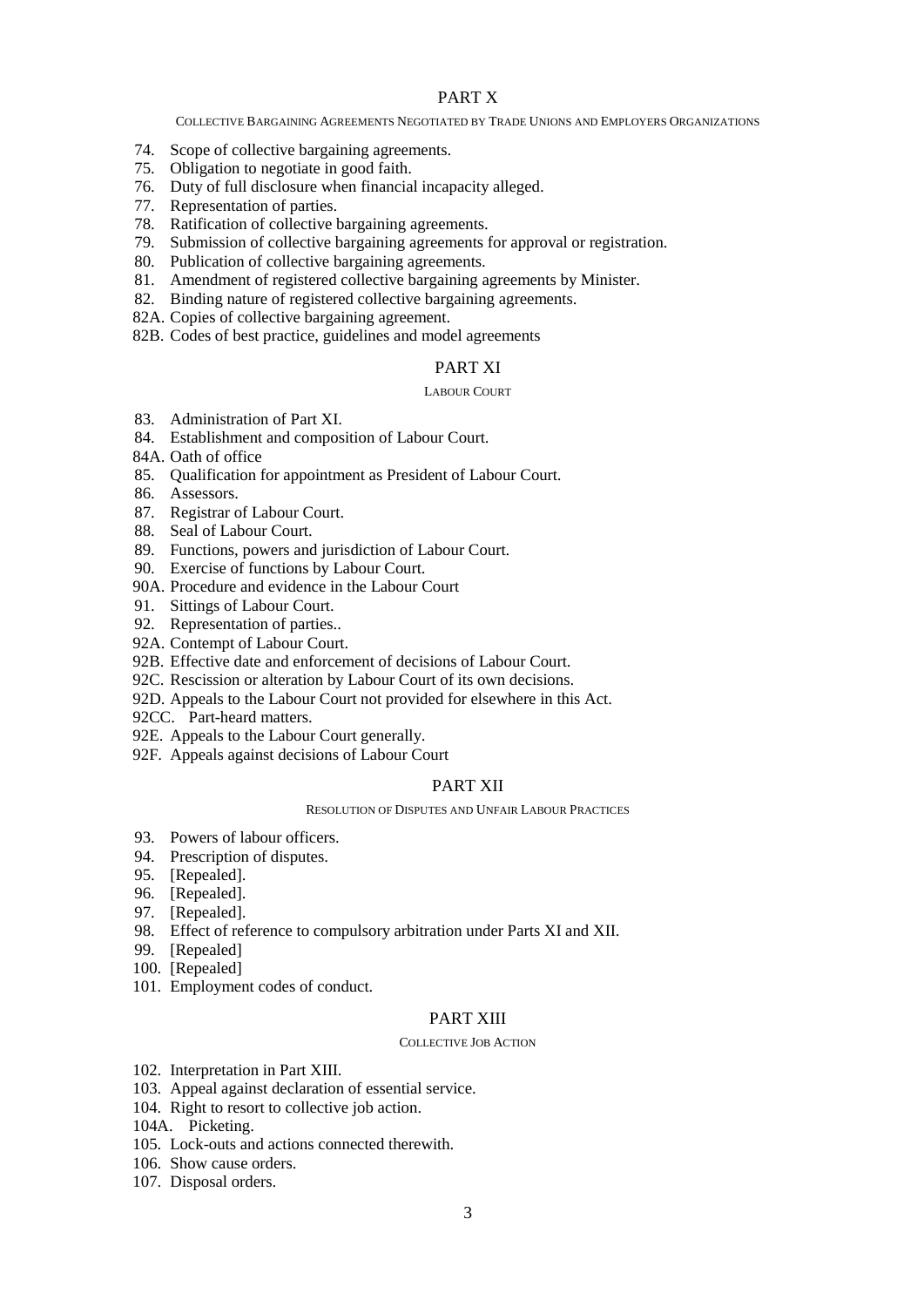108. Protection of persons engaged in lawful collective action.

109. Liability of persons engaged in unlawful collective action.

110. Appeals.

- 111. Cessation of collective job action.
- 112. Offences under Part XIII.

#### PART XIV

#### EMPLOYMENT AGENCIES

- 113. Interpretation in Part XIV.
- 114. Employment agencies to be registered.
- 115. Application for registration, issue, variation and cancellation of certificates of registration.
- 116. Duties of persons conducting employment agencies.
- 117. Powers of employment officers.
- 118. Offences under Part XIV.
- 119. Minister may make regulations.

### PART XV

#### **GENERAL**

- 120. Investigation of trade unions and employers organizations.
- 121. Officials.
- 122. Acquisition of undertakings by trade unions and trade union congress.
- 123. Minister may raise levies to meet certain expenses.
- 124. Protection against multiple proceedings.
- 125. Records to be kept by employers, principals and contractors.
- 126. Investigative powers of labour officers.
- 127. Regulations.
- 128. Offences by and in respect of labour officers, designated agents and officials.

**AN ACT to declare and define the fundamental rights of employees; to give effect to the international obligations of the Republic of Zimbabwe as a member state of the International Labour Organisation and as a member of or party to any other international organisation or agreement governing conditions of employment which Zimbabwe would have ratified; to define unfair labour practices; to regulate conditions of employment and other related matters; to provide for the control of wages and salaries; to provide for the appointment and functions of workers committees; to provide for the formation, registration and functions of trade unions, employers organizations and employment councils; to regulate the negotiation, scope and enforcement of collective bargaining agreements; to provide for the establishment and functions of the Labour Court; to provide for the prevention of trade disputes, and unfair labour practices; to regulate and control collective job action; to regulate and control employment agencies; and to provide for matters connected with or incidental to the foregoing.**

[Long title amended by section 44 of Act 17 of 2002 and by section 38 of Act 7 of 2005]

[Date of commencement: 15th December, 1985.]

## **PART I**

PRELIMINARY

#### **1 Short title**

This Act may be cited as the Labour Act [*Chapter 28:01*].

[Short title amended by section 2 of Act 17 of 2002]

# **2 Interpretation**

In this Act—

"accreditation proceedings" means proceedings held in terms of section *forty-one*; "agent union" means a trade union acting as an agent union in terms of section *thirty-one*; "appropriate trade union", in relation to any employees means—

(*a*) a trade union which is an agent union for the employees concerned; or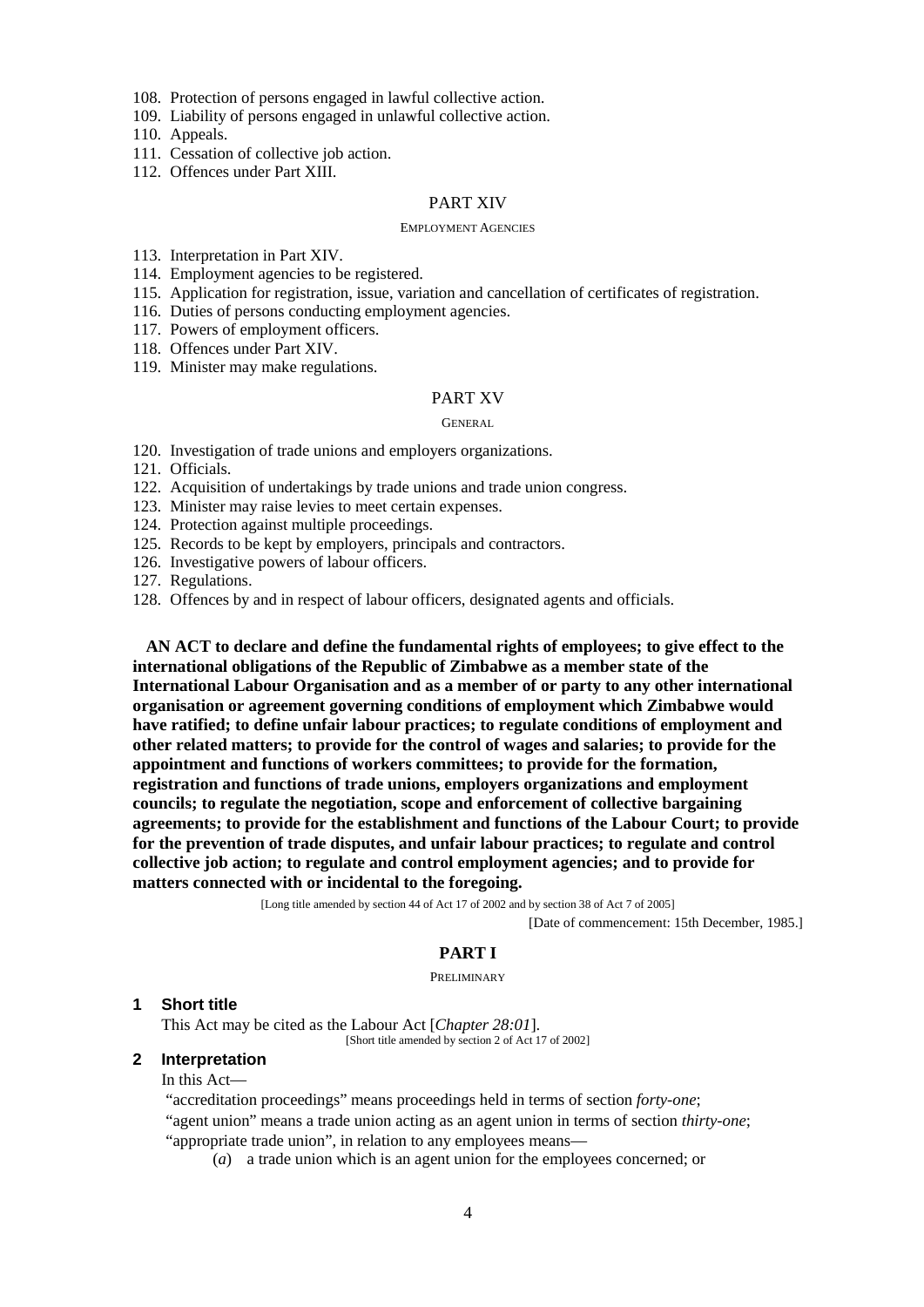(*b*) where there is no agent union for the employees concerned, the trade union which is registered for interests which correspond most closely to those of the employees concerned;

"assessor" means a member of the Labour Court appointed in terms of section *eighty-four*; [Definition inserted by section 2 of Act 17 of 2002]

"association dues" means money levied by an employers organization in terms of section *fiftytwo*;

"casual work" means work for which an employee is engaged by an employer for not more than a total of six weeks in any four consecutive months;

[Definition inserted by section 2 of Act 17 of 2002]

"certificate of registration" means a certificate relating to the registration of an employment agency issued in terms of paragraph (*a*) of subsection (2) of section *one hundred and fifteen*; "certified"…..

[Definition repealed by section 3 of Act 17 of 2002]

"Chairman"…..

[Definition repealed by section 3 of Act 17 of 2002]

"check-off scheme" means a scheme whereby an employer, with the consent of the employees concerned, deducts union dues directly from the remuneration of his employees and remits such dues to the trade union representing them;

[Definition inserted by section 2 of Act 17 of 2002]

"code"…..

[Definition repealed by section 3 of Act 17 of 2002]

- "collective bargaining agreement" means an agreement negotiated in accordance with this Act which regulates the terms and conditions of employment of employees;
- "collective job action" means an industrial action calculated to persuade or cause a party to an employment relationship to accede to a demand related to employment, and includes a strike, boycott, lock-out, sit-in or sit-out, or other such concerted action;

"compulsory arbitration" means compulsory arbitration in terms of section *ninety-eight*;

"contractor" means a person who renders to an employer services which are related to or connected with those of the employer's undertaking;

"Deputy Chairman"…..

[Definition repealed by section 3 of Act 17 of 2002]

"designated agent" mean a person appointed to be a designated agent of an employment council in terms of section *sixty-three*;

[Definition inserted by section 2 of Act 17 of 2002]

"disciplined force" means—

- (*a*) a military, air or naval force;
- (*b*) a police force;
- (*c*) a prison service;
- (*d*) persons employed in the President's Office on security duties;

[Definition inserted by section 2 of Act 17 of 2002 and amended by section 37 of Act 7 of 2005]

"dispute" means a dispute relating to any matter concerning employment which is governed by this Act;

"dispute of interest" means any dispute other than a dispute of right;

[Definition inserted by section 2 of Act 17 of 2002]

- "dispute of right" means any dispute involving legal rights and obligations, including any dispute occasioned by an actual or alleged unfair labour practice, a breach or alleged breach of this Act or of any regulations made under this Act, or a breach or alleged breach of any of the terms of a collective bargaining agreement or contract of employment; [Definition inserted by section 2 of Act 17 of 2002]
- "employee" means any person who performs work or services for another person for remuneration or reward on such terms and conditions as agreed upon by the parties or as provided for in this Act, and includes a person performing work or services for another person—
	- (*a*) in circumstances where, even if the person performing the work or services supplies his own tools or works under flexible conditions of service, the hirer provides the substantial investment in or assumes the substantial risk of the undertaking; or
	- (*b*) in any other circumstances that more closely resemble the relationship between an employee and employer than that between an independent contractor and hirer of services;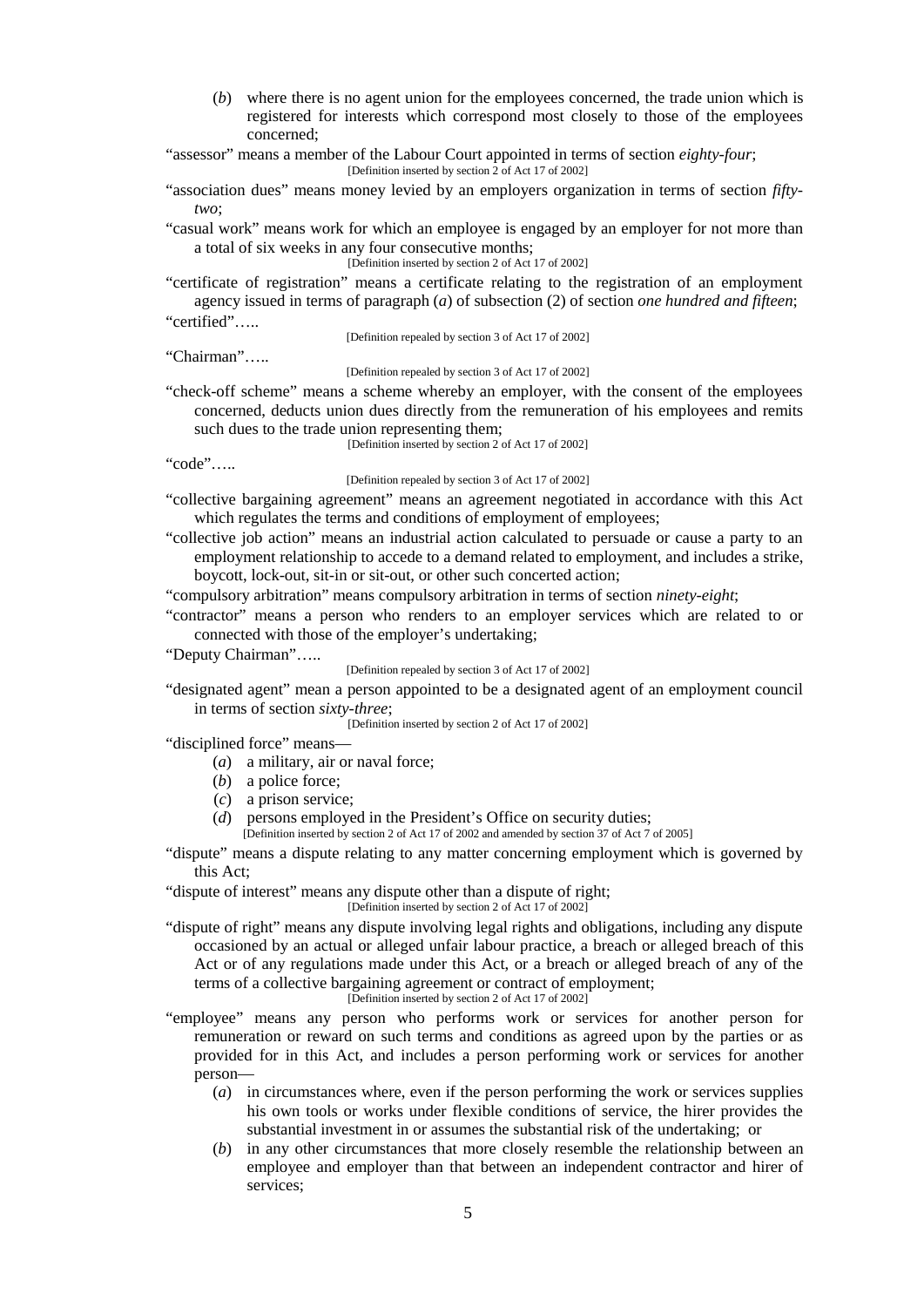[Definition substituted by section 2 of Act 17 of 2002 and amended by section 2 of Act 7 of 2005]

"employer" means any person whatsoever who employs or provides work for another person and remunerates or expressly or tacitly undertakes to remunerate him, and includes—

- (*a*) the manager, agent or representative of such person who is in charge or control of the work upon which such other person is employed; and
- (*b*) the judicial manager of such person appointed in terms of the Companies Act [*Chapter 24:03*];
- (*c*) the liquidator or trustee of the insolvent estate of such person, if authorised to carry on the business of such person by—
	- (i) the creditors; or
	- (ii) in the absence of any instructions given by the creditors, the Master of the High Court;
- (*d*) the executor of the deceased estate of such person, if authorised to carry on the business of such person by the Master of the High Court;
- (*e*) the curator of such person who is a patient as defined in the Mental Health Act [*Chapter 15:12*] (No. 15 of 1996), if authorised to carry on the business of such person in terms of section 88 of that Act;

[Definition substituted by section 2 of Act 17 of 2002 and amended by section 2 of Act 7 of 2005]

- "employers organization" means any association or organization formed to represent or advance the interests of any employers or groups thereof in respect of matters relating to employment;
- "employment agency" means any business carried on for gain or reward in which employment of any nature whatsoever is either procured for persons seeking work or is offered to such persons on behalf of third parties, or in which advice in regard to such procurement or offering of employment is given to such persons or third parties, as the case may be; [Definition substituted by section 2 of Act 17 of 2002]

"employment board"…..

[Definition deleted by section 3 of Act 17 of 2002]

"employment code" means an employment code of conduct registered in terms of section *one hundred and one*;

[Definition inserted by section 2 of Act 17 of 2002]

- "employment council" means an employment council formed in terms of section *fifty-six* or *fifty seven*;
- "employment officer" means an officer designated as such in terms of his employment in the Public Service;
- "equal remuneration", for the purposes of subsection (2a) of section *five*, means rates of remuneration that have been established without differentiation on the basis of gender; [Definition inserted by section 2 of Act 17 of 2002]

"federation" means a group of trade unions or employers organizations, each of which is representative of a single undertaking or industry;

"fixed date" means the 15th December, 1985;

"forced labour" means any work or services which a person is required to perform against his or her will under the threat of some form of punishment;

[Definition inserted by section 2 of Act 5 of 2015]

"HIV/AIDS status", in relation to any individual, means the presence or otherwise in that individual of the human immuno-deficiency virus;

[Definition inserted by section 2 of Act 17 of 2002]

"Labour Court" means the Labour Court established by section *eighty-four*;

[Definition inserted by section 2 of Act 17 of 2002]

"labour officer" means a labour officer referred to in paragraph (*b*) of subsection (1) of section *one hundred and twenty-one*;

[Definition substituted by section 2 of Act 17 of 2002]

"legal practitioner" means a person registered as such in terms of the Legal Practitioners Act [*Chapter 27:07*];

[Definition inserted by section 2 of Act 7 of 2005]

"managerial employee" means an employee who by virtue of his contract of employment or of his seniority in an organisation, may be required or permitted to hire, transfer, promote, suspend, lay-off, dismiss, reward, discipline or adjudge the grievances of other employees; [Definition substituted by section 2 of Act 7 of 2005]

"maximum wage notice" means a notice issued in terms of section *twenty-two*;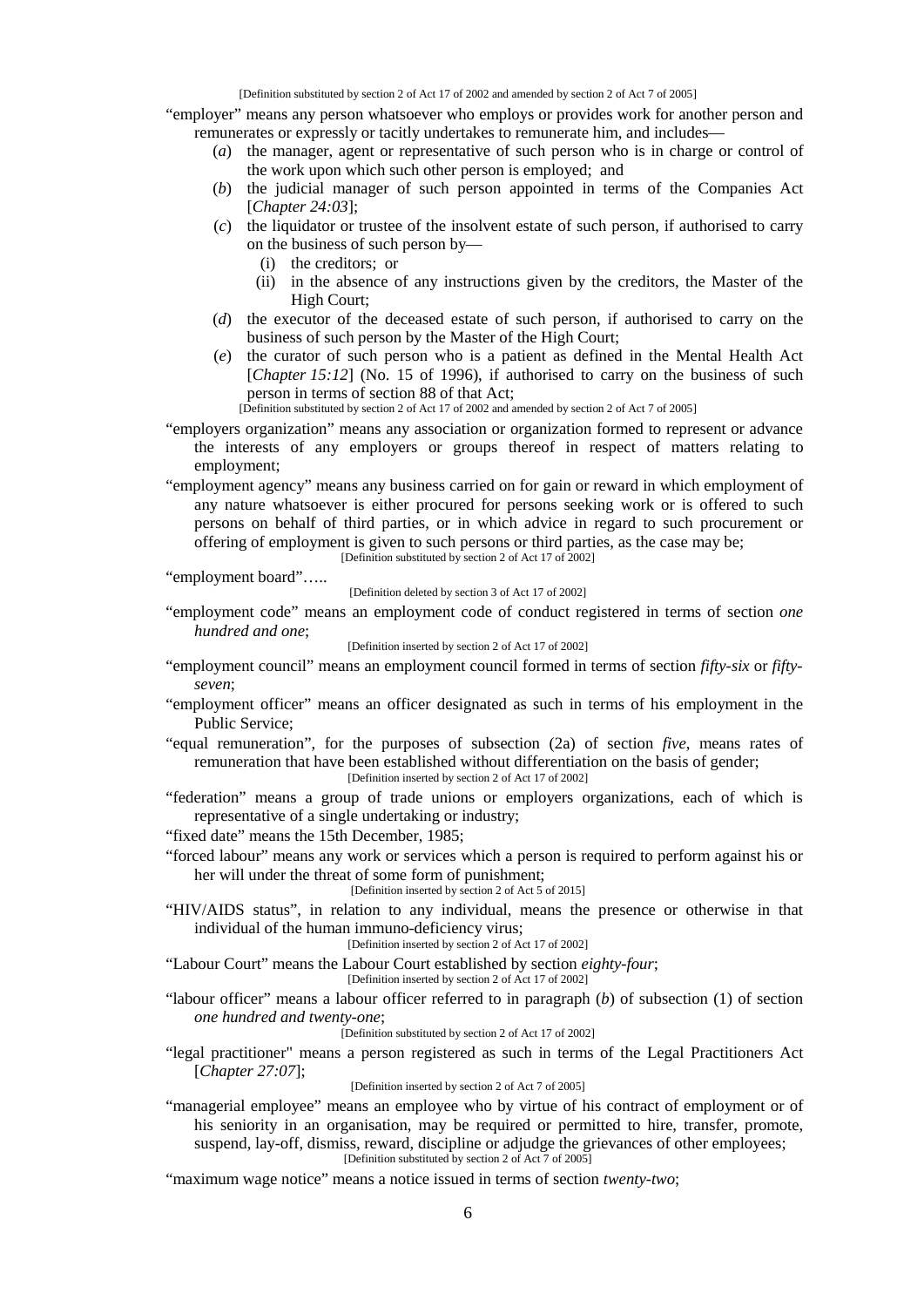"member", in relation to the Labour Court, means a Judge of the Labour Court or any assessor; [Definition substituted by section 2 of Act 17 of 2002 and by Act 3 of 2016]

"membership fees", in relation to a trade union or employers organization, means those fees chargeable by the trade union or employers organization concerned in respect of membership or renewal thereof;

"minimum wage notice" means a notice issued in terms of section *twenty*;

"Minister" means, subject to section 83, the Minister of Public Service, Labour and Social Welfare or any other Minister to whom the President may, from time to time, assign the administration of this Act;

## [Definition substituted by section 2 of Act 7 of 2005]

"prescribed" means prescribed by regulations made in terms of section *one hundred and twenty seven*;

## [Definition inserted by section 2 of Act 17 of 2002]

- "region" means any area within Zimbabwe declared by the Minister, by statutory instrument, to be a region for the purposes of this Act;
- "Registrar" means the Registrar of Labour referred to in paragraph (*a*) of subsection (1) of section *one hundred and twenty-one*, and includes an Assistant Registrar referred to in that paragraph;
- "relevant particulars" means such information and other particulars as are within the interests of a workers committee, trade union, employers organization or federation, as the case may be, and which relate to the issue that is legitimately before the organization requesting such information and other particulars;
- "retrench", in relation to an employee, means terminate the employee's employment for the purpose of reducing expenditure or costs, adapting to technological change, reorganising the undertaking in which the employee is employed, or for similar reasons, and includes the termination of employment on account of the closure of the enterprise in which the employee is employed;

#### [Definition inserted by section 2 of Act 17 of 2002]

"Retrenchment Board" means the board established by regulations made in terms of section *seventeen* to consider matters related to the retrenchment of employees referred to it in terms of section *twelve C*;

### [Definition inserted by section 2 of Act 17 of 2002]

"seasonal work" means work that is, owing to the nature of the industry, performed only at certain times of the year;

[Definition inserted by section 2 of Act 17 of 2002]

"technical or vocational education" means education provided at a technical or vocational institution;

#### [Definition inserted by section 2 of Act 17 of 2002]

"technical or vocational institution" means an institution registered as such in terms of the law relating to technical or vocational education;

### [Definition inserted by section 2 of Act 17 of 2002]

- "trade union" means any association or organization formed to represent or advance the interests of any employees or class thereof in respect of their employment;
- "Tribunal"…..

#### [Definition deleted by section 3 of Act 17 of 2002]

- "unfair labour practice" means an unfair labour practice specified in Part III, or declared to be so in terms of any other provision of this Act;
- "union agreement" means a collective bargaining agreement that has been negotiated by an appropriate trade union and an employer or employers organization;
- "union dues" means money levied by a trade union in terms of section *fifty-two*;
- "work of equal value", for the purposes of subsection (2a) of section *five*, means work that involves similar or substantially similar skills, duties, responsibilities and conditions; [Definition inserted by section 2 of Act 17 of 2002]

"workers committee" means a workers committee appointed or elected in terms of Part VI;

"works council" means a council composed of an equal number of representatives of an employer and representatives drawn from members of a workers committee and a chairperson. [Definition amended by section 2 of Act 7 of 2005]

#### **2A Purpose of Act**

(1) The purpose of this Act is to advance social justice and democracy in the workplace by—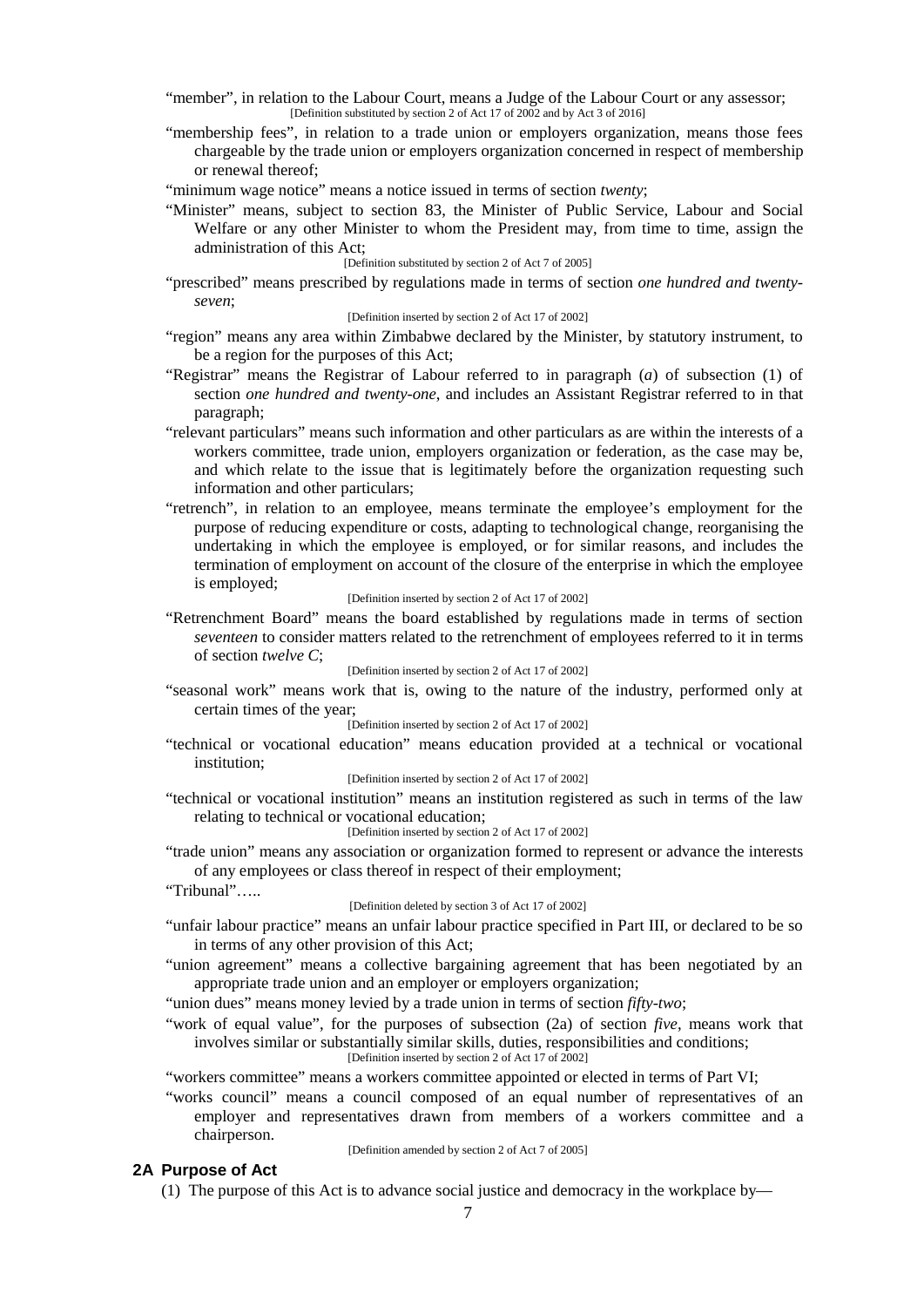- (*a*) giving effect to the fundamental rights of employees provided for under Part II;
- (*b*) ….

### [Paragraph repealed by section 3 of Act 7 of 2005]

- (*c*) providing a legal framework within which employees and employers can bargain collectively for the improvement of conditions of employment;
- (*d*) the promotion of fair labour standards;
- (*e*) the promotion of the participation by employees in decisions affecting their interests in the work place;
- (*f*) securing the just, effective and expeditious resolution of disputes and unfair labour practices.

(2) This Act shall be construed in such manner as best ensures the attainment of its purpose referred to in subsection (1).

(3) This Act shall prevail over any other enactment inconsistent with it.

[Subsection substituted by section 3 of Act 7 of 2005]

[Section inserted by section 4 of Act 17 of 2002]

## **3 Application of Act**

(1) This Act shall apply to all employers and employees except those whose conditions of employment are otherwise provided for in the Constitution.

(2) For the avoidance of any doubt, the conditions of employment of members of the Public Service shall be governed by the Public Service Act [*Chapter 16:04*]*.*

- (3) This Act shall not apply to or in respect of—
- (*a*) members of a disciplined force of the State; or
- (*b*) members of any disciplined force of a foreign State who are in Zimbabwe under any agreement concluded between the Government and the Government of that foreign State; or
- (*c*) such other employees of the State as the President may designate by statutory instrument. [Section substituted by section 4 of Act 7 of 2005]

#### **PART II**

FUNDAMENTAL RIGHTS OF EMPLOYEES

## **4 Employees' entitlement to membership of trade unions and workers committees**

(1) Notwithstanding anything contained in any other enactment, every employee shall, as between himself and his employer, have the following rights—

- (*a*) the right, if he so desires, to be a member or an officer of a trade union;
- (*b*) where he is a member or an officer of a trade, the right to engage in the lawful activities of such trade union for the advancement or protection of his interests;
- (*c*) the right to take part in the formation and registration of a trade union;
- (*d*) the same rights, *mutatis mutandis*, as are set out in paragraphs (*a*), (*b*), and (*c*) in relation to workers committees.

(2) Every employee shall have the right to be a member of a trade union which is registered for the undertaking or industry in which he is employed if he complies with the conditions of membership.

(3) No term or condition of employment and no offer of employment shall include a requirement that an employee or prospective employee shall undertake—

- (*a*) if he is a member or officer of a trade union or workers committee, to relinquish his membership or office of such trade union or workers committee; or
- (*b*) not to take part in the formation of a trade union or workers committee;

and any such requirement shall be void.

(4) Without prejudice to any other remedy that may be available to him in any competent court, any person who is aggrieved by any infringement or threatened infringement of a right specified in subsection (1) shall be entitled to apply under Part XII for either or both of the following remedies—

- (*a*) an order directing the employer or other party concerned to cease the infringement or threatened infringement, as the case may be;
- (*b*) an order for damages for any loss or prospective loss caused either directly or indirectly, as a result of the infringement or threatened infringement, as the case may be.

#### **4A Prohibition of forced labour**

- (1) Subject to subsection (2), no person shall be required to perform forced labour.
- (2) For the purposes of subsection (1) "forced labour" does not include—
- (*a*) any labour required in consequence of the sentence or order of a court; or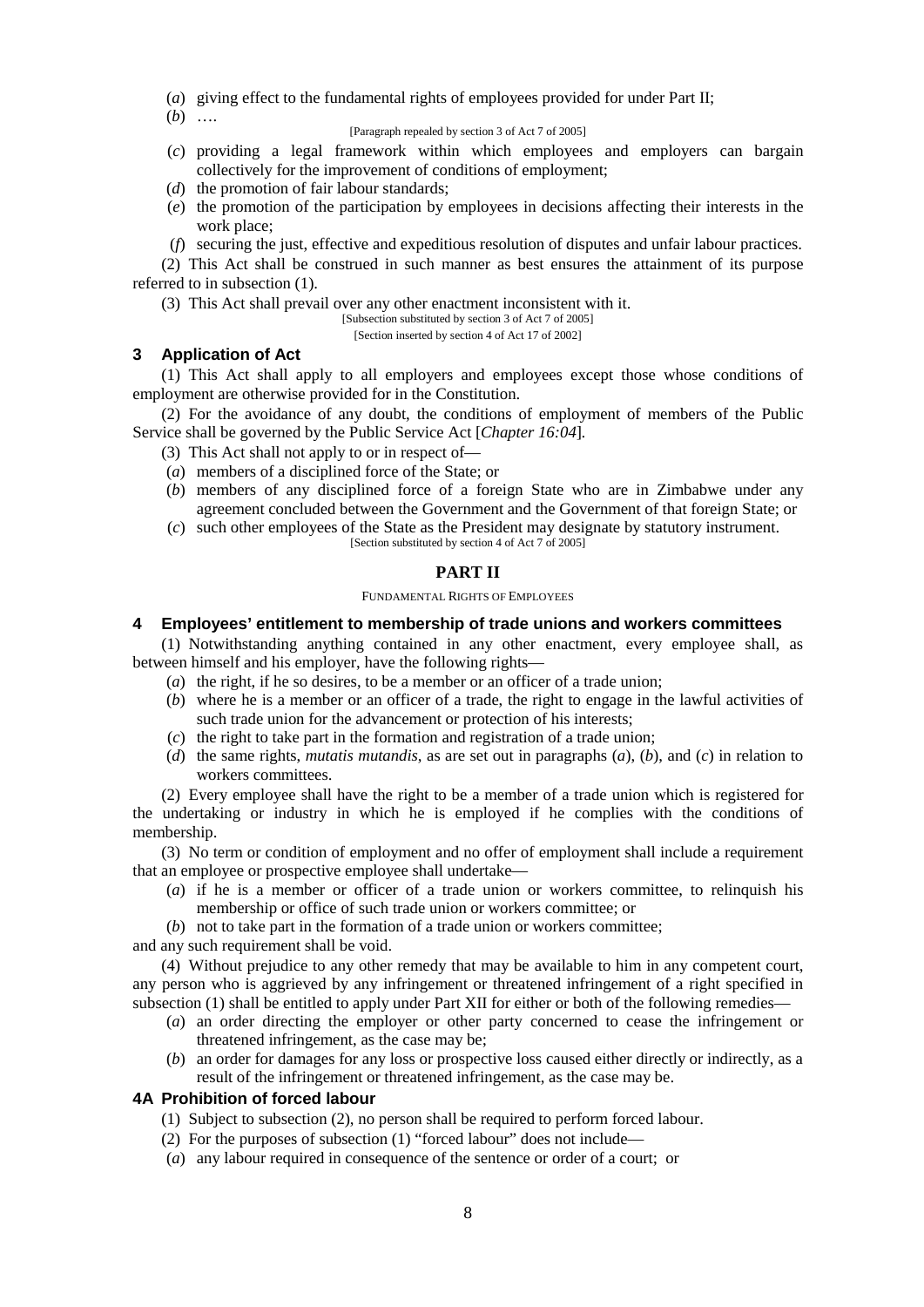- (*b*) labour required of any person while he is lawfully detained which, though not required in consequence of the sentence or order of a court—
	- (i) is reasonably necessary in the interests of hygiene or for the maintenance or management of the place at which he is detained; or
	- (ii) is permitted in terms of any other enactment;

or

(*c*) any labour required of a member of a disciplined force in pursuance of his duties as such or any labour required of any person by virtue of an enactment in place of service as a member of any such force; or

## [Paragraph amended by section 37 of Act 7 of 2005]

- (*d*) any labour required by way of parental discipline; or
- (*e*) any labour required by virtue of an enactment during a period of public emergency or in the event of any other emergency or disaster that threatens the life or well-being of the community, to the extent that the requiring of such labour is reasonably justifiable in the circumstances of any situation arising or existing during that period or as a result of that other emergency or disaster, for the purpose of dealing with that situation.

(3) Any person who contravenes subsection (1) shall be guilty of an offence and liable to a fine not exceeding level seven or to imprisonment for a period not exceeding two years or to both such fine and such imprisonment.

[Section inserted by section 4 of Act 17 of 2002]

# **5 Protection of employees against discrimination**

(1) No employer shall discriminate against any employee or prospective employee on grounds of race, tribe, place of origin, political opinion, colour, creed, gender, pregnancy, HIV/AIDS status or, subject to the Disabled Persons Act [*Chapter 17:01*], any disability referred to in the definition of "disabled person" in that Act, in relation to—

- (*a*) the advertisement of employment; or
- (*b*) the recruitment for employment; or
- (*c*) the creation, classification or abolition of jobs or posts; or
- (*d*) the determination or allocation of wages, salaries, pensions, accommodation, leave or other such benefits; or
- (*e*) the choice of persons for jobs or posts, training, advancement, apprenticeships, transfer, promotion or retrenchment; or
- (*f*) the provision of facilities related to or connected with employment; or
- (*g*) any other matter related to employment.
	- [Subsection amended by section 7 of Act 17 of 2002]

(2) No person shall discriminate against any employee or prospective employee on the grounds of race, tribe, place of origin, political opinion, colour, creed, gender, pregnancy, HIV/AIDS status or, subject to the Disabled Persons Act [*Chapter 17:01*], any disability referred to in the definition of "disabled person" in that Act, in relation to—

- (*a*) the advertisement of employment; or
- (*b*) the recruitment of persons; or
- (*c*) the introduction of prospective employees for jobs or posts; or
- (*d*) any other matter related to employment.
	- [Subsection amended by section 7 of Act 17 of 2002]

(2a) No employer shall fail to pay equal remuneration to male and female employees for work of equal value.

## [Subsection inserted by section 7 of Act 17 of 2002]

(3) Any person who contravenes subsection (1) or (2) shall be guilty of an offence and liable to a fine not exceeding level eight or to imprisonment for a period not exceeding two years or to both such fine and such imprisonment.

#### [Subsection amended by section 4 of Act 22 of 2001]

(4) Without prejudice to any other remedy that may be available to him in any competent court, any person who is aggrieved by any act or omission of an employer in contravention of subsection (1) shall be entitled to claim or apply under Part XII, as the case may be, for either or both of the following remedies—

- (*a*) damages from the employer for any loss caused directly or indirectly as a result of the contravention;
- (*b*) an order directing the employer to redress the contravention, including an order to employ any person, notwithstanding that the vacancy in question has already been filled and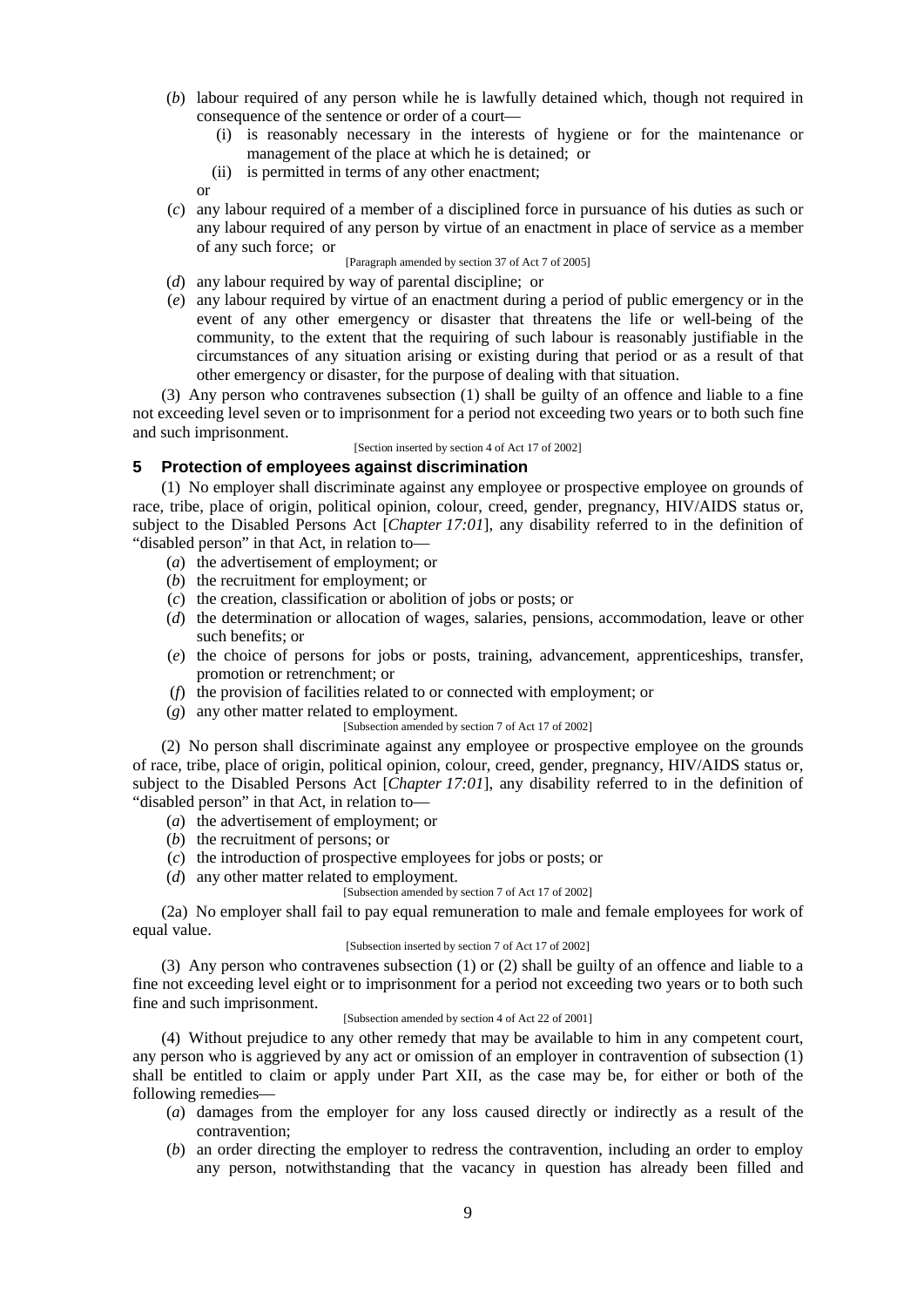notwithstanding that the employer may be liable to any claim arising from the need to dismiss or terminate the services of any other employee who has been engaged.

(5) Without prejudice to any other remedy that may be available to him in any competent court, any person who is aggrieved by any act or omission of any person in contravention of subsection (2) shall be entitled to claim or apply under Part XII, as the case may be, for either or both of the following remedies—

- (*a*) damages from such person for any loss caused either directly or indirectly as a result of the contravention;
- (*b*) an order directing such person to redress the contravention.

(6) For the purposes of this section, a person shall be deemed to have discriminated if his act or omission causes or is likely to cause persons of a particular race, tribe, place of origin, political opinion, colour, creed or gender to be treated—

- (*a*) less favourably; or
- (*b*) more favourably;

than persons of another race, tribe, place of origin, political opinion, colour, creed or gender, unless it is shown that such act or omission was not attributable wholly or mainly to the race, tribe, place of origin, political opinion, colour, creed or gender of the persons concerned.

### [Subsection amended by section 45 of Act 17 of 2002]

(6a) Where, notwithstanding that any act or omission referred to in subsection (6) is not attributable wholly or mainly to the race, tribe, place of origin, political opinion, colour creed or gender of a person, it is nevertheless shown that any act, practice or requirement by an employer causes persons of a particular description by race, tribe, place of origin, political opinion, colour, creed or gender to be treated less favourably than persons of any other such description, it shall be presumed, unless the act, practice or requirement concerned can be justified on any of the grounds specified in subsection (7), that such person was unlawfully discriminated against.

[Subsection amended by section 7 of Act 17 of 2002]

(7) Notwithstanding subsections (1) and (2), no person shall be deemed to have discriminated against another person—

(*a*) on the grounds of gender or pregnancy where—

- (i) in accordance with this Act or any other law, he provides special conditions for female employees; or
- (ii) in accordance with this Act or any other law, or in the interests of decency or propriety, he distinguishes between employees of different genders; or [Subparagraph amended by sections 7 and 45 of Act 17 of 2002]
- (iii) it is shown that the act or omission concerned was done or omitted to be done, as the case may be, by or on behalf of a men's or women's or boys' or girls' organization in the *bona fide* pursuit of the lawful objects of such organization;
- (*b*) on the grounds of political opinion or creed where it is shown that the act or omission concerned was done or omitted to be done, as the case may be, by or on behalf of a political, cultural or religious organization in the *bona-fide* pursuit of the lawful objects of such organization;
- (*c*) on the grounds of race or gender if the act or omission complained of arises from the implementation by the employer of any employment policy or practice aimed at the advancement of persons who have been historically disadvantaged by discriminatory laws or practices;

#### [Paragraph inserted by section 7 of Act 17 of 2002]

(*d*) if the act or omission complained of arises from the implementation by the employer of any employment policy or practice aimed at assisting disabled persons as defined in the Disabled Persons Act [*Chapter 17:01*];

#### [Paragraph inserted by section 7 of Act 17 of 2002]

(*e*) if any distinction, exclusion or preference in respect of a particular job is based on the narrowly defined inherent operational requirements, needs and necessities of that particular job.

### [Paragraph inserted by section 7 of Act 17 of 2002]

(8) It shall be no defence to a charge in respect of a contravention of subsection (1) or (2) to prove that—

(*a*) the employee or prospective employee concerned was not in fact taken into employment by the employer concerned or that such employee would, in any case, not have been taken into such employment for any other lawful reason; or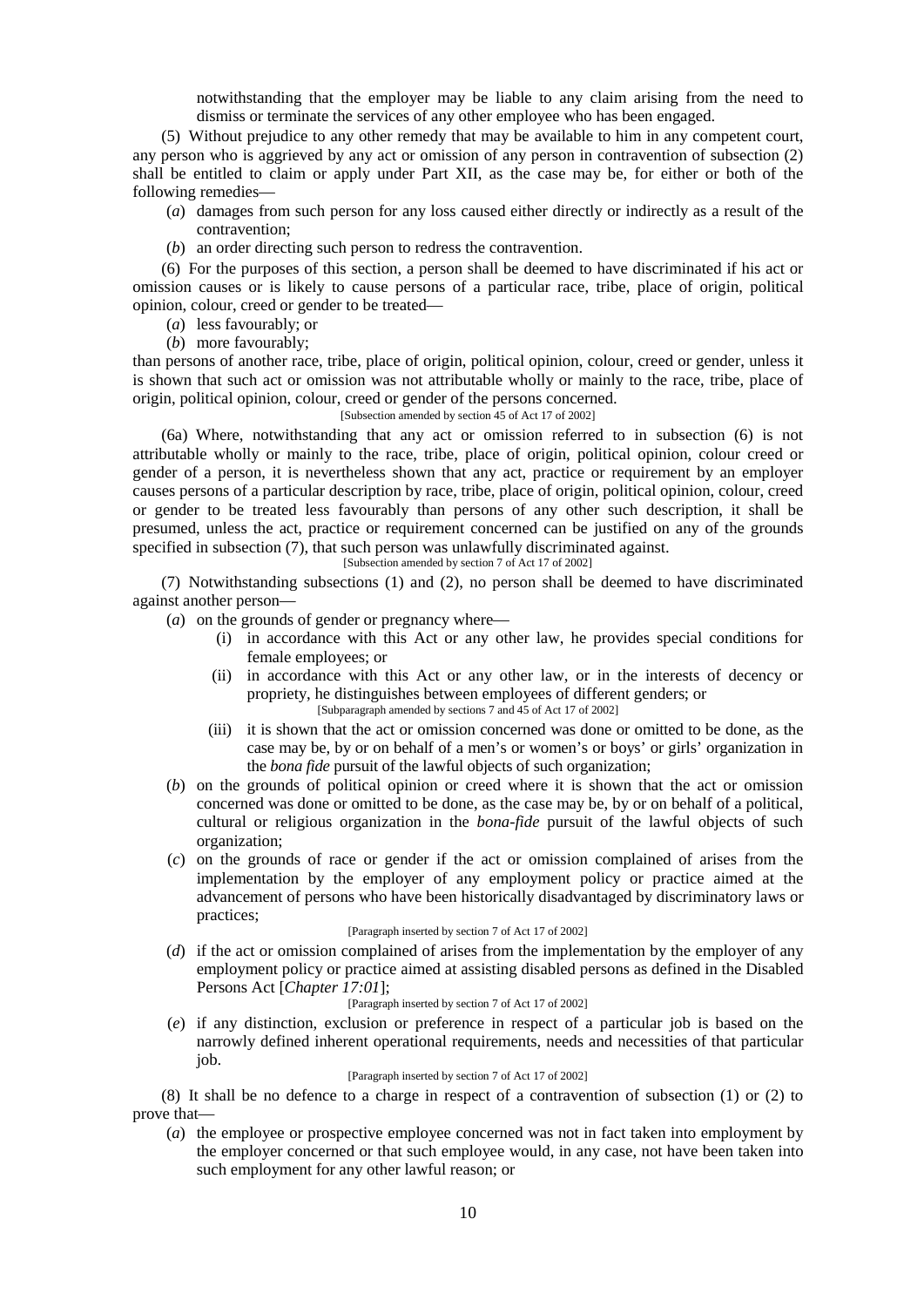- (*b*) the employee or prospective employee concerned has left or has not left the employment of the employer concerned; or
- (*c*) the employee or prospective employee concerned has subsequently been taken into employment by the employer concerned in circumstances showing that he has not been discriminated against; or
- (*d*) the employer concerned subsequently withdrew or did not fill the vacancy; or
- (*e*) the person charged is no longer committing any contravention of subsection (1) or (2); or
- (*f*) the employee or prospective employee concerned was party to the alleged contravention or did not complain about it; or
- (*g*) it was in the business interests of the person charged to commit the contravention; or
- (*h*) the contract or agreement which forms the subject of the charge was entered into prior to the fixed date.

# **6 Protection of employees' right to fair labour standards**

(1) No employer shall—

- (*a*) pay any employee a wage which is lower than that to fair labour specified for such employee by law or by agreement made under this Act; or
- (*b*) require any employee to work more than the maximum hours permitted by law or by agreement made under this Act for such employee; or
- (*c*) fail to provide such conditions of employment as are specified by law or as may be specified by agreement made under this Act; or
- (*d*) require any employee to work under any conditions or situations which are below those prescribed by law or by the conventional practice of the occupation for the protection of such employee's health or safety; or
- (*e*) hinder, obstruct or prevent any employee from, or penalize him for, seeking access to any lawful proceedings that may be available to him to enable him lawfully to advance or protect his rights or interests as an employee.

(2) Any person who contravenes subsection (1) shall be guilty of an offence and liable to a fine not exceeding level seven or to imprisonment for a period not exceeding two years or to both such fine and such imprisonment.

### [Subsection amended by section 4 of Act 22 of 2001]

# **7 Protection of employees' right to democracy in the work place**

(1) No person shall—

- (*a*) hinder, obstruct or prevent any employee from forming or conducting any workers committee for the purpose of airing any grievance, negotiating any matter or advancing or protecting the rights or interests of employees;
- (*b*) threaten any employee with any reprisal for any lawful action taken by him in advancing or protecting his rights or interests.

(2) Every employer shall permit a labour officer or a representative of the appropriate trade union, if any, to have reasonable access to his employees at their place of work during working hours for the purpose of—

- (*a*) advising the employees on the law relating to their employment; and
- (*b*) advising and assisting the employees in regard to the formation or conducting of workers committees and trade unions; and
- (*c*) ensuring that the rights and interests of the employees are protected and advanced;

and shall provide such labour officer or representative of the appropriate trade union, if any, with reasonable facilities and access for the exercise of such functions.

# [Subsection amended by section 37 of Act 7 of 2005]

(3) Any person who contravenes subsection (1) or (2) shall be guilty of an offence and liable to a fine not exceeding level seven or to imprisonment for a period not exceeding two years or to both such fine and such imprisonment.

### [Subsection amended by section 4 of Act 22 of 2001]

(4) Notwithstanding subsection (3), nothing done to prevent any disruption of normal production processes, or any interference with the efficient running of an undertaking or industry shall be held to be in contravention of subsection (1) or (2).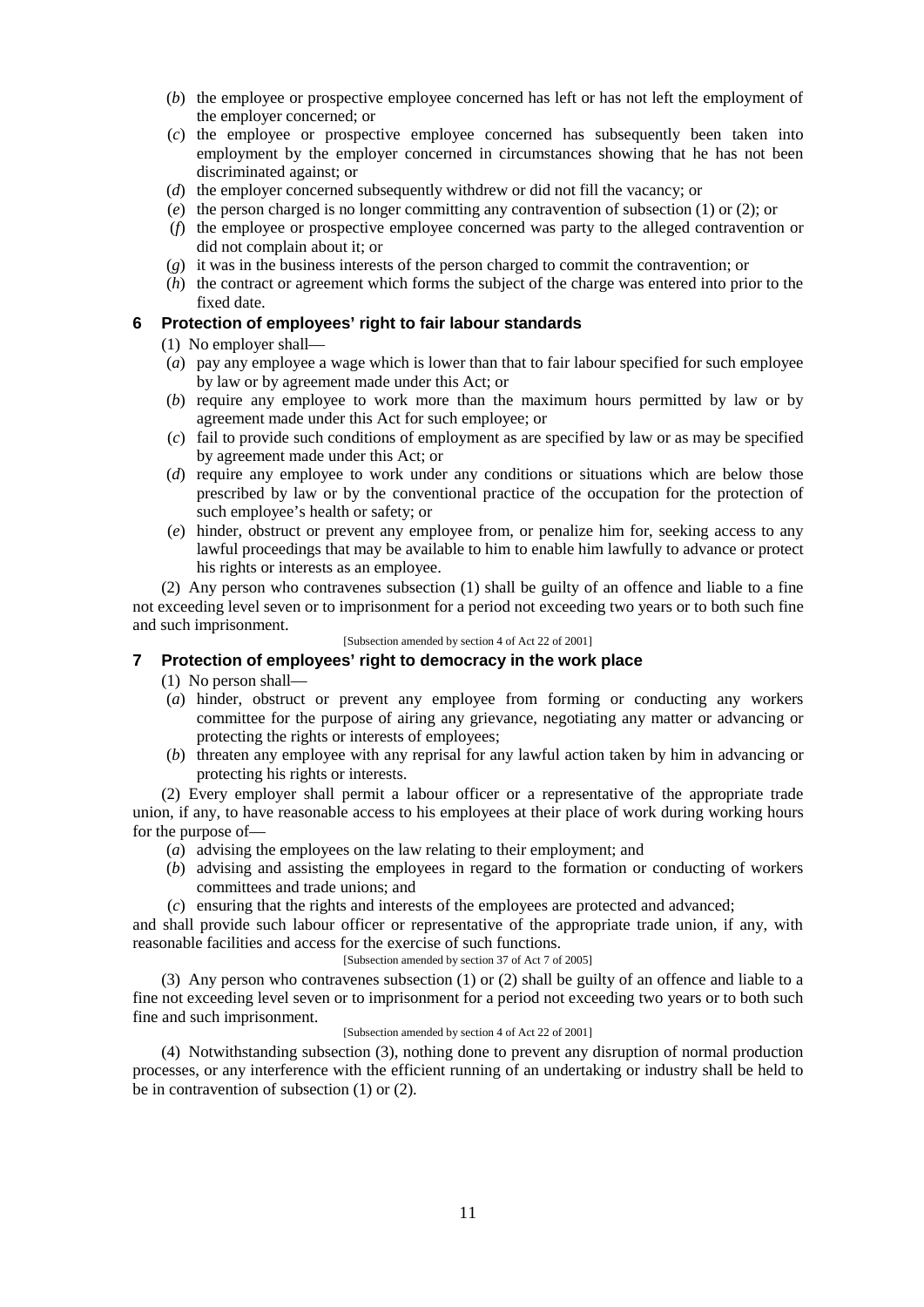# **PART III**

#### UNFAIR LABOUR PRACTICES

### **8 Unfair labour practices by employer**

An employer or, for the purpose of paragraphs (*g*) and (*h*), an employer or any other person, commits an unfair labour practice if, by act or omission, he—

- (*a*) prevents, hinders or obstructs any employee in the exercise of any right conferred upon him in terms of Part II; or
- (*b*) contravenes any provision of Part II or of section *eighteen*; or
	- [Subsection amended by section 4 of Act 22 of 2001]
- (*c*) refuses to negotiate in good faith with a workers committee or a trade union which has been duly formed and which is authorized in terms of this Act to represent any of his employees in relation to such negotiation; or
- (*d*) refuses to co-operate in good faith with an employment council on which the interests of any of his employees are represented; or

[Paragraph amended by section 37 of Act 7 of 2005]

- (*e*) fails to comply with or to implement—
	- (i) a collective bargaining agreement; or
	- (ii) a decision or finding of an employment council on which any of his employees are represented; or
		- [Subparagraph amended by section 37 of Act 7 of 2005]
	- (iii) a decision or finding made under Part XII; or
	- (iv) any determination or direction which is binding upon him in terms of this Act;

or

- (*f*) bargains collectively or otherwise deals with another trade union, where a registered trade union representing his employees exists; or
	- [Paragraph amended by section 37 of Act 7 of 2005]
- (*g*) demands from any employee or prospective employee any sexual favour as a condition of—
	- (i) the recruitment for employment; or
	- (ii) the creation, classification or abolition of jobs or posts; or
	- (iii) the improvement of the remuneration or other conditions of employment of the employee; or
	- (iv) the choice of persons for jobs or posts, training, advancement, apprenticeships, transfer, promotion or retrenchment; or
	- (v) the provision of facilities related to or connected with employment; or
	- (vi) any other matter related to employment;
	- or

[Paragraph inserted by section 7 of Act 17 of 2002 and amended by section 37 of Act 7 of 2005]

(*h*) engages in unwelcome sexually-determined behaviour towards any employee, whether verbal or otherwise, such as making physical contact or advances, sexually coloured remarks, or displaying pornographic materials in the workplace. [Paragraph inserted by section 7 of Act 17 of 2002 and amended by section 37 of Act 7 of 2005]

### **9 Unfair labour practices by trade union or workers committee**

A trade union or a workers committee commits an unfair labour practice if by act or omission it—

- (*a*) prevents, hinders or obstructs an employee in the exercise of any right conferred upon him in terms of Part II; or
- (*b*) contravenes any of the provisions of its constitution; or
	- [Paragraph amended by section 37 of Act 7 of 2005]
- (*c*) fails to represent an employee's interests with respect to any violation of his rights under this Act or under a valid collective bargaining agreement, or under a decision or finding of an employment council, or under Part XII: or

[Paragraph amended by section 37 of Act 7 of 2005]

- (*d*) fails to comply with or to implement any decision or finding of an employment council, or any decision or finding made under Part XII, or any determination or direction under this Act which is binding upon it; or
	- [Paragraph amended by section 37 of Act 7 of 2005]
- (*e*) not being registered, purports to act as a collective bargaining agent in terms of Part X or participates in the collection of union dues; or
- (*f*) recommends collective job action in contravention of a valid collective bargaining agreement; or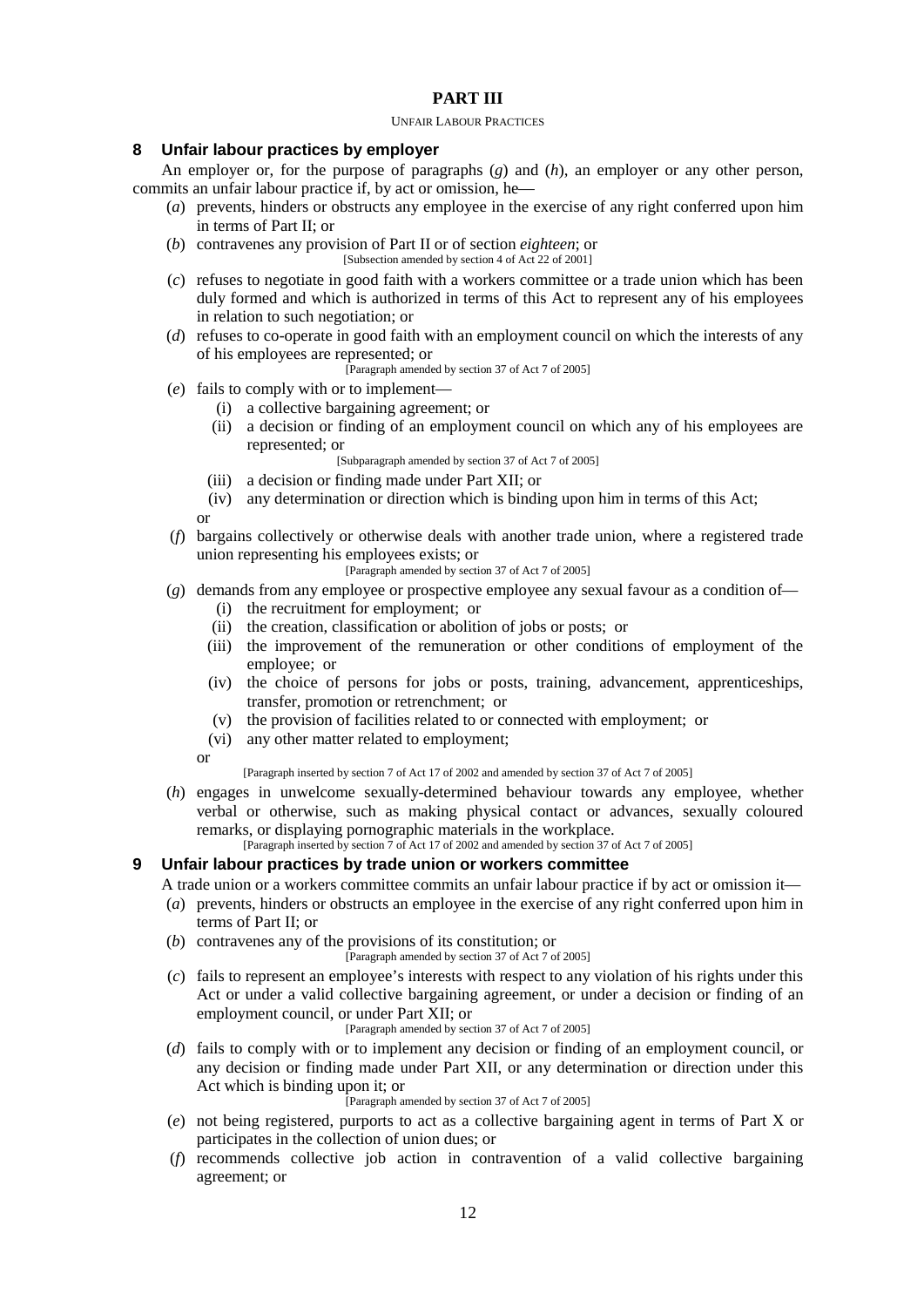- (*g*) except as may be authorized in terms of this Act, purports to act as the collective bargaining agent for employees, or calls for collective job action when another trade union has duly been registered to represent the employees concerned; or
- (*h*) purports to enter upon an agency agreement or collective bargaining agreement when another trade union has been duly registered for the workers concerned.

### **10 Minister may prescribe further unfair labour practices**

(1) The Minister may, after consultation with the Labour Court, from time to time, prescribe by statutory instrument acts or omissions which constitute unfair labour practices, whether by employers, employees, workers committees or trade unions or otherwise and may from time to time vary, amend or repeal any such notice.

(2) Before exercising his powers in terms of subsection (1), the Minister shall publish in the *Gazette* notice of intent and shall call for any objections thereto within a period specified in such notice.

### **PART IV**

#### GENERAL CONDITIONS OF EMPLOYMENT

### **11 Employment of young persons**

- (1) Subject to subsection (3), no employer shall employ any person in any occupation—
- (*a*) as an apprentice who is under the age of sixteen years;
- (*b*) otherwise than as an apprentice who is under the age of sixteen years.
	- [Subsection amended by section 3 of Act 5 of 2015]

(2) Any contract of employment entered into in contravention of subsection (1), and any contract of apprenticeship with an apprentice below the age of eighteen years which was entered without the assistance of the apprentice's guardian, shall be void and unenforceable against the person purportedly employed under such contract, whether or not (in the case of a contravention of paragraph (*b*) of subsection (1)) such person was assisted by his guardian, or was married or otherwise tacitly or expressly emancipated, but such person may enforce any rights that have accrued to him by or under such contract.

[Subsection amended by section 4 of Act 7 of 2005 and by section 3 of Act 5 of 2015]

- (3) A person under the age of eighteen years but not younger than sixteen years may—
- (*a*) perform work other than work referred to in subsection (4) at a school or technical or vocational institution that is carried out as an integral part of a course of training or technical or vocational education for which the school or institution is primarily responsible;
- (*b*) perform work in an undertaking, other than work referred to in subsection (4), that is carried out in conjunction with a course of technical or vocational education.

(4) No employer shall cause any person under the age of eighteen years to perform any work which is likely to jeopardise that person's health, safety or morals, which work shall include but not be limited to work involving such activities as may be prescribed.

(5) Any employer who employs any person in contravention of subsection (1) or (4) shall be guilty of an offence and liable to a fine not exceeding level seven or to imprisonment not exceeding two years or to both such fine and such imprisonment.

[Subsection amended by section 4 of Act 7 of 2005] [Section substituted by section 9 of Act 17 of 2002]

### **12 Duration, particulars and termination of employment contract**

(1) Every person who is employed by or working for any other person and receiving or entitled to receive any remuneration in respect of such employment or work shall be deemed to be under a contract of employment with that other person, whether such contract is reduced to writing or not.

(2) An employer shall, upon engagement of an employee, inform the employee in writing of the following particulars—

- (*a*) the name and address of the employer;
- (*b*) the period of time, if limited, for which the employee is engaged;
- (*c*) the terms of probation, if any;
- (*d*) the terms of any employment code;
- (*e*) particulars of the employee's remuneration, its manner of calculation and the intervals at which it will be paid;
- (*f*) particulars of the benefits receivable in the event of sickness or pregnancy;
- (*g*) hours of work;
- (*h*) particulars of any bonus or incentive production scheme;
- (*i*) particulars of vacation leave and vacation pay;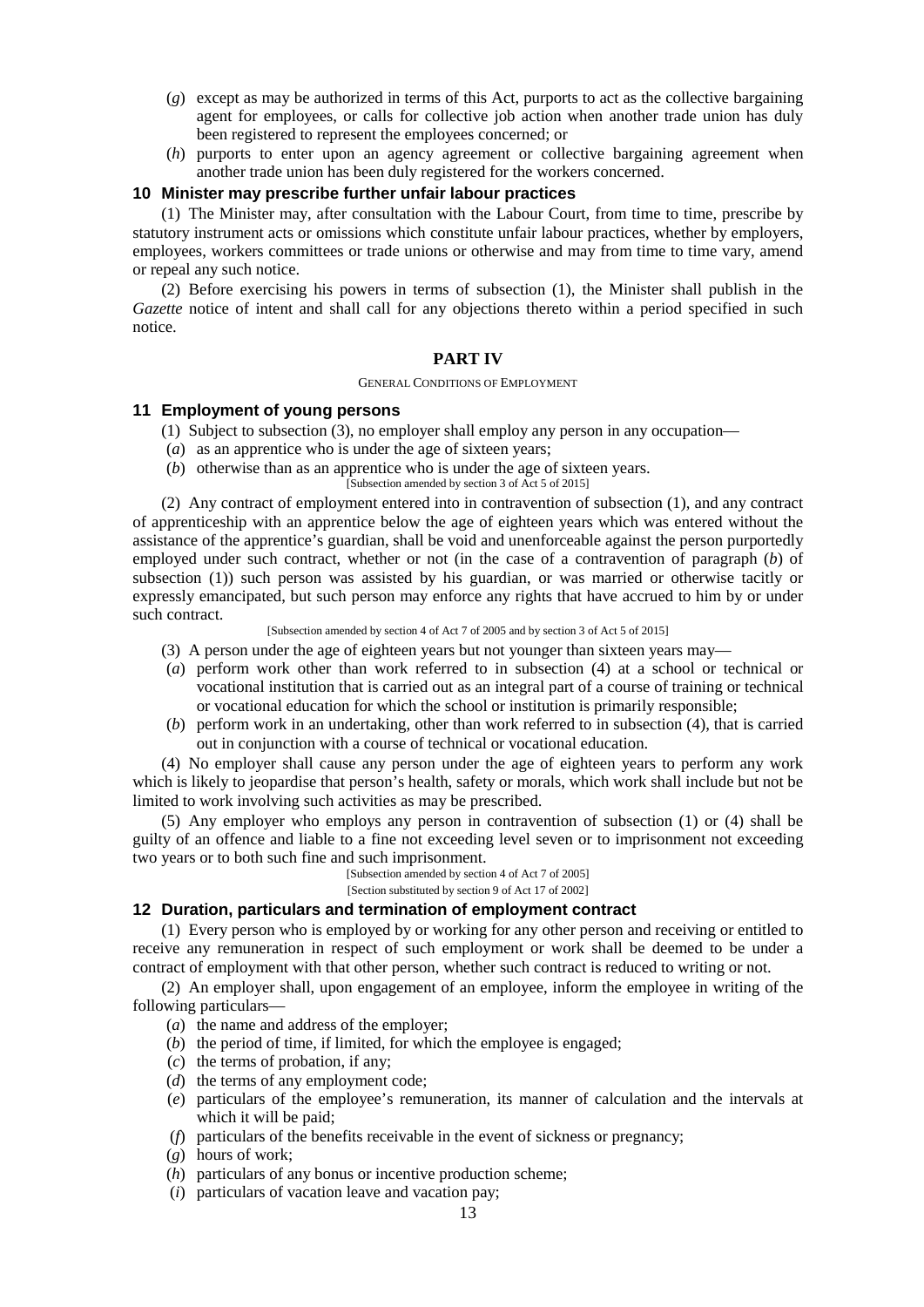(*j*) particulars of any other benefits provided under the contract of employment.

(3) A contract of employment that does not specify its duration or date of termination, other than a contract for casual work or seasonal work or for the performance of some specific service, shall be deemed to be a contract without limit of time:

Provided that a casual worker shall be deemed to have become an employee on a contract of employment without limit of time on the day that his period of engagement with a particular employer exceeds a total of six weeks in any four consecutive months.

(3a) A contract of employment that specifies its duration or date of termination, including a contract for casual work or seasonal work or for the performance of some specific service, shall, despite such specification, be deemed to be a contract of employment without limitation of time upon the expiry of such period of continuous service as is—

- (*a*) fixed by the appropriate employment council; or
- (*b*) prescribed by the Minister, if there is no employment council for the undertaking concerned, or where the employment council fixes no such period;

and thereupon the employee concerned shall be afforded the same benefits as are in this Act or any collective bargaining agreement provided for those employees who engaged without limit of time. [Subsection inserted by section 4 of Act 5 of 2015]

(4) Except where a longer period of notice has been provided for under a contract of employment or in any relevant enactment, and subject to subsections (5), (6) and (7), notice of termination of the contract of employment to be given by either party shall be—

- (*a*) three months in the case of a contract without limit of time or a contract for a period of two years or more;
- (*b*) two months in the case of a contract for a period of one year or more but less than two years;
- (*c*) one month in the case of a contract for a period of six months or more but less than one year;
- (*d*) two weeks in the case of a contract for a period of three months or more but less than six months;
- (*e*) one day in the case of a contract for a period of less than three months or in the case of casual work or seasonal work.

[Subsection substituted by section 6 of Act 7 of 2005]

- (4a) No employer shall terminate a contract of employment on notice unless—
- (*a*) the termination is in terms of an employment code or, in the absence of an employment code, in terms of the model code made under section 101(9); or
- (*b*) the employer and employee mutually agree in writing to the termination of the contract; or
- (*c*) the employee was engaged for a period of fixed duration or for the performance of some specific service; or
- (*d*) pursuant to retrenchment, in accordance with section 12C.
	- [Subsection inserted by section 4 of Act 5 of 2015]

(4b) Where an employee is given notice of termination of contract in terms of subsection (4a) and such employee is employed under the terms of a contract without limitation of time, the provisions of section 12C shall apply with regard to compensation for loss of employment.

[Subsection inserted by section 4 of Act 5 of 2015]

(5) A contract of employment may provide in writing for a single, non-renewable probationary period of not more than—

(*a*) one day in the case of casual work or seasonal work; or

(*b*) three months in any other case;

during which notice of termination of the contract to be given by either party may be one week in the case of casual work or seasonal work or two weeks in any other case.

### [Subsection amended by section 6 of Act 7 of 2005]

(6) Whenever an employee has been provided with accommodation directly or indirectly by his employer, the employee shall not be required to vacate the accommodation before the expiry of a period of one month after the period of notice specified in terms of subsection (4) or (5).

(7) Notwithstanding subsection (4) or (5), the parties to any contract of employment may, by mutual agreement, waive the right to notice:

Provided that where the termination is at the initiative of the employer, the employee shall have a right to payment for a period corresponding to the appropriate period of notice required in terms of subsection  $(4)$  or  $(5)$ .

#### [Section substituted by section 10 of Act 17 of 2002]

<sup>[</sup>Note by Law Reviser : In terms of Section 18 of the Labour Amendment Act, 2005 (Act No. 5 of 2015), "section 12 of the Labour Act [Chapter 28:01] as amended applies to every employee whose services were terminated on three months' notice on or after 17th July, 2015".]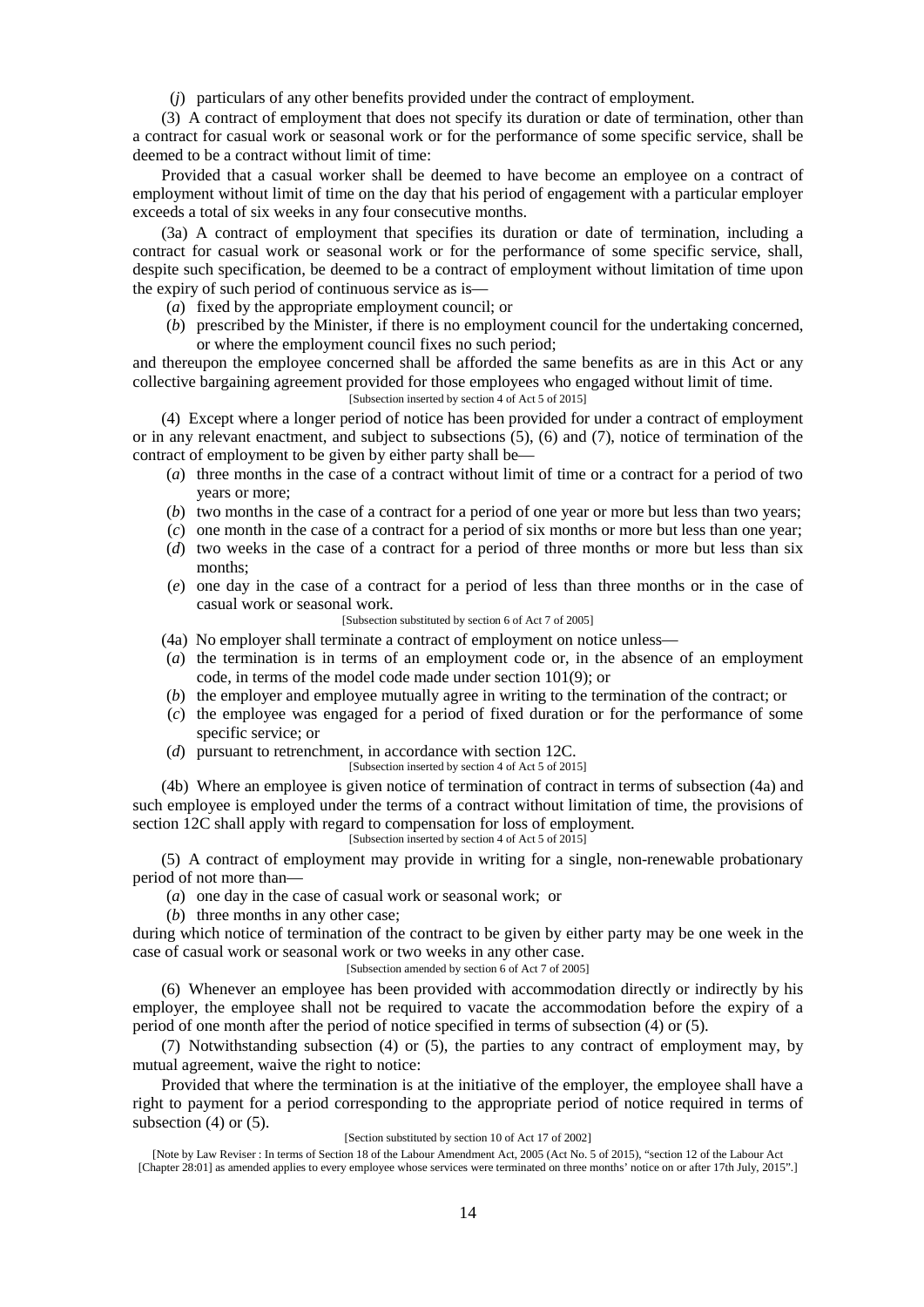# **12A Remuneration and deductions from remuneration`**

(1) Remuneration payable in money shall not be paid to an employee by way of promissory notes, vouchers, coupons or in any form other than legal tender.

(2) Remuneration may be payable in kind only in industries or occupations where such payment is customary, and shall be subject to the following conditions—

- (*a*) any such payment shall be appropriate for the personal use and benefit of the employee and the employee's family;
- (*b*) the value attributed to such payment shall be fair and reasonable;
- (*c*) equipment or clothing required to protect the health and safety of the employee shall not be computed as part of the remuneration of the employee;
- (*d*) no payment shall be made in the form of liquor or drugs;
- (*e*) remuneration in kind shall not substitute entirely for remuneration in money.

(3) Subject to any collective bargaining agreement, wages shall be paid at regular intervals on working days at or near the workplace.

(4) Remuneration shall be paid directly to the employee except as otherwise provided by law or a collective bargaining agreement.

- (5) All remuneration shall be accompanied by a written statement showing—
- (*a*) the name of the employer and employee; and
- (*b*) the amount of remuneration and the period in respect of which it is paid; and
- (*c*) the component of the remuneration representing any bonus or allowance; and
- (*d*) any deductions; and
- (*e*) the net amount received by the employee.
- (6) No deduction or set-off of any description shall be made from any remuneration except—
- (*a*) where an employee is absent from work on days other than industrial holidays or days of leave to which he is entitled, the proportionate amount of his remuneration only for the period of such absence;
- (*b*) amounts which an employer is compelled by law or legal process to pay on behalf of an employee;
- (*c*) where an employee has received an advance of remuneration due, the amount of such advance, up to an amount not exceeding twenty-five *per centum* of the gross remuneration owed;
- (*d*) by written stop-order for contributions to insurance policies, pension funds, medical aid societies, building societies, burial societies and registered trade unions;
- (*e*) by written consent of an employee, for repayment of money lent by the employer on terms that have been mutually agreed to between the parties concerned;
- (*f*) an amount recovered for payments made in error.

(7) The aggregate amount of permissible deductions that may be made from the remuneration of any employee in any pay interval shall not exceed twenty-five *per centum* of the employee's gross remuneration for that interval:

Provided that upon termination of an employee's service, an employer may deduct from the total remuneration due to the employee an amount equal to any balance which may be due to the employer in terms of paragraph  $(a)$ ,  $(c)$ ,  $(e)$  or  $(f)$ .

### [Section substituted by section 10 of Act 17 of 2002]

## **12B Dismissal**

(1) Every employee has the right not to be unfairly dismissed.

- (2) An employee is unfairly dismissed—
- (*a*) if, subject to subsection (3), the employer fails to show that he dismissed the employee in terms of an employment code; or
- (*b*) in the absence of an employment code, the employer shall comply with the model code made in terms of section 101(9).

[Paragraph substituted by section 7of Act 7 of 2005]

- (3) An employee is deemed to have been unfairly dismissed—
- (*a*) if the employee terminated the contract of employment with or without notice because the employer deliberately made continued employment intolerable for the employee;
- (*b*) if, on termination of an employment contract of fixed duration, the employee—
	- (i) had a legitimate expectation of being re-engaged; and
		- (ii) another person was engaged instead of the employee.

(4) In any proceedings before a labour officer, designated agent or the Labour Court where the fairness of the dismissal of an employee is in issue, the adjudicating authority shall, in addition to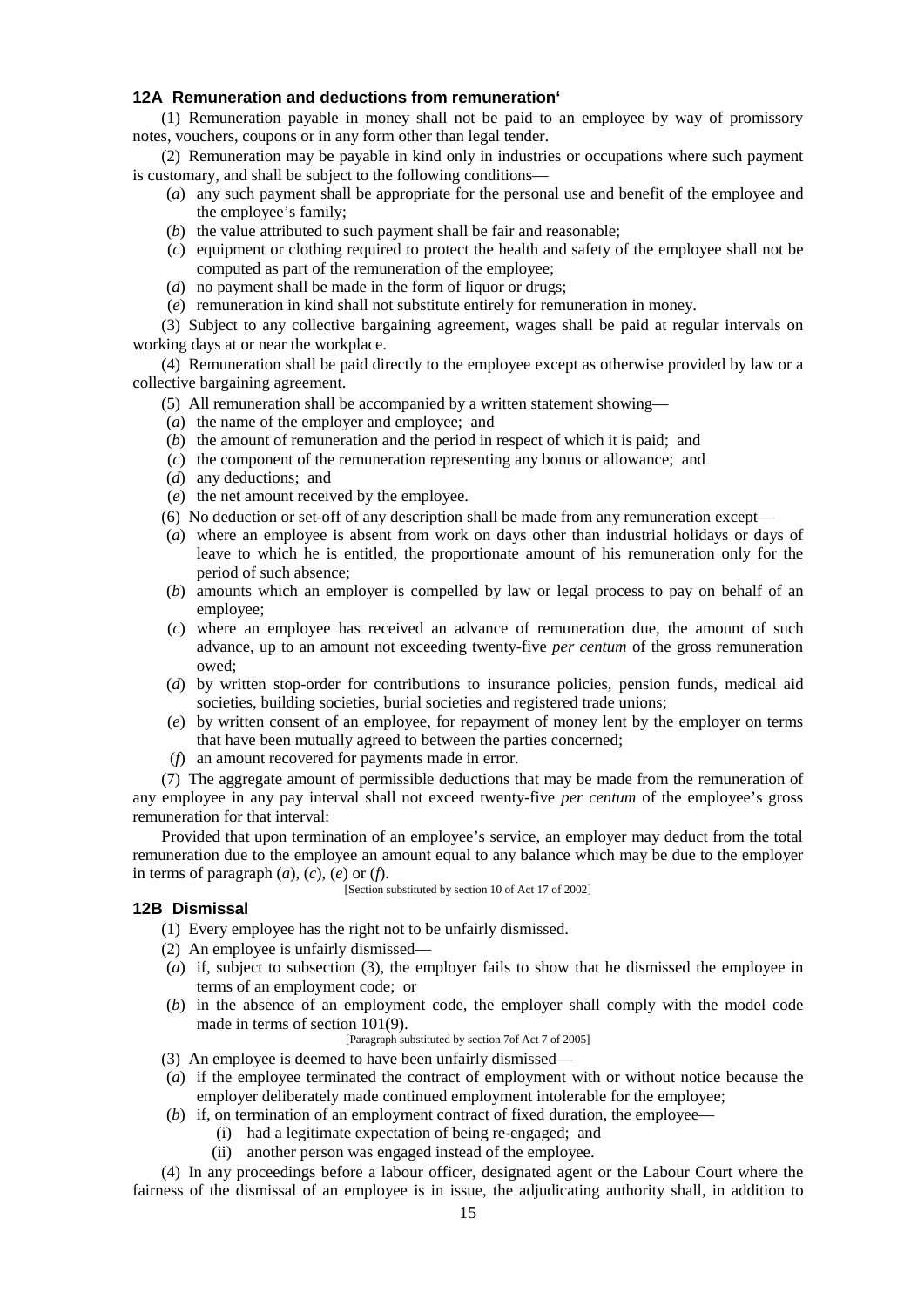considering the nature or gravity of any misconduct on the part of the dismissed employee, consider whether any mitigation of the misconduct avails to an extent that would have justified action other than dismissal, including the length of the employee's service, the employee's previous disciplinary record, the nature of the employment and any special personal circumstances of the employee.

[Section substituted by section 10 of Act 17 of 2002]

# **12C Retrenchment and compensation for loss of employment on retrenchment or in terms of section 12(4a)**

- (1) An employer who wishes to retrench any one or more employees shall—
- (*a*) give written notice of his or her intention—
	- (i) to the works council established for the undertaking; or
	- (ii) if there is no works council established for the undertaking or if a majority of the employees concerned agree to such a course, to the employment council established for the undertaking or industry; or
	- (iii) if there is no works council or employment council for the undertaking concerned, to the Retrenchment Board, and in such event any reference in this section to the performance of functions by a works council or employment council shall be construed as a reference to the Retrenchment Board or a person appointed by the Board to perform such functions on its behalf;

and

- (*b*) provide the works council, employment council or the Retrenchment Board, as the case may be, with details of every employee whom the employer wishes to retrench and of the reasons for the proposed retrenchment; and
- (*c*) send a copy of the notice to the Retrenchment Board.

(2) Unless better terms are agreed between the employer and employees concerned or their representatives, a package (hereinafter called "the minimum retrenchment package") of not less than one month's salary or wages for every two years of service as an employee (or the equivalent lesser proportion of one month's salary or wages for a lesser period of service) shall be paid by the employer as compensation for loss of employment (whether the loss of employment is occasioned by retrenchment or by virtue of termination of employment pursuant to section  $12(4a)(a)$ , (*b*) or (*c*)),no later than date when the notice of termination of employment takes effect.

(3) Where an employer alleges financial incapacity and consequent inability to pay the minimum retrenchment package timeously or at all, the employer shall apply in writing to be exempted from paying the full minimum retrenchment package or any part of it to—

- (*a*) the employment council established for the undertaking or industry; or
- (*b*) if there is no employment council for the undertaking concerned, to the Retrenchment Board;

which shall respond to the request within fourteen days of receiving the notice (failing which response the application is deemed to have been granted).

(4) In considering its response to a request for exemption in terms of subsection (3) the employment council or Retrenchment Board—

- (*a*) shall, where the employer alleges complete inability to pay the minimum retrenchment package, be entitled to demand and receive such proof as it considers requisite to satisfy itself that the employer is so unable, and if so unable on the date when the notice of termination of employment takes effect, may propose to the employer a scheme to pay the minimum retrenchment package by instalments over a period of time;
- (*b*) shall, where the employer offers to pay the minimum retrenchment package by instalments over a period of time, consider whether the offer is a reasonable one, and may propose an alternative payment schedule;
- (*c*) may inquire from the employer whether he or she has considered, or may wish to consider, specifically or in general, the alternatives to termination of employment provided for in section 12D.

[Section substituted by section 5 of Act 5 of 2015]

### **12D Special measures to avoid retrenchment**

(1) Every employer shall ensure that, at the earliest possible opportunity, his employees are kept informed of and consulted in regard to any major changes in production, programmes, organisation or technology that are likely to entail the retrenchment of any employees.

[Subsection amended by section 6 of Act 5 of 2015]

(2) Subject to this section, before giving notice of the intention to retrench any employees in terms of section *twelve C*, an employer may agree with the employees concerned, or with any workers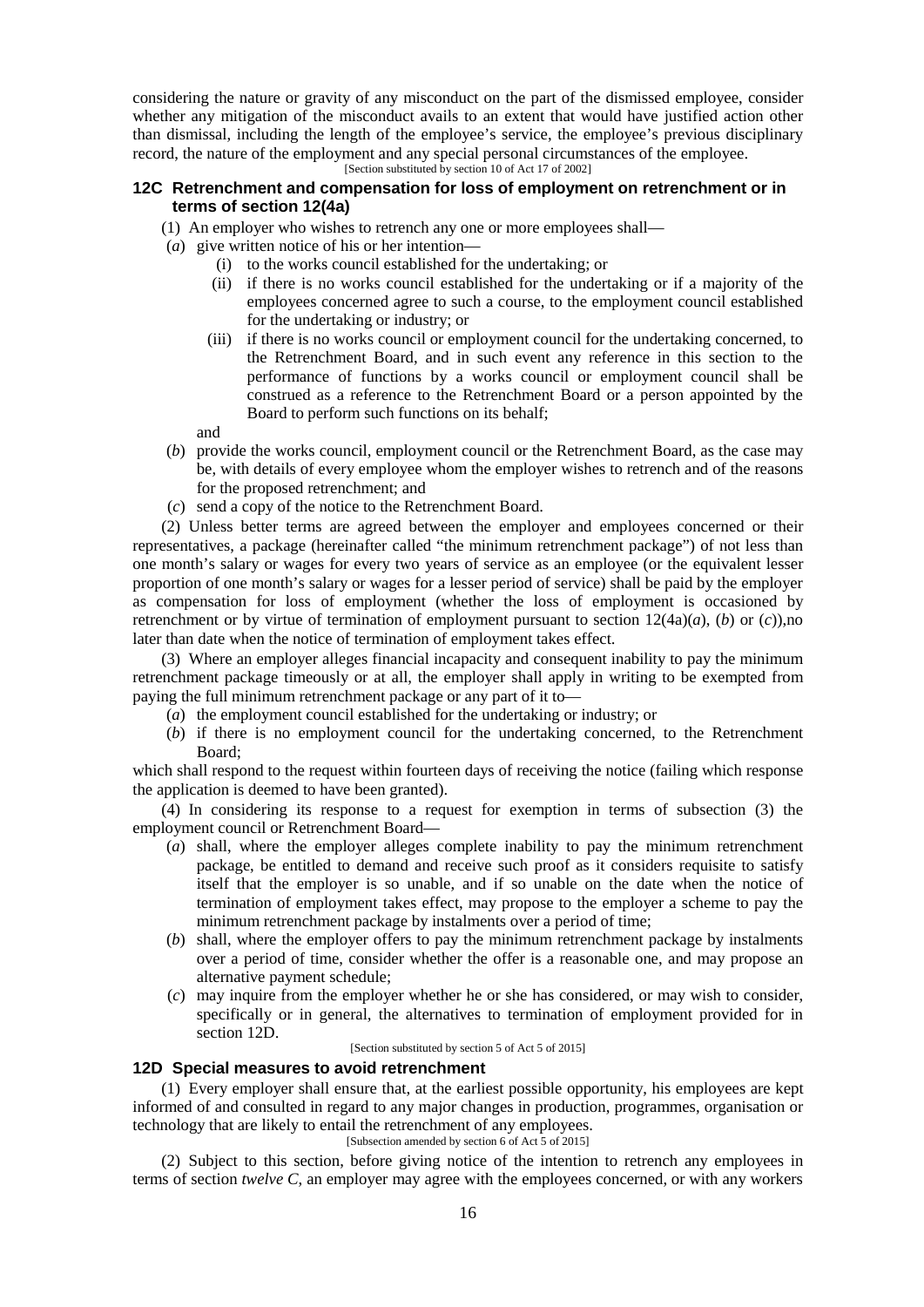committee or works council which represents the employees, to have recourse to either or both of the following measures for a period not exceeding twelve months—

- (*a*) subject to subsection (4), placing the employees on short-time work; or
- (*b*) instituting a system of shifts as provided in subsection (5).

(2a) If no agreement is reached in terms of subsection (2), an employer shall give written notice of his or her proposed measures to avoid retrenchment, and of the opposing proposals, if any, to—

(*a*) the employment council established for the undertaking or industry; or

(*b*) the Retrenchment Board, if there is no employment council for the undertaking concerned; whereupon the employment council or the Retrenchment Board, as the case may be, may, no later than thirty days after it has received the employer's notice —

- (*c*) accept or reject the employer's proposed measures to avoid retrenchment; or
- (*d*) refer back the matter to the employer for reconsideration with the employees, workers committee or works council concerned, together it its own suggestions for improving the original proposals or reconciling them with any opposing proposals. [Subsection inserted by section 6 of Act 5 of 2015]
- $(2b)$  If—
- (*a*) an employer's proposed measures to avoid retrenchment are rejected in terms of subsection (2a)(*c*), then, within thirty days of such rejection; or
- (*b*) no agreement on alternative measures to avoid retrenchment is reached with an employer's employees or with the appropriate workers committee or works council in accordance with subsection  $(2a)(d)$ , then, no later than the thirtieth day after the date when the proposed measures were referred back for reconsideration;

an employer may give written notice of his or her proposed (original or revised) measures to avoid retrenchment to—

- (*c*) the Retrenchment Board, where written notice of his or her proposed measures to avoid retrenchment were first made in terms of subsection (2a)(*a*); or
- (*d*) the Minister, where written notice of his or her proposed measures to avoid retrenchment were first made in terms of subsection (2a)(*b*); or

whereupon the Retrenchment Board or the Minister, as the case may be, shall, no later than thirty days after Board or the Minister has received the employer's notice, accept or reject the employer's proposed measures to avoid retrenchment.

### [Subsection inserted by section 6 of Act 5 of 2015]

(3) An agreement entered into in terms of subsection (2) shall have effect notwithstanding anything to the contrary contained in any employment regulations, collective bargaining agreement or other contract or agreement applicable to the employees concerned.

(4) While an employee is on short-time work referred to in paragraph (*a*) of subsection (2), he shall be paid the hourly equivalent of his weekly or monthly wage for the hours he has actually worked:

Provided that an employee shall receive not less that fifty *per centum* of his current weekly or monthly wage, as the case may be.

(5) For the purposes of paragraph (*b*) of subsection (2), an employer may divide all or any of the employees concerned into shifts and may—

(*a*) require each shift to work on alternate half-days, days, weeks or months:

Provided that no shift shall be without work for more than one month at a time or for an aggregate of more than six months in any period of twelve months;

(*b*) pay each employee on shift for the hours, weeks or months he has actually worked.

(6) Before having recourse to any measure referred to in subsection (1), an employer shall give not less than seven days' written notice to every employee affected by the measure.

(7) Any time during which an employee is not engaged in full-time work as a result of a measure resorted to in terms of this section shall be regarded as unpaid compulsory leave and shall not be deemed to interrupt continuity of employment.

(8) If an agreement is reached in terms of subsection (2) with the employees alone, or with a workers committee or works council not having a representative of a registered trade union as a member, an employer shall give written notice of the agreement to—

(*a*) the employment council established for the undertaking or industry; or

(*b*) the Retrenchment Board, if there is no employment council for the undertaking concerned; no later than fourteen days after the employer begins implementing the agreement.

[Subsection inserted by section 6 of Act 5 of 2015]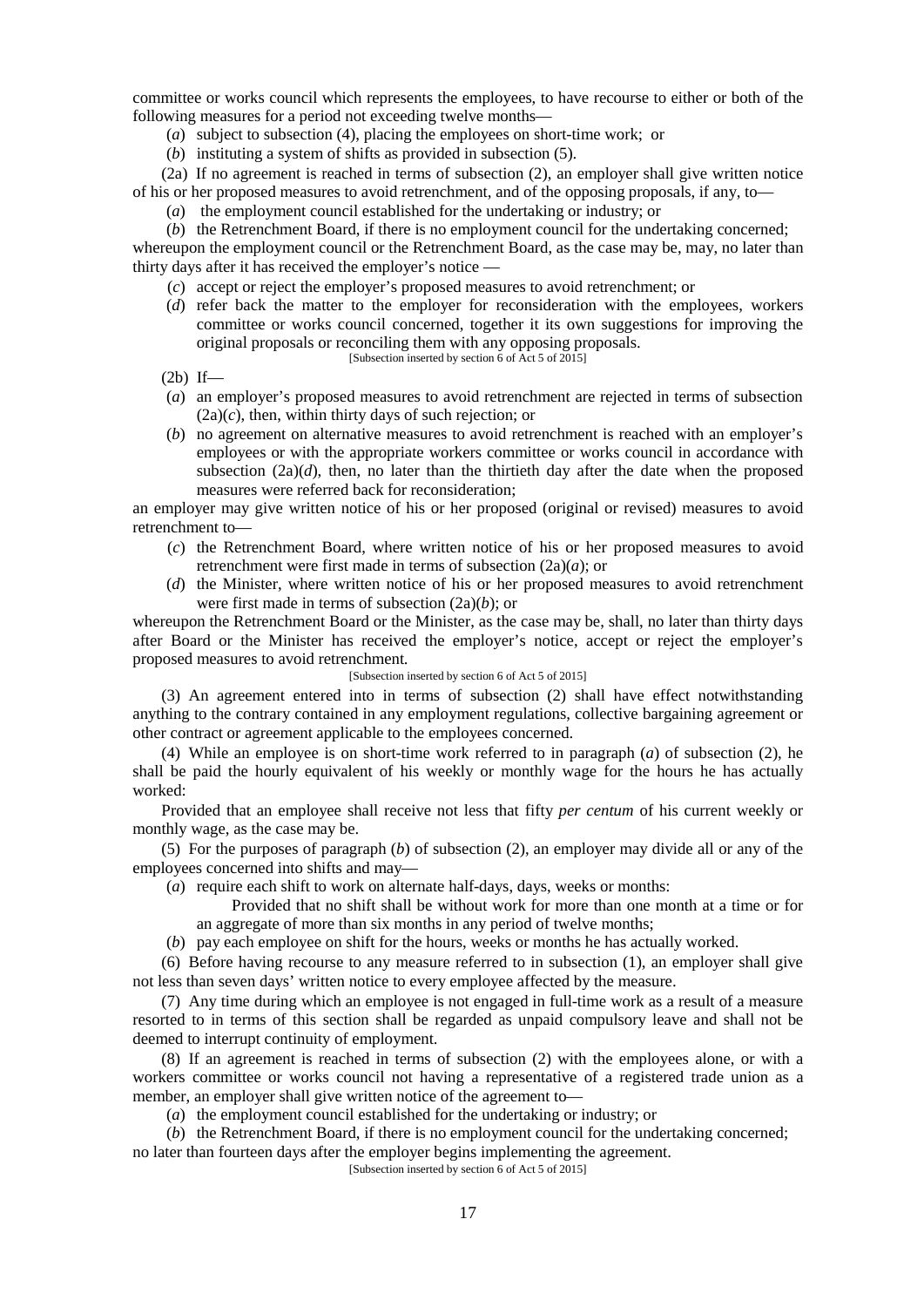(9) If the employment council or Retrenchment Board is concerned that an agreement referred to in subsection (8) is not in the best interests of the employees concerned or of employees in the industry to which the undertaking belongs, or is otherwise contrary to the interests of employees generally or the public interest, it shall refer the agreement to the Minister, and the Minister may, after—

(*a*) inviting and considering any written representations by the employer concerned; and

(*b*) consulting with the appropriate advisory council, if any, appointed in terms of section 19; nullify the agreement by written notice to the employer (or nullify it by a specified date if the employer does not make specified changes to the agreement) ,without, however, affecting the validity of anything done in good faith under the agreement before the date of such nullification, or exposing the employer to any liability for anything done in good faith before that date in accordance with the agreement that is contrary to any employment regulations, collective bargaining agreement or other contract or agreement applicable to the employees concerned.

[Subsection inserted by section 6 of Act 5 of 2015]

[Section substituted by section 10 of Act 17 of 2002]

### **13 Wages and benefits upon termination of employment**

(1) Subject to this Act or any regulations made in terms of this Act, whether any person—

- (*a*) is dismissed from his employment or his employment is otherwise terminated; or
- (*b*) resigns from his employment; or
- (*c*) is incapacitated from performing his work; or
- (*d*) dies;

he or his estate, as the case may be, shall be entitled to the wages and benefits due to him up to the time of such dismissal, termination, resignation, incapacitation or death, as the case may be, including benefits with respect to any outstanding vacation and notice period, medical aid, social security and any pension, and the employer concerned shall pay such entitlements to such person or his estate, as the case may be, as soon as reasonably practicable after such event, and failure to do so shall constitute an unfair labour practice.

(1a) Wages and benefits payable to any person or to his or her estate in terms of this section shall not form part of or be construed as a retrenchment package which an employee is entitled to where his or her employment has been terminated as a result of retrenchment in terms of section 12C.

### [Subsection inserted by section 9 of Act 7 of 2005]

(2) Any employer who without the Minister's permission withholds or unreasonably delays the payment of any wages or benefits owed in terms of subsection (1) shall be guilty of an offence and liable to a fine not exceeding level seven or to imprisonment for a period not exceeding two years or to both such fine and such imprisonment.

#### [Subsection amended by section 4 of Act 22 of 2001]

(3) The court convicting an employer of an offence in terms of subsection (2) may order him to pay—

(*a*) to the employee concerned; or

(*b*) to any person specified by it for the benefit of the employee concerned;

in addition to any other penalty which it may impose, an amount which, in its opinion, will adequately compensate the employee concerned for any prejudice or loss he has suffered as a result of the contravention concerned, within such period and in such instalments as may be fixed by such court.

(4) The court may at any time on the application of the employer, employee or specified person concerned, for good cause shown, vary an order made in terms of subsection (3).

(5) Sections 348 and 349 of the Criminal Procedure and Evidence Act [*Chapter 9:07*] shall apply, *mutatis mutandis*, in relation to the amount specified in an order made in terms of subsection (3) as if such amount were a fine referred to in those sections.

(6) Nothing contained in this section shall be construed as precluding a person referred to in subsection (1) or his representative or the executor of his estate, as the case may be, from claiming over and above any wages or benefits to which he or his estate is entitled in terms of subsection (1), damages for any prejudice or loss suffered in connection with such dismissal, termination, resignation, incapacitation or death, as the case may be.

#### **14 Sick leave**

(1) Unless more favourable conditions have been provided for in any employment contract or in any enactment, sick leave shall be granted in terms of this section to an employee who is prevented from attending his duties because he is ill or injured or undergoes medical treatment which was not occasioned by his failure to take reasonable precautions.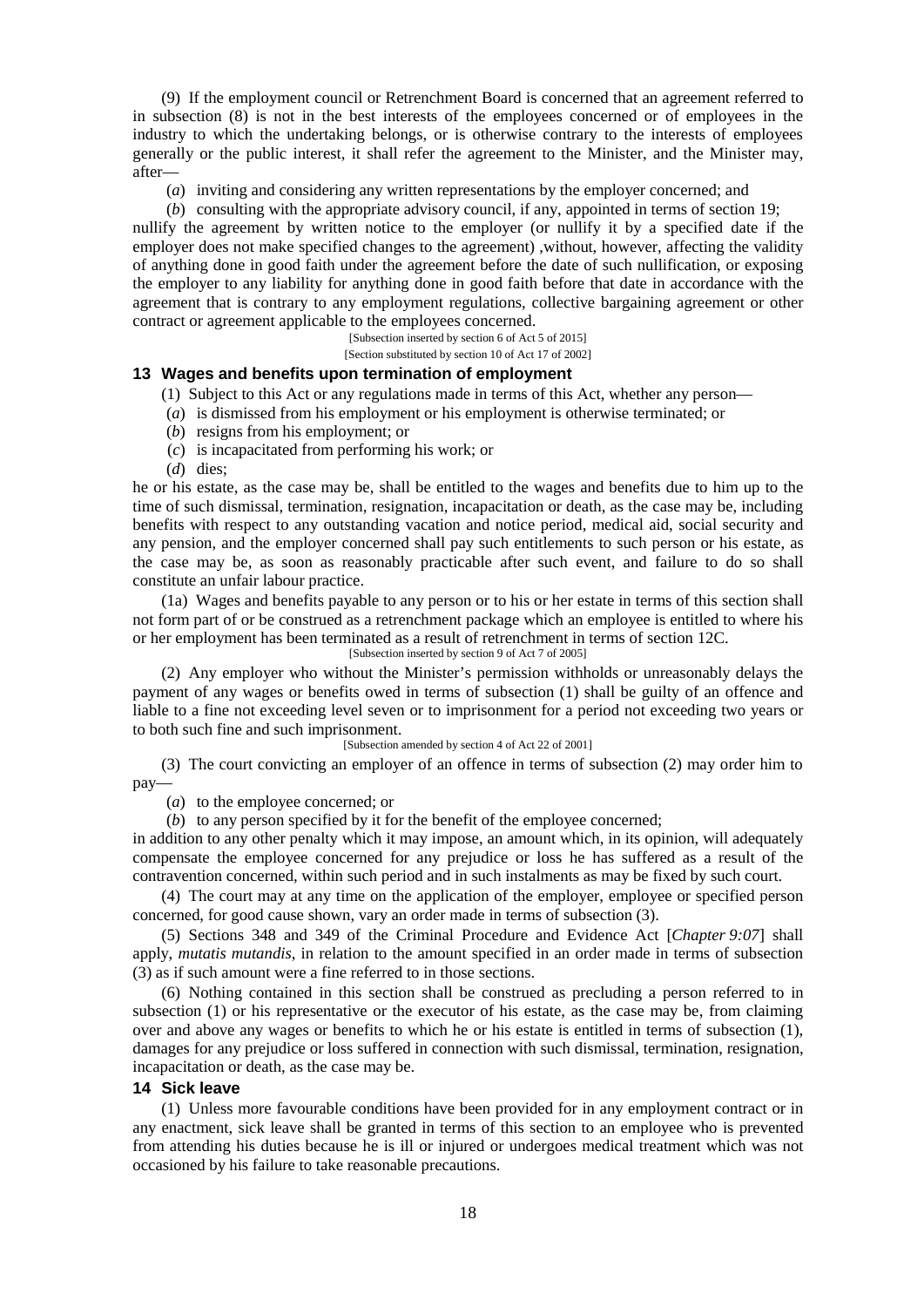(2) During any one-year period of service of an employee an employer shall, at the request of the employee supported by a certificate signed by a registered medical practitioner, grant up to ninety days' sick leave on full pay.

(3) If, during any one-year period of service of an employee, the employee has used up the maximum period of sick leave on full pay, an employer shall, at the request of the employee supported by a certificate signed by a registered medical practitioner, grant a further period of up to ninety days' sick leave on half pay where, in the opinion of the registered medical practitioner signing the certificate, it is probable that the employee will be able to resume duty after such further period of sick leave.

(4) If, during any one-year period of service, the period or aggregate periods of sick leave exceed—

(*a*) ninety days' sick leave on full pay; or

(*b*) subject to subsection (3), one hundred and eighty days' sick leave on full and half pay; the employer may terminate the employment of the employee concerned.

(5) An employee who so wishes may be granted accrued vacation leave instead of sick leave on half pay or without pay.

[Section substituted by section 11 of Act 17 of 2002]

# **14A Vacation leave**

(1) In this section—

"qualifying service", in relation to vacation leave accrued by an employee, means any period of employment following the completion of the employee's first year of employment with an employer.

(2) Unless more favourable conditions have been provided for in any employment contract or in any enactment, paid vacation leave shall accrue in terms of this section to an employee at the rate of one twelfth of his qualifying service in each year of employment, subject to a maximum accrual of ninety days' paid vacation leave:

Provided that, if an employee is granted only a portion of the total vacation leave which may have accrued to him, he may be granted the remaining portion at a later date, together with any further vacation leave which may have accrued to him at that date, without forfeiting any such accrued leave.

(3) All Saturdays, Sundays and public holidays falling within a period of vacation leave shall be counted as part of vacation leave.

[Subsection amended by section 37 of Act 7 of 2005]

(4) An employee who becomes ill or is injured during a period of vacation leave may cancel his vacation leave and apply for sick leave.

(5) Where an employee has no vacation leave accrued, he may be granted vacation leave without pay.

[Section inserted by section 11 of Act 17 of 2002]

### **14B Special leave**

Special leave on full pay not exceeding twelve days in a calendar year shall be granted by an employer to an employee—

- (*a*) who is required to be absent from duty on the instructions of a medical practitioner because of contact with an infectious disease;
- (*b*) who is subpoenaed to attend any court in Zimbabwe as a witness;
- (*c*) who is required to attend as a delegate or office-bearer at any meeting of a registered trade union representing employees within the undertaking or industry in which the employee is employed;
- (*d*) who is detained for questioning by the police;
- (*e*) on the death of a spouse, parent, child or legal dependant;
- (*f*) on any justifiable compassionate ground.
	- [Section inserted by section 11 of Act 17 of 2002]

#### **14C Weekly rest and remuneration for work during public holidays**

(1) Every employee shall be entitled to not less than twenty-four continuous hours of rest each week, either on the same day of every week or on a day agreed by the employer and employee.

(2) Subject to subsection (3), an employee shall be granted leave of absence during every public holiday, and shall be paid his current remuneration for that day if it occurs on a day on which he would otherwise have been required to work.

(3) Where an employee consents to work on a public holiday he shall be paid not less than twice his current remuneration for that day, whether or not that day is one on which he would otherwise have been required to work.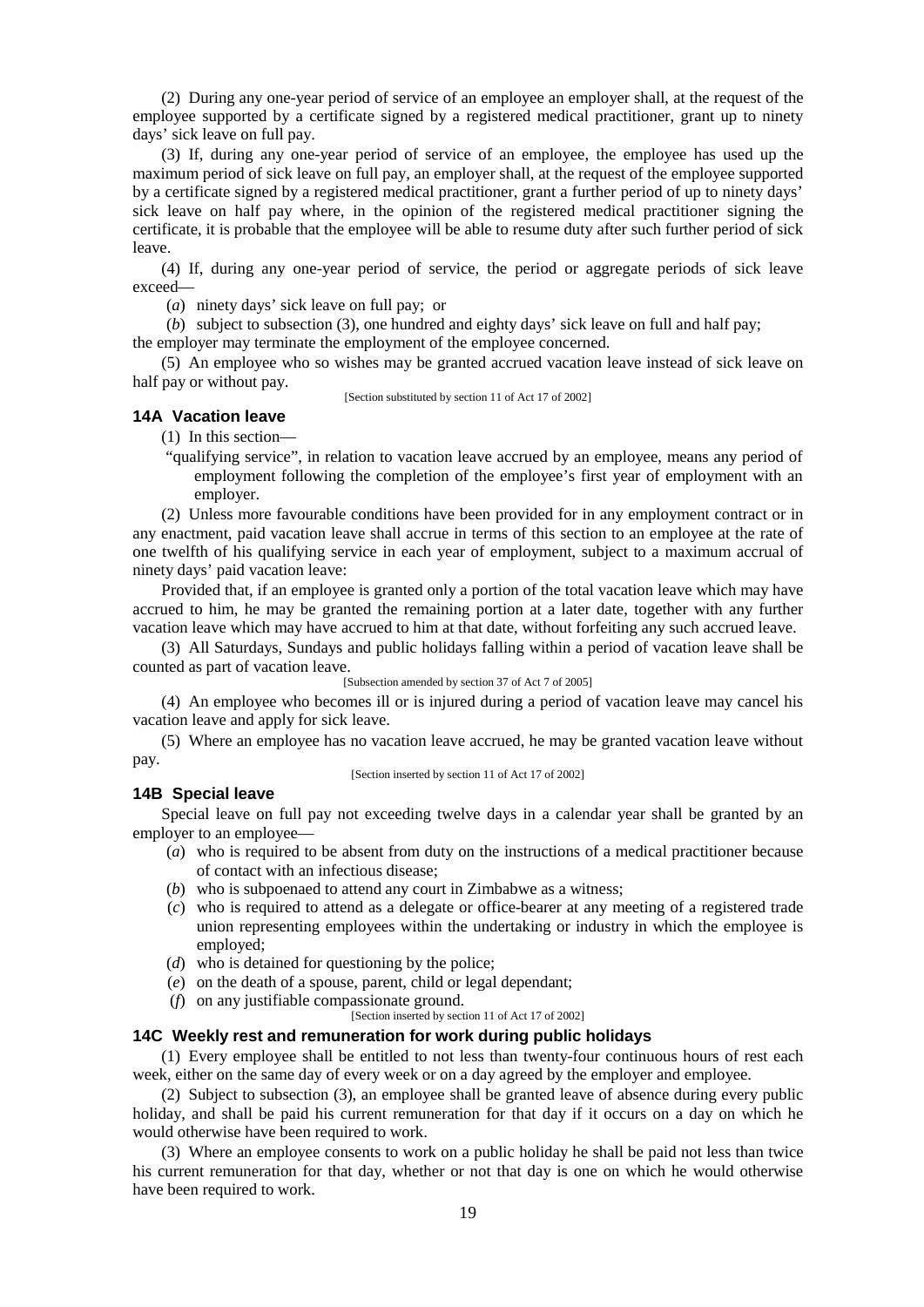### **15 Death of employer**

Except where more favourable conditions have otherwise been provided for in the employment contract concerned or in terms of any relevant enactment, including any regulations made in terms of this Act, or in any agreement or determination made or given effect to in terms of any enactment, a contract of employment between an employee and an employer who is an individual shall not be terminated on the death of the employer but shall continue to have effect until the expiration of the period after which it would have terminated had due notice of termination been given on the day on which the employer died, and during such period the employee shall be entitled to such wages and other benefits as are provided for in the employment contract from the person legally representing the deceased employer in his capacity as such.

## **16 Rights of employees on transfer of undertaking**

(1) Subject to this section, whenever any undertaking in which any persons are employed is alienated or transferred in any way whatsoever, the employment of such persons shall, unless otherwise lawfully terminated, be deemed to be transferred to the transferee of the undertaking on terms and conditions which are not less favourable than those which applied immediately before the transfer, and the continuity of employment of such employees shall be deemed not to have been interrupted.

(2) Nothing in subsection (1) shall be deemed—

- (*a*) to prevent the employees concerned from being transferred on terms and conditions of employment which are more favourable to them than those which applied immediately before the transfer, or from obtaining terms and conditions of employment which are more favourable than those which applied immediately before, or subsequent to, the transfer;
- (*b*) to prevent the employees concerned from agreeing to terms and conditions of employment which are in themselves otherwise legal and which shall be applicable on and after the transfer, but which are less favourable than those which applied to them immediately before the transfer:

Provided that no rights to social security, pensions, gratuities or other retirement benefits may be diminished by any such agreement without the prior written authority of the Minister;

- (*c*) to affect the rights of the employees concerned which they could have enforced against the person who employed them immediately before the transfer, and such rights may be enforced against either the employer or the person to whom the undertaking has been transferred or against both such persons at any time prior to, on or after the transfer;
- (*d*) to derogate from or prejudice the benefits or rights conferred upon employees under the law relating to insolvency.

(3) It shall be an unfair labour practice to violate or evade or to attempt to violate or evade in any way the provisions of this section.

### **17 Regulatory powers of Minister**

(1) Subject to this Act, the Minister, after consultation with the appropriate advisory council, if any, appointed in terms of section *nineteen*, may make regulations providing for the development, improvement, protection, regulation and control of employment and conditions of employment.

[Subsection amended by section 12 of Act 17 of 2002]

(2) Where the Minister has made regulations in terms of subsection (1), every contract, agreement, arrangement of any kind whatsoever, determination or regulation made in terms of any enactment which related to the employment of an employee to whom such regulations relate and which provides terms or conditions less favourable to the employee than those specified in the regulations, shall be construed with such modifications, qualifications, adaptations and exceptions as may be necessary to bring it into conformity with such regulations.

[Subsection substituted by section 12 of Act 17 of 2002]

(3) Without prejudice to the generality of subsection (1), the Minister may make regulations in terms of that subsection providing for—

- (*a*) the rights of employees, including minimum wages, benefits, social security, retirement and superannuation benefits, and other conditions of employment;
- (*b*) the deductions which may be made from the wages of employees;
- (*c*) the hours of work of employees, including overtime, night and shift work and the remuneration therefor;
- (*d*) rest and meal breaks, the provision of food and other services at work in special cases and the charges that may be made from wages therefor;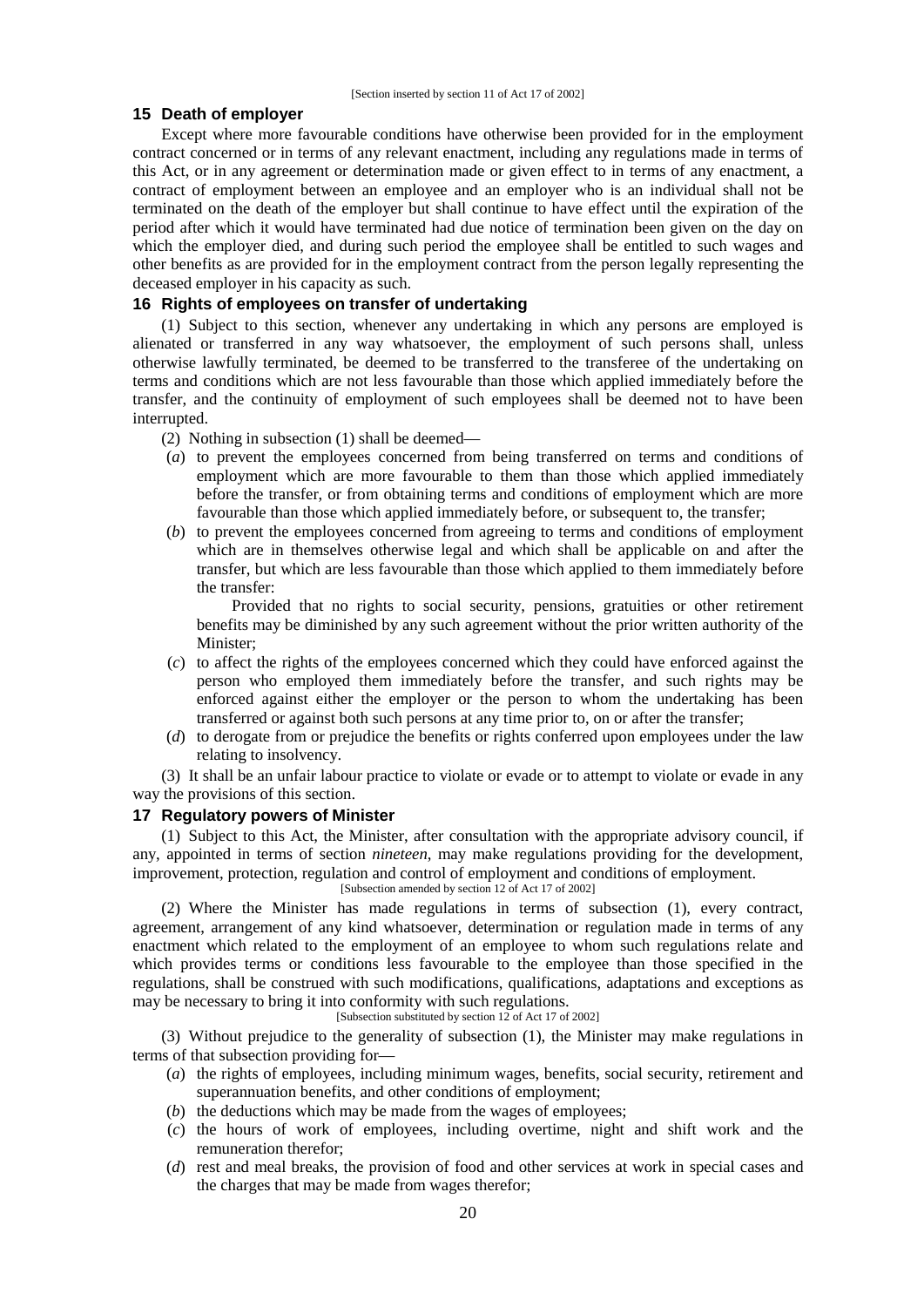- (*e*) leave, including sick leave, maternity leave and bereavement leave, that shall be granted to employees and the remuneration and allowances that shall be payable in respect thereof;
- (*f*) the holidays that shall be granted to, or that may be withheld from, employees, and the remuneration and allowances that shall be payable in respect thereof;
- (*g*) the establishment of pension, social security, sick, medical, holiday, provident, insurance and other funds for employees, and the levying of contributions thereto by employers and employees;
- (*h*) the special conditions that shall be applicable to female, juvenile and disabled employees, including the prohibition of the employment of persons below the age of sixteen years;
- (*i*) the restriction on the employment of juveniles and pregnant women in specified types and categories of employment or at specified hours, and the rights and privileges of mothers with suckling infants;
- (*j*) the regulation and control of employment on contract, overtime, part-time, short-time or casual basis, including the conditions relating to any such employment;
- (*k*) the encouragement of employment of disabled persons and the remuneration and allowances payable to, and the facilities which should be provided for, such persons;
- (*l*) the settling of disputes in a category or class of employment by reference to specified officials or tribunals;
- (*m*) the protection of the rights of employees in respect of wages, pensions, benefits and holidays where the employer terminates or transfers his undertaking:
- (*n*) the implementation of any national or international standards of employment, including those related to the rights and obligations of employers and employees as to safety, health and compensation for occupational disablement;
- (*o*) the recruitment and employment of unskilled, semi-skilled and skilled labour and apprentices in any occupation, including the regulation and control of the recruitment of citizens, non-citizens and residents for any type of employment within and outside Zimbabwe:

Provided that no regulations shall be made in terms of this paragraph without prior consultation with the Minister responsible for apprenticeship training;

- (*p*) the employment of unemployed persons and persons released from penal institutions;
- (*q*) regulating and restricting the circumstances in which employers may suspend or terminate the employment of any of their employees;
- (*r*) specifying or otherwise restricting the circumstances in which contracts of employment may be terminated summarily or otherwise;
- (*s*) the reinstatement of employees where they have been retrenched, whether voluntarily or otherwise in circumstances which are to their disadvantage, or which are contrary to the national interest;
- (*t*) the regulation and control of persons recruiting labour or operating employment agencies, including the registration of such persons or employment agencies;
- (*u*) any other matter relating to or connected with employment which it may be necessary to regulate.

(4) Regulations made in terms of subsection (1) may provide for penalties for any contravention thereof:

Provided that no such penalty shall exceed a fine of level five or imprisonment for a period of six months or both such fine and such imprisonment.

#### [Subsection amended by section 4 of Act 22 of 2001]

(5) Unless in the opinion of the Minister the urgency of the situation demands otherwise, the Minister shall, before making regulations in terms of this section, cause to be published in the *Gazette* a notice setting forth the general purport of the proposed regulations and stating that the regulations shall be open for inspection at a place specified in the notice, and calling upon persons who have any objections to the proposed regulations to lodge them in writing with the Minister within thirty days of the date of publication of such notice:

Provided that failure by the Minister to comply with this subsection shall not affect the validity of the regulations concerned.

#### **18 Maternity leave**

(1) Unless more favourable conditions have otherwise been provided for in any employment contract or in any enactment, maternity leave shall be granted in terms of this section for a period of ninety-eight days on full pay to a female employee who has served for at least one year.

[Subsection amended by section 10 of Act 7 of 2005]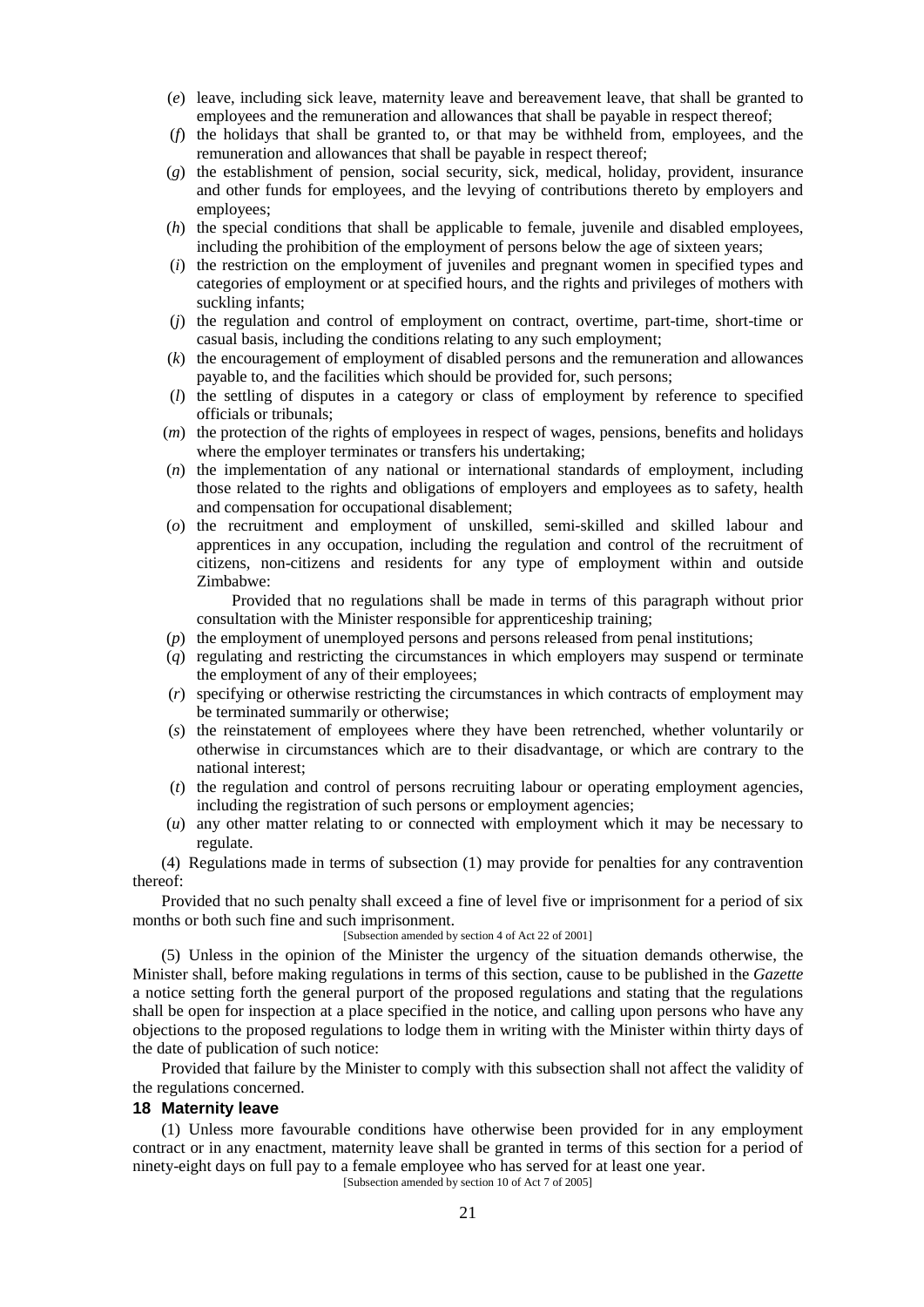(2) On production of a certificate signed by a registered medical practitioner or State Registered Nurse certifying that she is pregnant, a female employee may proceed on maternity leave not earlier than the forty-fifth day and not later than the twenty-first day prior to the expected date of delivery.

(3) A female employee shall be entitled to be granted a maximum of three periods of maternity leave with respect to her total service to any one employer during which she shall be paid her full salary:

Provided that paid maternity leave shall be granted only once during any period of twenty-four months calculated from the day any previous maternity leave was granted.

 $(4)$  …

#### [Subsection repealed by section 10 of Act 7 of 2005]

(5) Any maternity leave requested in excess of the limits prescribed in this section may be granted as unpaid maternity leave.

(6) Unless the employer grants sick leave for medical reasons other than maternity, sick leave may not be granted once paid maternity leave has begun or during a period of unpaid maternity leave.

(7) During the period when a female employee is on maternity leave in accordance with this section, her normal benefits and entitlements, including her rights to seniority or advancement and the accumulation of pension rights, shall continue uninterrupted in the manner in which they would have continued had she not gone on such leave, and her period of service shall not be considered as having been interrupted, reduced or broken by the exercise of her right to maternity leave in terms of this section.

(8) A female employee who is the mother of a suckling child shall, during each working day, be granted at her request at least one hour or two half-hour periods, as she may choose during normal working hours, for the purpose of nursing her child, and such employee may combine the portion or portions of time to which she is so entitled with any other normal breaks so as to constitute longer periods that she may find necessary or convenient for the purpose of nursing her child.

(9) Any person who contravenes this section shall be guilty of an unfair labour practice.

(10) Notwithstanding subsections (8) and (9), the grant of breaks during normal working time to a female employee for the purpose of nursing her child shall be made in accordance with all the exigencies of her employment and nothing done to prevent any disruption of normal production processes or any interference with the efficient running of an undertaking or industry shall be held to be in contravention of subsection (8).

(11) A female employee shall be entitled to the benefits under subsection (8) for the period during which she actually nurses her child or six months, whichever is the lesser. [Section substituted by section 13 of Act 17 of 2002]

#### **PART V**

#### ADVISORY COUNCILS AND WAGE AND SALARY CONTROL

[Heading amended by section 37 of act 7 of 2005]

#### **19 Advisory councils**

The Minister may, either on his or her own initiative or on the recommendation of any employer or employee of any association representing employers or employees, appoint advisory councils consisting of such persons as the Minister may deem fit, to investigate and make recommendations to him or her as to one or more of the following—

- (*a*) in connection with wages, salaries or benefits—
	- (i) the fixing of minimum wages and benefits for employees; or
	- (ii) any other matters to which minimum wage notices may relate;
- (*b*) the making or regulations in terms of section 17 or section 26;
- (*c*) the compilation of a list of arbitrators in terms of section 98(6);
- (*d*) the declaration of any service as an essential service in terms of the definition of "essential service" contained in section 102;
- (*e*) the code of picketing in terms of section 104A;
- (*f*) any other matter as may give better effect to the provisions of this Act.

[Section substituted by section 11 of Act 7 of 2005]

# **20 Minimum wage notices**

- (1) The Minister may, by statutory instrument*—*
- (*a*) in respect of any class of employees in any undertaking or industry—
	- (i) specify the minimum wage and benefits in respect of such class of employees;
	- (ii) require employers to grant or negotiate increments on annual income of such minimum amount or percentage as he may specify;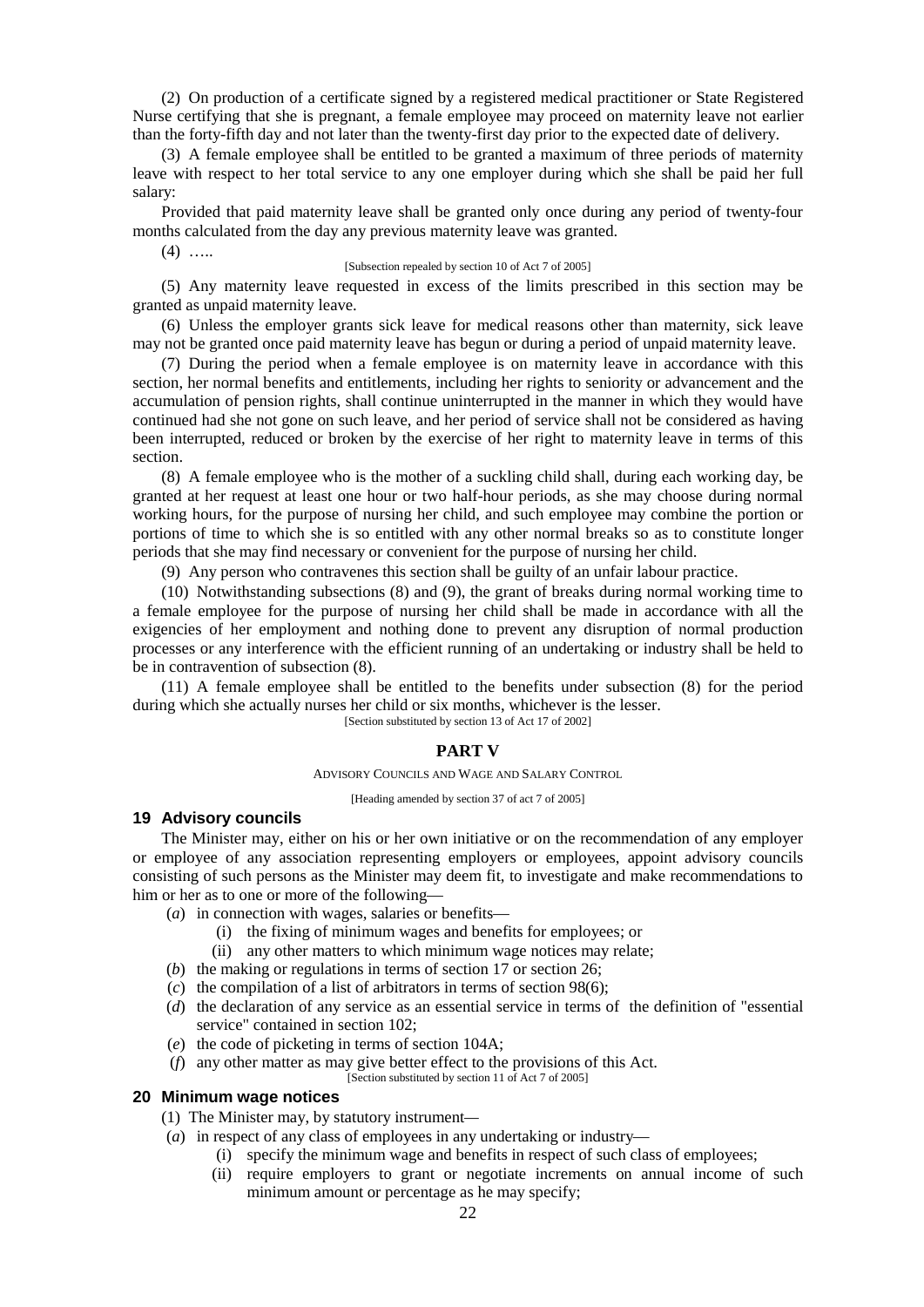and prohibit the payment of less than such specified minimum wage, benefits or increments to such class of employees;

- (*b*) regulate or prohibit the making of deductions from the wages and benefits of an employee to whom such notice relates;
- (*c*) regulate or prohibit the withdrawal, reduction or alteration of any benefits to which an employee to whom such notice relates was entitled in respect of his employment immediately before the date of commencement of such notice;
- (*d*) give such other direction or make such other provision as he may deem necessary or desirable to ensure the payment of a minimum or other specified wage or benefits to any class of employees;
- (*e*) provide for exemptions from paragraphs (*a*), (*b*), (*c*) and (*d*).
- (2) Where the Minister has issued a minimum wage notice in terms of subsection  $(1)$ —
- (*a*) every contract, agreement, determination or regulation made in terms of any enactment which related to the employment of an employee to whom such minimum wage notice relates and which provides for wages, benefits or deductions from wages which are less favourable to the employee than those specified in the notice, shall be construed with such modifications, qualifications, adaptations and exceptions as may be necessary to bring it into conformity with such notice;
- (*b*) every agreement or arrangement of any kind whatsoever, express or implied, whether made before or after the date of commencement of such minimum wage notice by an employer or employee to whom such notice relates, which conflicts with such notice shall, to the extent of such conflict, be construed with such modifications, qualifications, adaptations and exceptions as may be necessary to bring it into conformity with such notice.
- (3) Any person who contravenes a notice issued in terms of subsection (1) shall—
- (*a*) commit an unfair labour practice for which redress may be sought in terms of Part XII; and
- (*b*) be guilty of an offence and liable to a fine not exceeding level seven or to imprisonment for a period not exceeding two years or to both such fine and such imprisonment. [Subsection amended by section 4 of Act 22 of 2001]

(4) The court convicting an employer of an offence in terms of paragraph (*b*) of subsection (3) may order him to pay—

- (*a*) to the employee concerned; or
- (*b*) to any person specified by it for the benefit of the employee concerned;

in addition to any other penalty which it may impose, an amount which, in its opinion, will adequately compensate the employee concerned for any prejudice or loss he has suffered as a result of the contravention concerned, within such period and in such instalments as may be fixed by such court.

(5) Sections 348 and 349 of the Criminal Procedure and Evidence Act [*Chapter 9:07*] shall apply, *mutatis mutandis*, in relation to the amount specified in an order made in terms of subsection (4) as if such amount were a fine referred to in those sections.

(6) Nothing contained in this section shall be construed as precluding an employee, notwithstanding an order made in terms of subsection (4), from recovering by civil proceedings any amount or additional amount by which he has been prejudiced as a result of any contravention of a minimum wage notice.

#### **21 Prohibition of termination of services of employee**

(1) No employer shall, otherwise than in terms of an exemption granted to him in terms of subsection (2), terminate the services of an employee solely on the ground of a requirement to pay him a minimum wage in terms of a minimum wage notice.

(2) Where the Minister considers that special circumstances exist, he may, by notice in writing, and on such terms and conditions as he may specify, grant an employer exemption from subsection (1).

(3) Any person who contravenes subsection (1) shall be guilty of an offence and liable to a fine not exceeding level seven or to imprisonment for a period not exceeding two years or to both such fine and such imprisonment.

[Subsection amended by section 4 of Act 22 of 2001]

**22 …..**

[Section repealed by section 12 of Act 7 of 2005]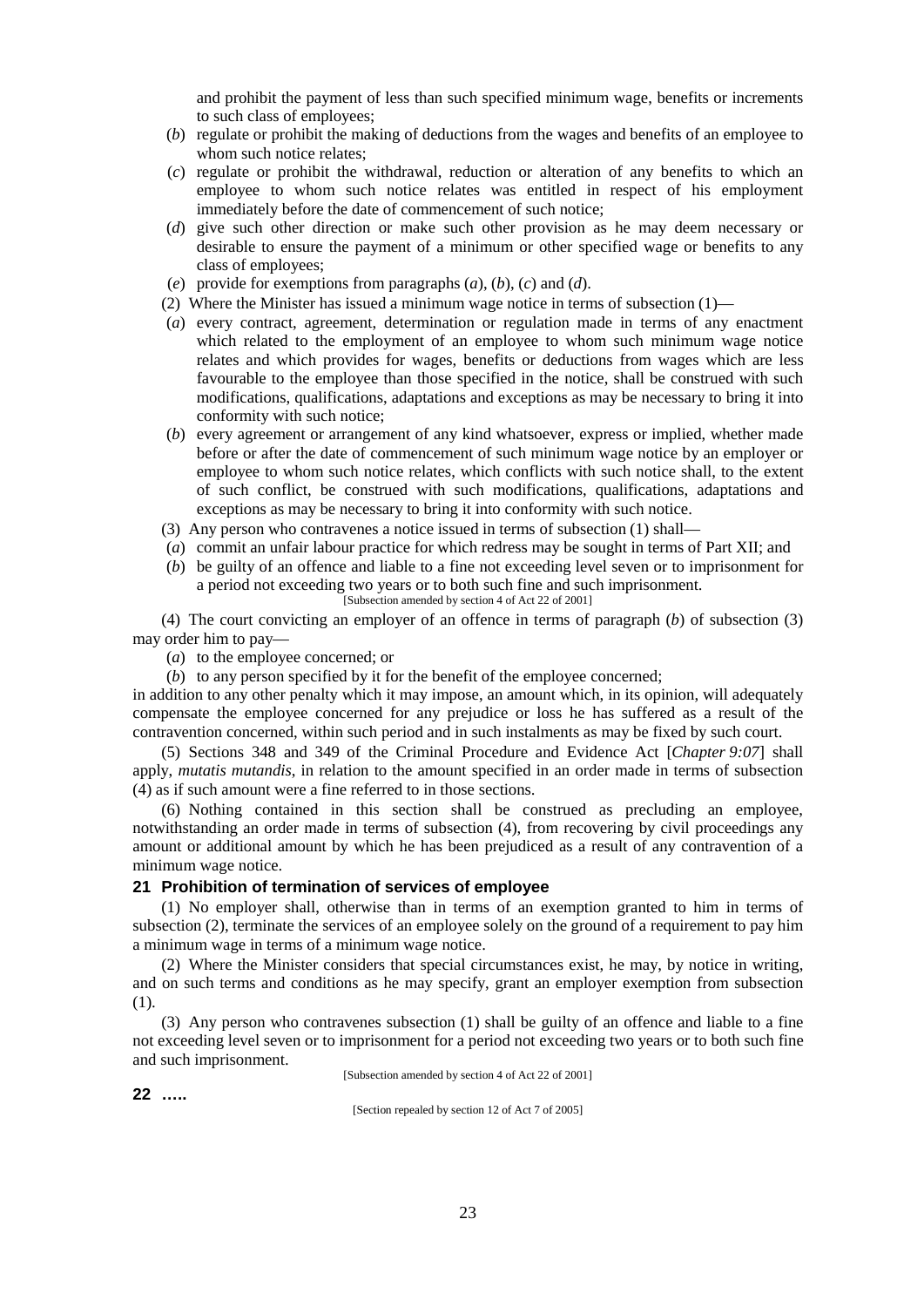# **PART VI**

#### WORKERS COMMITTEES: FORMATION AND FUNCTIONS

#### **23 Formation of workers committees**

(1) Subject to this Act and any regulations, employees employed by any one employer may appoint or elect a workers committee to represent their interests:

Provided that no managerial employee shall be appointed or elected to a workers committee, nor shall a workers committee represent the interests of managerial employees, unless such workers committee is composed solely of managerial employees appointed or elected to represent their interests.

(1a) Subject to subsection (1b), the composition and procedure of a workers committee shall be as determined by the employees at the workplace concerned.

[Subsection inserted by section 14 of Act 17 of 2002]

(1b) Notwithstanding subsection (1a), if a trade union is registered to represent the interests of not less than fifty *per centum* of the employees at the workplace where a workers committee is to be established, every member of the workers committee shall be a member of the trade union concerned. [Subsection inserted by section 14 of Act 17 of 2002]

(2) For the purposes of appointing or electing a workers committee, employees shall be entitled to—

- (*a*) be assisted by a labour officer or a representative of the appropriate trade union; and
- (*b*) reasonable facilities to communicate with each other and meet together during working hours at their place of work; and
- (*c*) be provided by their employer with the names and relevant particulars of all employees employed by him;

so however, that the ordinary conduct of the employer's business is not unduly interfered with. [Subsection amended by section 13 of Act 7 of 2005]

(3) In the event of any dispute arising in relation to the exercise of any right referred to in subsection (2), either party to the dispute may refer it to the labour officer mentioned in paragraph (*a*) of that subsection, or, in the absence of such labour officer, any other labour officer, and the determination of the labour officer on the dispute shall be final unless the parties agree to refer it to voluntary arbitration.

[Subsection substituted by section 13 of Act 7 of 2005]

# **24 Functions of workers committees**

(1) A workers committee shall—

- (*a*) subject to this Act, represent the employees concerned in any matter affecting their rights and interests; and
- (*b*) subject to subsection (3), be entitled to negotiate with the employer concerned a collective bargaining agreement relating to the terms and conditions of employment of the employees concerned; and
- (*c*) subject to Part XIII, be entitled to recommend collective job action to the employees concerned; and
- (*d*) where a works council is or is to be constituted at any workplace, elect some of its members to represent employees on the works council.

(2) Subject to subsection (3), where a workers committee has been appointed or elected to represent employees, no person other than such workers committee and the appropriate trade union, if any, may—

- (*a*) act or purport to act for the employees in negotiating any collective bargaining agreement; or
- (*b*) direct or recommend collective job action to the employees.

(3) Where an appropriate trade union exists for any employees, a workers committee of those employees may negotiate a collective bargaining agreement with an employer—

- (*a*) in the case where the trade union has no collective bargaining agreement with the employer concerned, only to the extent that such negotiation is authorized in writing by the trade union concerned; or
- (*b*) in the case where there is a collective bargaining agreement, only to the extent permitted by such collective bargaining agreement; or
- (*c*) where the Minister certifies in writing that—
	- (i) the issue in question was omitted from or included in the principal collective bargaining agreement when it should not have been so omitted or included; and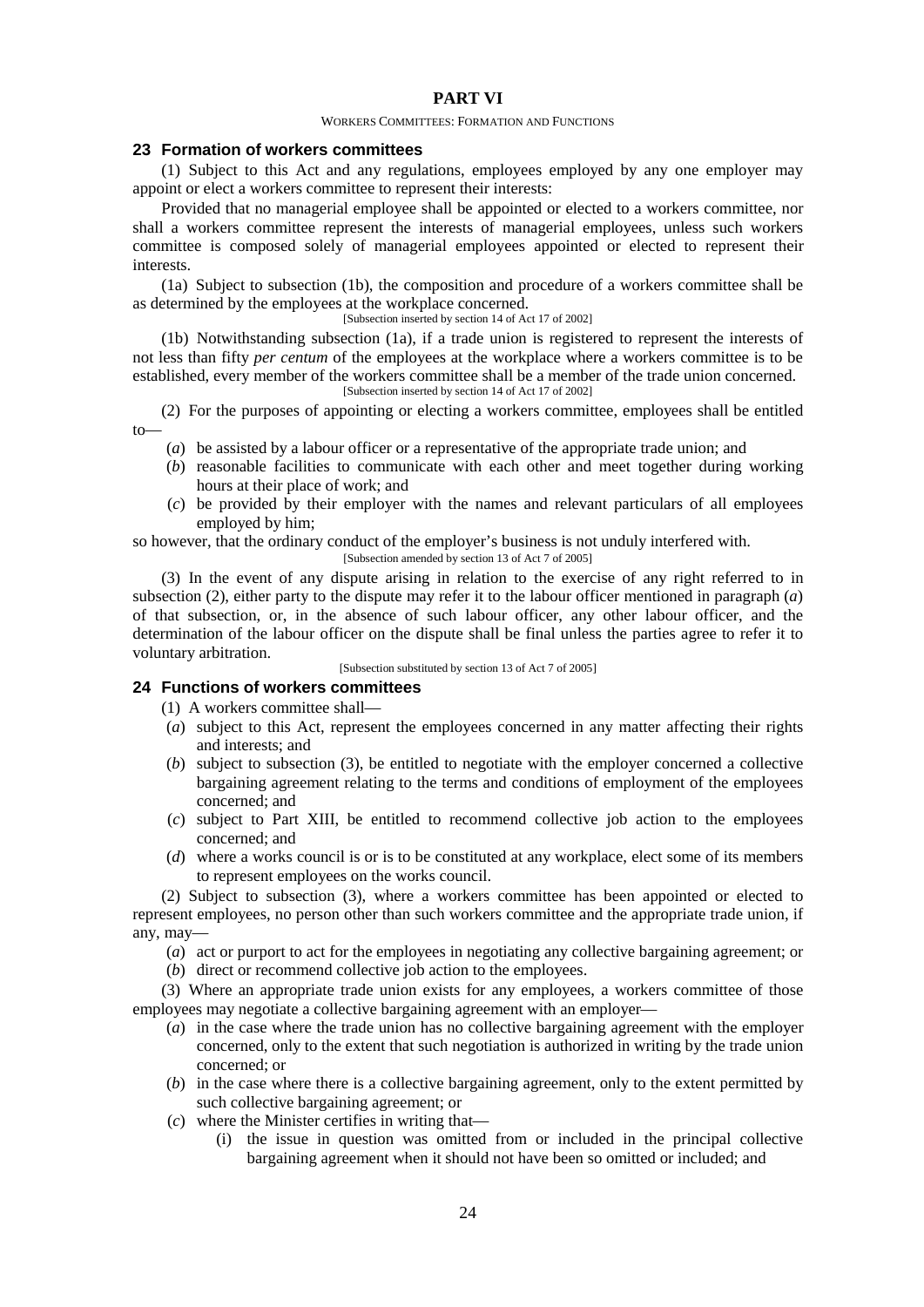(ii) the parties to the principal collective bargaining agreement have failed or are not in a position to reach an agreement on such an issue.

### **25 Effect of collective bargaining agreements negotiated by workers committees**

(1) Every collective bargaining agreement which has been negotiated by a workers committee shall be referred by the workers committee to the employees and the trade union concerned, and, if approved by the trade union and by more than fifty *per centum* of the employees, shall become binding on the employer and the employees concerned:

Provided that where there is any conflict between the terms and conditions of any such collective bargaining agreement and collective bargaining agreement negotiated by an appropriate trade union, the latter shall prevail unless the terms and conditions of the former collective bargaining agreement are more favourable to the employees concerned, in which case such last-mentioned terms and conditions shall prevail.

(2) Where a collective bargaining agreement which has been negotiated by a workers committee contains any provision which is, or has become—

(*a*) inconsistent with this Act or any other enactment; or

(*b*) …..

#### [Paragraph repealed by section 14 of Act 7 of 2005]

(*c*) unreasonable or unfair, having regard to the respective rights of the parties;

the Minister may direct the parties to the agreement to negotiate, within such period as he may specify, an amendment to the agreement in such manner or to such extent as he may specify, and he may give such other directions relating to the operation of the agreement pending its amendment as he may deem fit, and such directions shall be binding on the parties.

(3) Where the Minister has made a direction in terms of subsection (2), it shall be the duty of the parties to the collective bargaining agreement concerned to negotiate an amendment to the agreement in good faith, and to report back to the Minister within the period specified in the direction the extent to which they have been able or unable to agree in amending the agreement.

(4) The Minister may, after considering any report submitted to him in terms of subsection (3), amend the collective bargaining agreement concerned in accordance with the report of the parties or in such other manner as he may deem necessary in the national interest, having regard to the considerations specified in paragraphs (*a*), (*b*) and (*c*) of subsection (2), and the agreement, as amended, shall, subject to this Act, be binding on the employer and the employees concerned.

(5) A collective bargaining agreement negotiated in terms of this section shall not be affected by—

(*a*) where the employer is a corporate body, a change in membership of the management or ownership of the employer; or

(*b*) a change in membership of the workers committee or the employees concerned; or

(*c*) a transfer of the undertaking or industry in which the employees concerned are employed.

(6) Any person who is aggrieved by any determination or direction in terms of subsection (2) or any amendment of a collective bargaining agreement in terms of subsection (4) may appeal to the Labour Court.

# [Subsection inserted by section 14 of Act 7 of 2005]

### **25A Composition, procedure and functions of works councils**

(1) In every establishment in which a workers committee representing employees other than managerial employees has been elected, there shall be a works council.

(2) A works council shall be composed of an equal number of members representing the employer and the workers committee.

(3) The procedure of a works council shall be as determined by the employer and the workers committee at the establishment concerned.

(4) Without prejudice to the provisions of any collective bargaining agreement that may be applicable to the establishment concerned, the functions of a works council shall be—

- (*a*) to focus the best interests of the establishment and employees on the best possible use of its human, capital, equipment and other resources, so that maximum productivity and optimum employment standards may be maintained; and
- (*b*) to foster, encourage and maintain good relations between the employer and employees at all levels, and to understand and seek solutions to their common problems; and
- (*c*) to promote the general and common interest, including the health, safety and welfare of both the establishment and its workers; and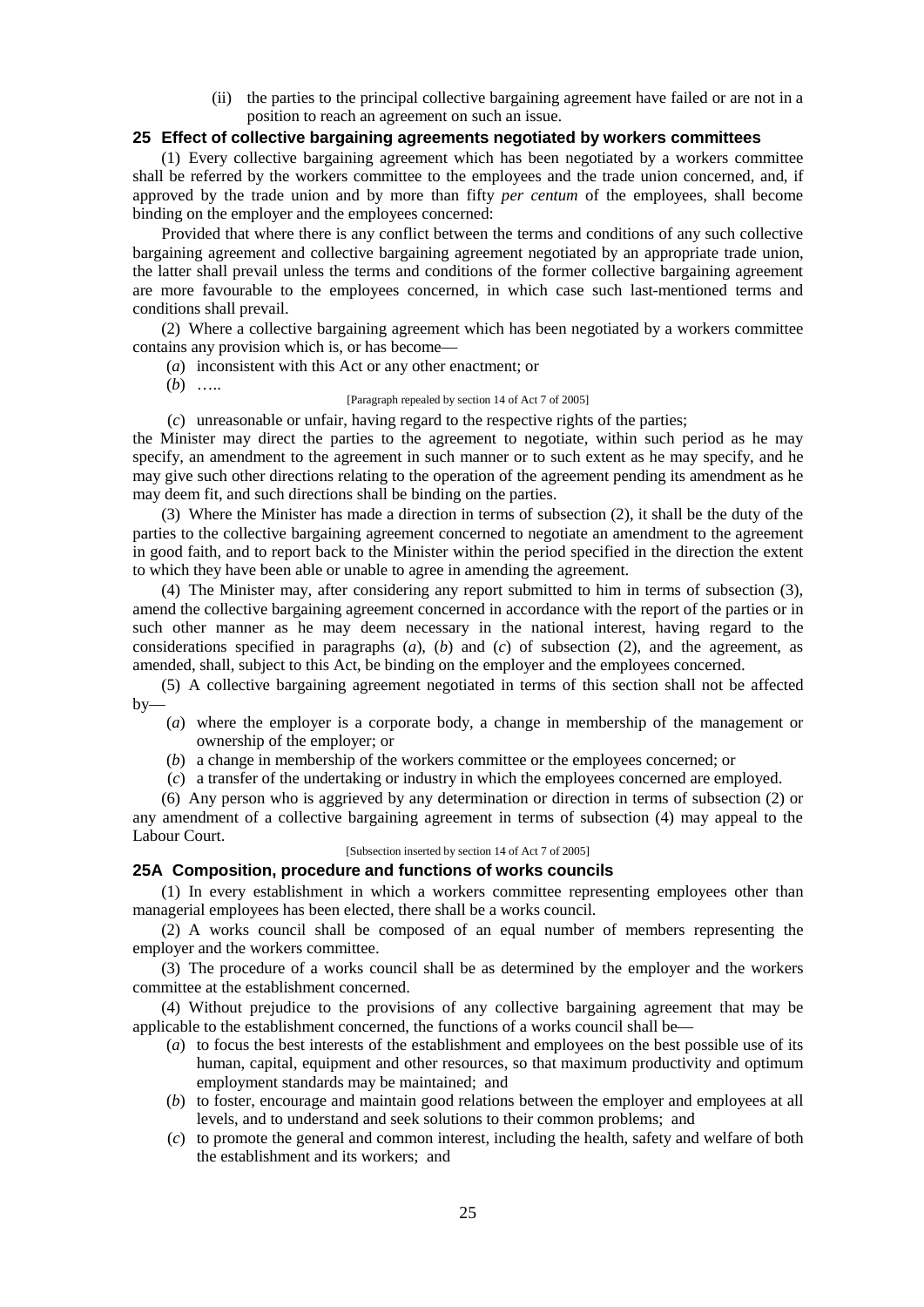(*d*) in general, to promote and maintain the effective participation of employees in the establishment, and to secure the mutual co-operation and trust of employees, the employer and any registered trade union representing employees in the establishment, in the interests of industrial harmony.

(5) Without prejudice to the provisions of any collective bargaining agreement that may be applicable to the establishment concerned, a works council shall be entitled to be consulted by the employer about proposals relating to any of the following matters—

- (*a*) the restructuring of the workplace caused by the introduction of new technology and work methods;
- (*b*) product development plans, job grading and training and education schemes affecting employees;
- (*c*) partial or total plant closures and mergers and transfers of ownership;
- (*d*) the implementation of an employment code of conduct;
- (*e*) the criteria for merit increases or payment of discretionary bonuses;
- (*f*) the retrenchment of employees, whether voluntary or compulsory:

Provided that any matter involving the retrenchment of five or more employees within a period of six months shall be governed by sections *twelve C* and *twelve D*, unless otherwise agreed by the employer with the members of the works council representing the workers committee.

(6) Before an employer may implement a proposal relating to any matter referred to in subsection (5), the employer shall—

- (*a*) afford the members of the works council representing the workers committee a reasonable opportunity to make representations and to advance alternative proposals;
- (*b*) consider and respond to the representations and alternative proposals, if any, made under paragraph (*a*) and, if the employer does not agree with them, state the reasons for disagreeing;
- (*c*) generally, attempt to reach consensus with the members of the works council representing the workers committee on any matter referred to in subsection (5).
	- [Section inserted by section 15 of Act 17 of 2002]

# **26 Minister may make regulations relating to workers committees**

(1) The Minister may, after consultation with the appropriate advisory council, if any, appointed in terms of section *nineteen*, make such regulations as he considers necessary for the control of workers committees and works councils and, without derogation from the generality of his power in this regard, such regulations may provide for—

- (*a*) the methods or procedures to be followed for the formation of workers committees;
- (*b*) the tenure of office of members of workers committees;
- (*c*) the operation, management and conduct of the affairs of workers committees and works councils;
	- [Subsection amended by section 45 of Act 17 of 2002]

(2) Regulations made in terms of subsection (1) may provide penalties for any contravention thereof:

Provided that no such penalty shall exceed the penalties referred to in section *one hundred and twenty-eight.*

## **PART VII**

TRADE UNIONS, EMPLOYERS ORGANIZATIONS AND FEDERATIONS OF TRADE UNIONS AND EMPLOYERS ORGANIZATIONS

#### **27 Right to form trade unions or employers organizations**

- (1) Subject to this Act, any group of employees may form a trade union.
- (2) Subject to this Act, any group of employers may form an employers organization.

(3) Subject to this Act, any group of trade unions or employers organizations may form a federation.

### **28 Requirements for formation of trade unions and employers organizations**

- (1) Every trade union, employers organization or federation shall—
- (*a*) subject to subsection (2), before it raises funds from any source; and
- (*b*) within six months of its formation;

adopt a written constitution which shall provide for—

- (i) the qualifications for membership, including membership fees, if any; and
- (ii) the right of any person to membership if he is prepared to abide by the rules and conditions of membership; and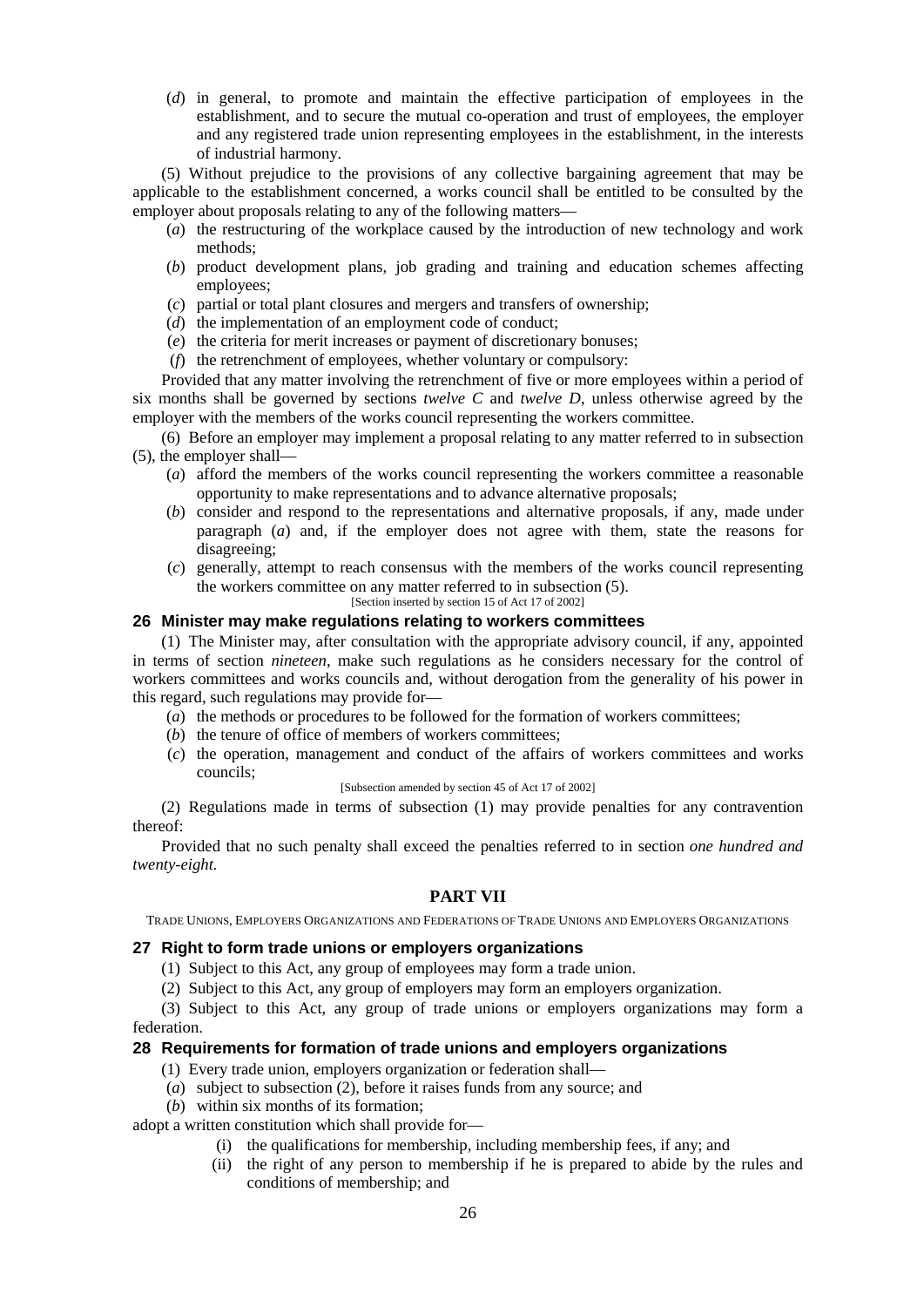- (iii) the number of officials and office bearers, their powers and functions and their appointment or election; and
- (iv) the holding of annual general meetings; and
- (v) the submission by any official or office bearer to re-appointment or re-election if a petition therefor is made—
	- A. within one year of his appointment or election, as the case may be, by not less than three quarters; or
	- B. later than one year of his appointment or election, as the case may be, by not less than one quarter;

of the members of the trade union, employers organization or federation; and

- (vi) the call and conduct of meetings of members or representatives of members of the trade union, employers organization or federation; and
- (vii) the prohibition of discrimination against any members or class of members on grounds of race, tribe, place of origin, political opinion, colour, creed, gender, pregnancy, HIV/AIDS status or, subject to the Disabled Persons Act [*Chapter 17:01*], any disability referred to in the definition of "disabled person" in that Act; and

[Subparagraph amended by section 45 of Act 17 of 2002]

- (viii) the amendment of the constitution; and
- (ix) the winding up of the trade union, employers organization, or federation;

and failure to so provide in the constitution shall constitute an unfair labour practice by the trade union, employers organization, or federation concerned.

(2) A trade union, employers organization or federation may, notwithstanding subsection (1) and before it has adopted a written constitution in terms of that subsection, raise funds in respect of membership fees to an amount not exceeding such amount as may be specified by the Minister by statutory instrument for the purposes of this subsection.

(3) Every trade union, employers organization or federation shall, within six months of its formation, submit two copies of its constitution to the Minister, and shall within one month of any amendment of its constitution submit copies of such amendment with a statement of the purpose thereof to the persons and authorities mentioned in this subsection.

(4) It shall be the duty of every official or office bearer of a trade union, employers organization or federation to ensure compliance with this section.

### **29 Registration of trade unions and employers organizations and privileges thereof**

(1) Subject to this Act, any trade union, employers organization or federation may, if it so desires, apply for registration.

(2) Every trade union, employers organization or federation shall, upon registration, become a body corporate and shall in its corporate name be capable of suing and being sued, of purchasing or otherwise acquiring, holding or alienating property, movable or immovable, and of doing any other act or thing which its constitution requires or permits it to do, or which a body corporate may, by law, do.

 $(3)$  …

#### [Subsection repealed by section 16 of Act 17 of 2002]

- (4) Subject to this Act, a registered trade union or federation of such unions shall be entitled—
- (*a*) to be assisted by a labour officer or designated agent of the appropriate employment council in its dealings with employers; and

[Paragraph amended by section 15 of Act 7 of 2005]

- (*b*) through its duly authorized representatives, to the right of access to employees conferred by subsection (2) of section *seven*; and
- (*c*) to be provided by employers with the names and other relevant particulars, including particulars as to wages of all employees who are employed in the industry or undertaking for which the trade union or federation is registered, and who are members of the trade union or federation concerned; and
- (*d*) to make representations to a determining authority or the Labour Court; and
- (*e*) …..

[Paragraph repealed by section 15 of Act 7 of 2005]

- (*f*) to form or be represented on any employment council; and
- (*g*) to recommend collective job action; and
- (*h*) to levy, collect, sue for and recover union dues; and
- (*i*) to act as an agent union in terms of section *thirty-one*; and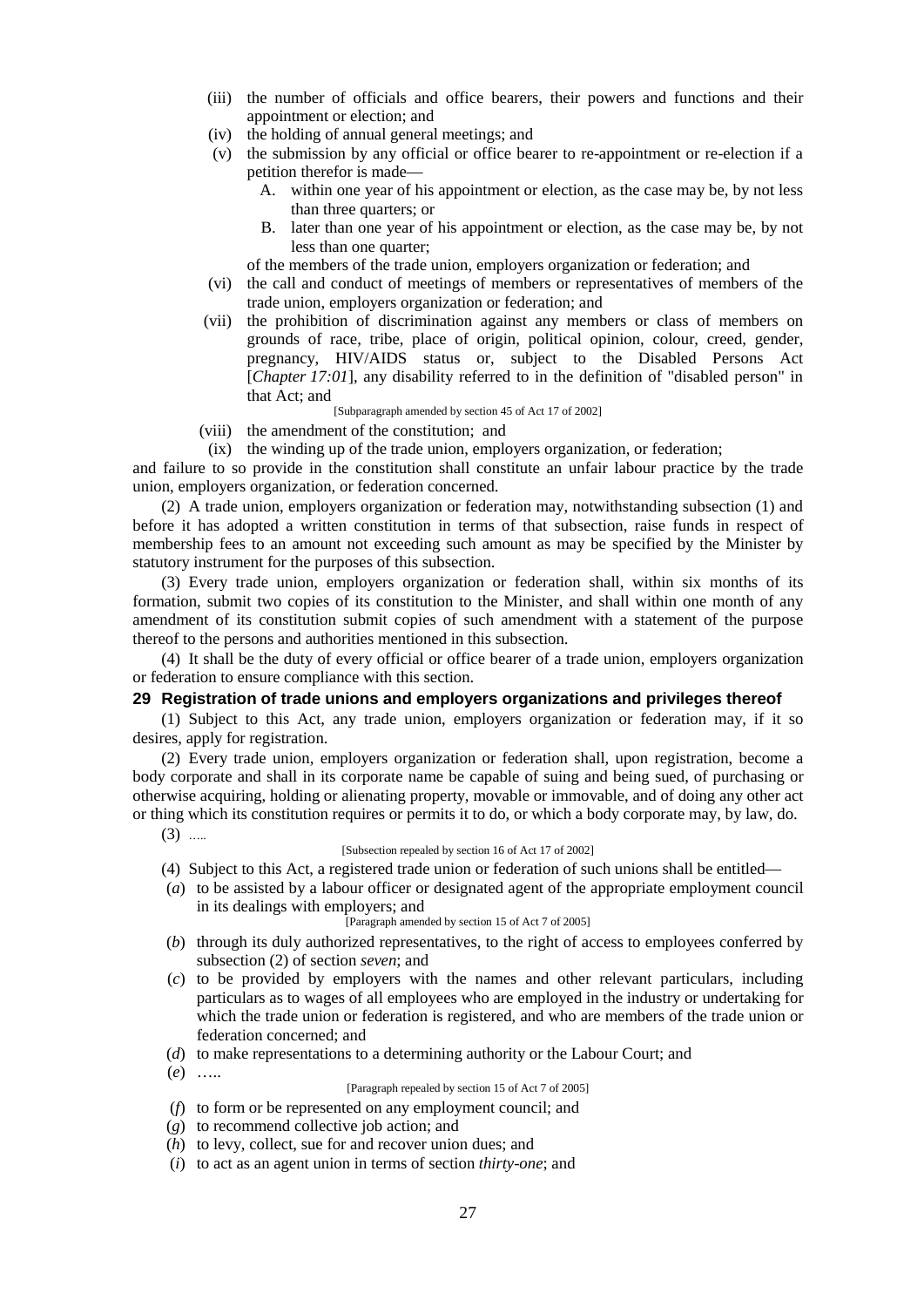(*j*) to exercise any other right or privilege conferred by this Act on registered trade unions or federations thereof.

(4a) In addition to the privileges specified in subsection (4), an official or office-bearer of a registered trade union or federation shall be entitled to take such reasonable paid or unpaid leave during working hours as may be agreed under a collective bargaining agreement for the purpose of enabling the official or office-bearer to perform the functions of his office:

Provided that if the parties negotiating a collective bargaining agreement fail to agree on the extent of paid or unpaid leave for the purposes of this subsection, either or both of the parties to the dispute may refer the matter to a labour officer who shall thereupon deal with it in terms of section 93. [Subsection inserted by section 16 of Act 17 of 2002 and proviso substituted by section 15 of Act 7 of 2005]

- (5) Subject to this Act, a registered employers organization shall be entitled—
- (*a*) to be assisted by a labour officer or a designated agent of the appropriate employment council in its dealings with trade unions or workers committees; and
	- [Paragraph amended by section 15 of Act 7 of 2005]
- (*b*) through its duly authorized representatives, to be provided by trade unions and workers committees with the names and other relevant particulars of all their members; and
- (*c*) to make representations to a determining authority or the Labour Court; and
- (*d*) ….

#### [Paragraph repealed by section 15 of Act 7 of 2005]

- (*e*) to form or be represented on any employment council; and
- (*f*) to exercise any other right or privilege conferred by this Act on registered employers organizations.

### **30 Unregistered trade unions and employers organizations**

- (1) No unregistered trade union or employers organization may in its corporate name—
- (*a*) make representations to the Labour Court; or
- (*b*) be assisted by a labour officer or a designated agent of any employment council.
	- [Paragraph amended by section 16 of Act 7 of 2005]

(2) No unregistered trade union or employers organization may, whether in its corporate name or through any of its members—

- $(a)$  …
- [Paragraph repealed by section 16 of Act 7 of 2005]
- (*b*) form or be represented on any employment council; or
- (*c*) be entitled to be provided with the particulars specified in paragraph (*c*) of subsection (4) or paragraph (*b*) of subsection (5) of section *twenty-nine.*
- (3) No unregistered trade union may, whether in its corporate name or otherwise—
- (*a*) recommend collective job action; or
- (*b*) have the right of access to employees conferred by subsection (2) of section *seven*; or
- (*c*) levy, collect or recover union dues by means of a check-off scheme.
	- [Paragraph substituted by section 16 of Act 7 of 2005]

## **31 When trade union may act as agent union**

(1) Subject to subsection (2), a registered trade union may act as the agent union of employees in any undertaking or industry who are not otherwise represented by a registered trade union if—

- (*a*) not less than fifty *per centum* of the employees concerned are in favour of such trade union representing them; or
- (*b*) an unregistered trade union or a registered trade union which otherwise represents the employees concerned requests the registered trade union to act as its agent union; or
- (*c*) the Minister so requests.

(2) Except where the Minister has requested a registered trade union to act as an agent union or has consented to such a request in terms of paragraph (*c*) of subsection (1), a registered trade union that desires so to act shall apply to the Minister in writing, together with the prescribed fee, setting out the circumstances giving rise to the application.

## [Subsection amended by section 7 of Act 5 of 2015]

(3) On receipt of an application in terms of subsection (2), the Minister may, after taking into account—

- (*a*) the extent to which the registered trade union appreciates the interests and needs of the employees concerned; and
- (*b*) the views of any employers or employees who may be affected; and
- (*c*) any levies or dues the registered trade union proposes to levy from the employees concerned; and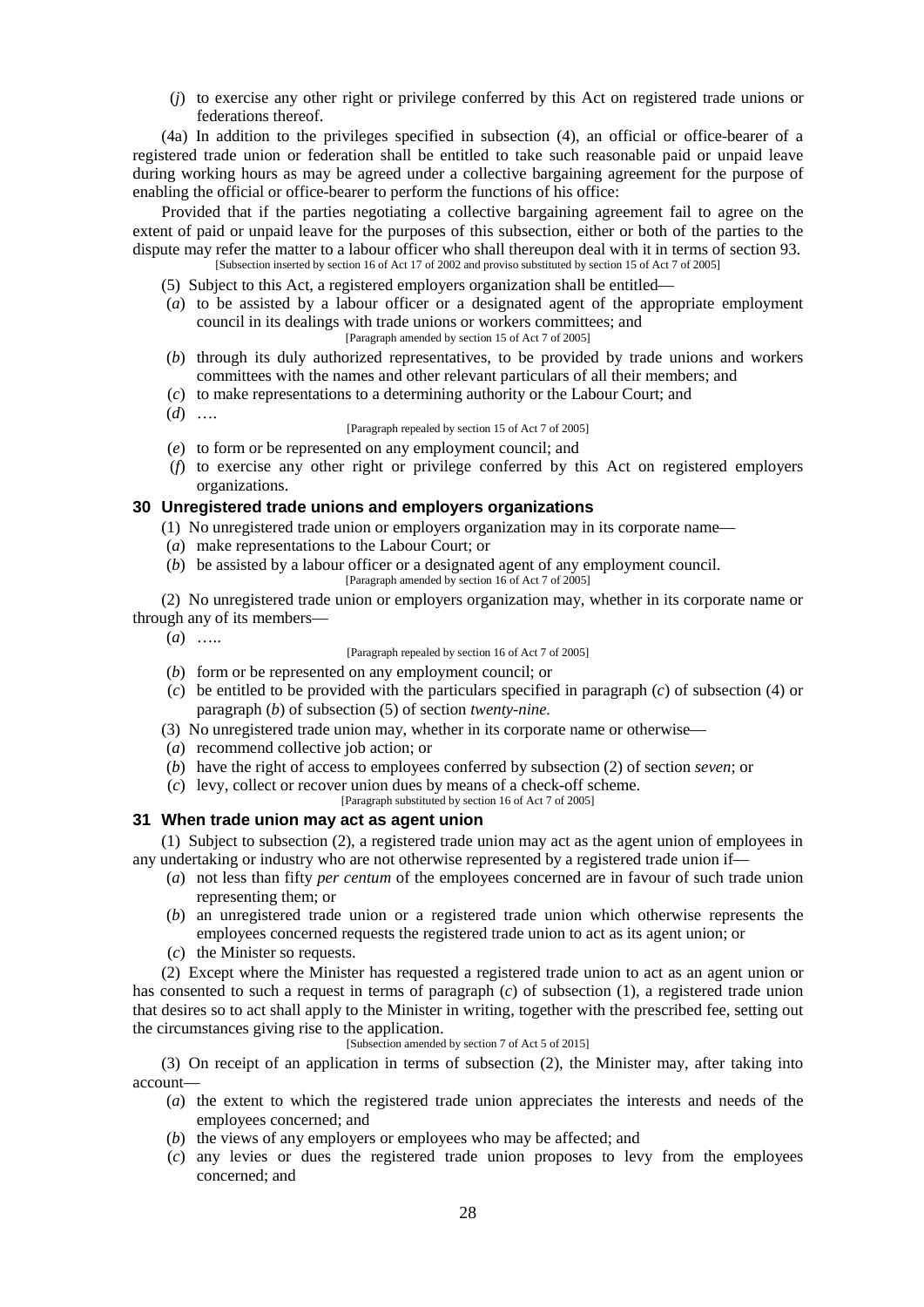(*d*) the ability of the registered trade union to act as an agent union;

grant or refuse the application.

(4) No registered trade union shall act as an agent union—

- (*a*) for a period of more than three years unless, before the expiry of three years after commencing so to act, the Minister extends such period; or
- (*b*) after a trade union representing the employees concerned has been registered or has re acquired its competency to represent the employees concerned.

(5) A registered federation of trade unions may act, *mutatis mutandis*, as an agent union with respect to the members of one of its component unions or undertakings.

(6) The Minister may on his own initiative or on the application of any interested party, at any time, revoke the authority of a registered trade union or federation of trade unions to act as an agent union.

## **32 Agent union to disclose other agencies**

A registered trade union or federation of trade unions which is acting as an agent union for any employees may, in terms of section *thirty-one*, become the agent union for any other employees if it discloses to such other employees its prior agency.

# **33 Application for registration**

(1) Every application for registration by a trade union or employers organization or federation shall, subject to section *thirty-four*, be made to the Registrar in the prescribed form together with the prescribed fee.

#### [Subsection amended by section 8 of Act 5 of 2015]

(2) The Registrar shall cause notice to be published in the *Gazette* of every application made in terms of this section, and in such notice shall invite any person who wishes to make any representations relating to the application to lodge such representations with the Registrar within such period, not being less than thirty days from the date of the notice, as may be specified in the notice, and to state whether or not he wishes to appear in support of his representations at accreditation proceedings.

(3) Where a document is lost by a trade union, employer's organisation or federation, any person may make an application of the replacement of such document to the Registrar on payment of a prescribed fee.

[Subsection inserted by section 8 of Act 5 of 2015]

## **34 Requirements of application for registration**

An application for registration of a trade union or employers organization or federation shall contain the following information—

- (*a*) the name of the trade union or employers organization or federation; and
- (*b*) the names and relevant particulars of the persons intending to secure the registration; and
- (*c*) the coverage of the proposed trade union or employers organization or federation with regard to the undertakings or industries concerned, with such exclusions as may be intended; and
- (*d*) the affiliates to and the affiliations of the trade union or employers organization or federation, including international, national or local unions, organizations or workers communities; and
- (*e*) sources of funds and material, both current and anticipated, for organizing the trade union or employers organization or federation, and the address of its bank;

and shall be accompanied by a copy of its constitution or operational rules.

# **35 Requirements of constitution of registered trade unions or employers organizations**

The constitution of every registered trade union or employers organization or federation shall, in addition to the matters referred to in section *twenty-eight*, provide for—

- (*a*) consultation between the various governing bodies or branches of the trade union or employers organization and members thereof before such trade union or employers organization or federation—
	- (i) enters upon a collective bargaining agreement; or
	- (ii) recommends collective job action; or
	- (iii) embarks upon any new programme which is likely to substantially affect the rights and interests of its members; or
	- (iv) increases fees and other dues payable by its members; or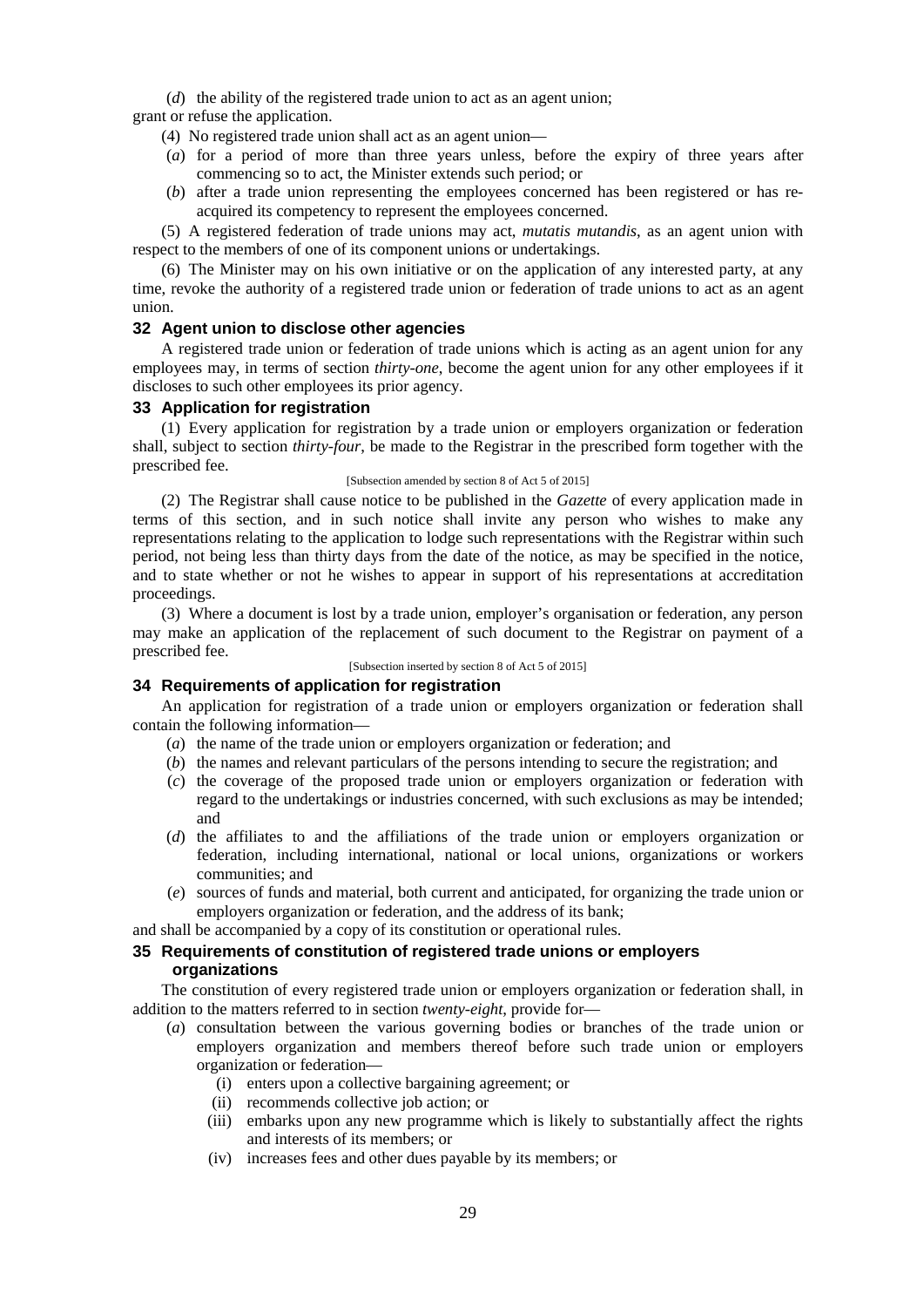(v) assigns an official to represent its members in a particular matter that is of considerable significance to its members;

and

- (*b*) the keeping of books of accounts and the submission of such books of accounts for auditing within three months of the end of each financial year, and the making available to members of certified true copies of the audited accounts and the auditor's report thereon; and
- (*c*) the prohibition of the use of union or association dues of the trade union or employers organization or federation for electioneering for the trade union or employers organization or federation or for political purposes; and
- (*d*) …..

[Paragraph repealed by section 18 of Act 17 of 2002]

- (*e*) the equitable sharing of the funds of the trade union or employers organization with any of its branches; and
- (*f*) the maintenance of a register of members and a record of the fees, if any, paid by each member and the periods to which those fees relate; and
- (*g*) the giving to any person who is refused membership or who is expelled of written reasons for such refusal or expulsion; and
- (*h*) such other matters as may be prescribed.
- [Section amended by section 18 of Act 7 of 2005]

## **36 Registration of trade unions, employers organizations and federations**

(1) Subject to this Act, the Registrar may, after considering any representations lodged in terms of subsection (2) of section *thirty-three* and after the holding of accreditation proceedings, if any, grant or refuse an application for the registration of a trade union or employers organization or federation.

(2) When granting any application for registration in terms of subsection (1), the Registrar may, after consultation with the applicant, increase or reduce the interests or area in respect of which the applicant applied for registration.

(3) Where the Registrar grants an application for registration of a trade union or employers organization, he shall enter in his register—

- (*a*) the name of the trade union or employers organization; and
- (*b*) every undertaking or industry in respect of which the trade union or employers organization is registered; and
- (*c*) such other particulars as may be prescribed;

and shall issue the trade union or employers organization with a certificate of registration in the prescribed form.

(4) The Registrar shall, on request, supply any interested person with his reasons for any decision made by him in terms of this section.

$$
37 \ \ldots
$$

[Section repealed by section 19 of Act 17 of 2002]

**38 …..**

[Section repealed by section 19 of Act 17 of 2002]

## **39 Application or proposal to vary, suspend or rescind registration**

(1) Any interested person, including the trade union or employers organization concerned, may apply to the Registrar together with the prescribed fee, for the variation, suspension or rescission of the registration of a trade union or employers organization.

[Subsection amended by section 9 of Act 5 of 2015]

- (2) If a registered trade union or employers organization—
- (*a*) no longer adequately represents the interests or area for which it was registered; or
- (*b*) has failed to perform any of its functions in terms of this Act;

the Minister may, after consultation with the trade union or employers organization concerned, direct the Registrar to hold accreditation proceedings to determine whether or not the registration of the trade union or employers organization concerned should be varied, suspended or rescinded.

(3) On receipt of an application in terms of subsection (1) or a direction in terms of subsection (2), the Registrar shall publish notice in the *Gazette* of the application or direction and shall, in such notice, invite any person who wishes to make any representations relating to such application or direction to lodge with him such representations within thirty days of the date of publication of the notice, and to state whether or not he wishes to appear in support of such representations at accreditation proceedings.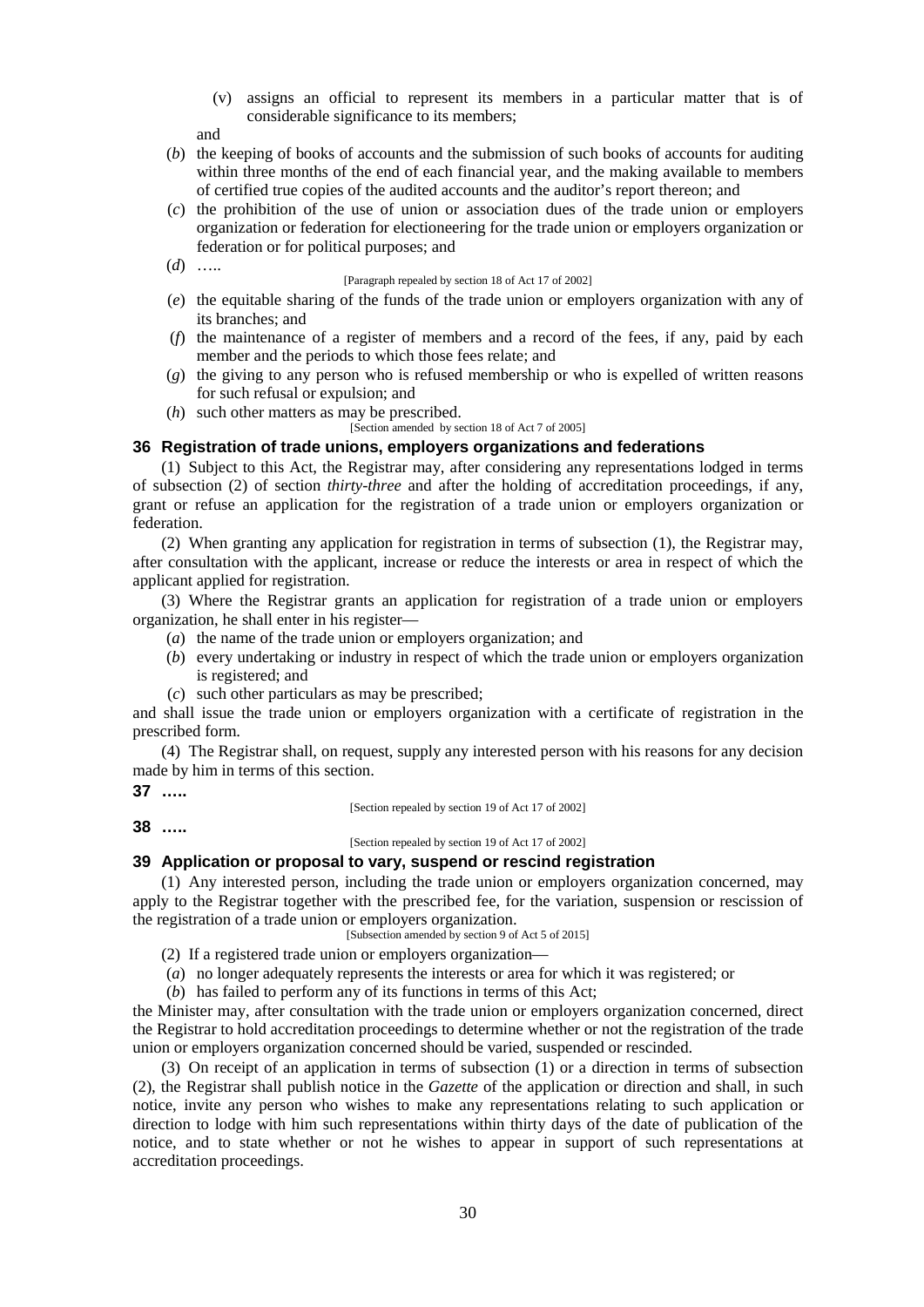### **40 Variation, suspension or rescission of registration**

(1) Subject to this Act, the Registrar may, after considering any representations lodged in terms of subsection (3) of section *thirty-nine* and after the holding of accreditation proceedings, if any, vary, suspend or rescind the registration of a trade union or employers organization.

[Subsection amended by section 17 of Act 7 of 2005]

(2) The rescission of the certification of a trade union or employers organization shall have the effect of rescinding the registration of that trade union or employers organization, unless the Registrar otherwise directs.

(3) The suspension of the registration of a trade union or employers organization shall have the effect of suspending that trade union or employers organization, as the case may be, from performing all or any of the functions of a registered trade union or employers organization, as may be specified in the order of suspension.

#### [Subsection amended by section 17 of Act 7 of 2005]

(4) The Registrar shall, on request, supply any interested person with his reasons for any decision made in terms of this section.

(5) Any person who is aggrieved by any determination or decision made by the Registrar in terms of this section may appeal to the Labour Court.

[Subsection inserted by section 17 of Act 7 of 2005]

## **41 Accreditation proceedings**

Accreditation proceedings shall be held for the purposes of determining whether or not—

- (*a*) a trade union or employers organization should be registered;
- (*b*) ……

[Paragraph repealed by section 20 of Act 7 of 2005]

(*c*) the registration of a trade union or employers organization should be varied, suspended or rescinded;

in any case where—

- (i) the Registrar considers that such proceedings should be held; or
- (ii) the Minister directs that such proceedings should be held; or
- (iii) any interested person has requested such proceedings, whether in relation to a trade union or employers organization which has already been registered or in relation to a trade union or employers organization which is proposed to be registered:

Provided that the Registrar may, in any case referred to in this subparagraph decline to hold accreditation proceedings.

[Paragraph amended by section 20 of Act 7 of 2005]

# **42 Notice of accreditation proceedings**

(1) Whenever accreditation proceedings are proposed to be held, the Registrar shall give not less than thirty days' notice thereof—

- (*a*) in writing to the parties concerned; and
- (*b*) by publication of a notice in the *Gazette* and in such other publication as he thinks appropriate.
- (2) A notice given in terms of subsection (1) shall specify—
- (*a*) the subject of the accreditation proceedings; and
- (*b*) the time and place of the accreditation proceedings;

and shall call upon all interested parties, who wish to do so, to submit any representations they wish to make to the Registrar and to advise him whether or not they will be attending the proceedings.

(3) Where the Registrar has received any representations relating to any matter to be considered at accreditation proceedings, he shall submit or make available a copy thereof to other interested parties as soon as practicable.

### **43 Procedure at accreditation proceedings**

At the hearing of any accreditation proceedings—

- (*a*) the parties—
	- (i) may appear in person or by any duly authorized representative;
	- (ii) shall be given a reasonable opportunity of presenting their case;
- (*b*) the Registrar shall preside and shall, subject to any procedure that may be prescribed, act in such manner and on such principles as he deems best fitted to do substantial justice to the parties and to carry out the objects of this Act.

### **44 Notification of decision made at accreditation proceedings**

Upon the completion of any accreditation proceedings, the Registrar shall notify all interested party who appeared at the proceedings of his decision in writing and his reasons therefor.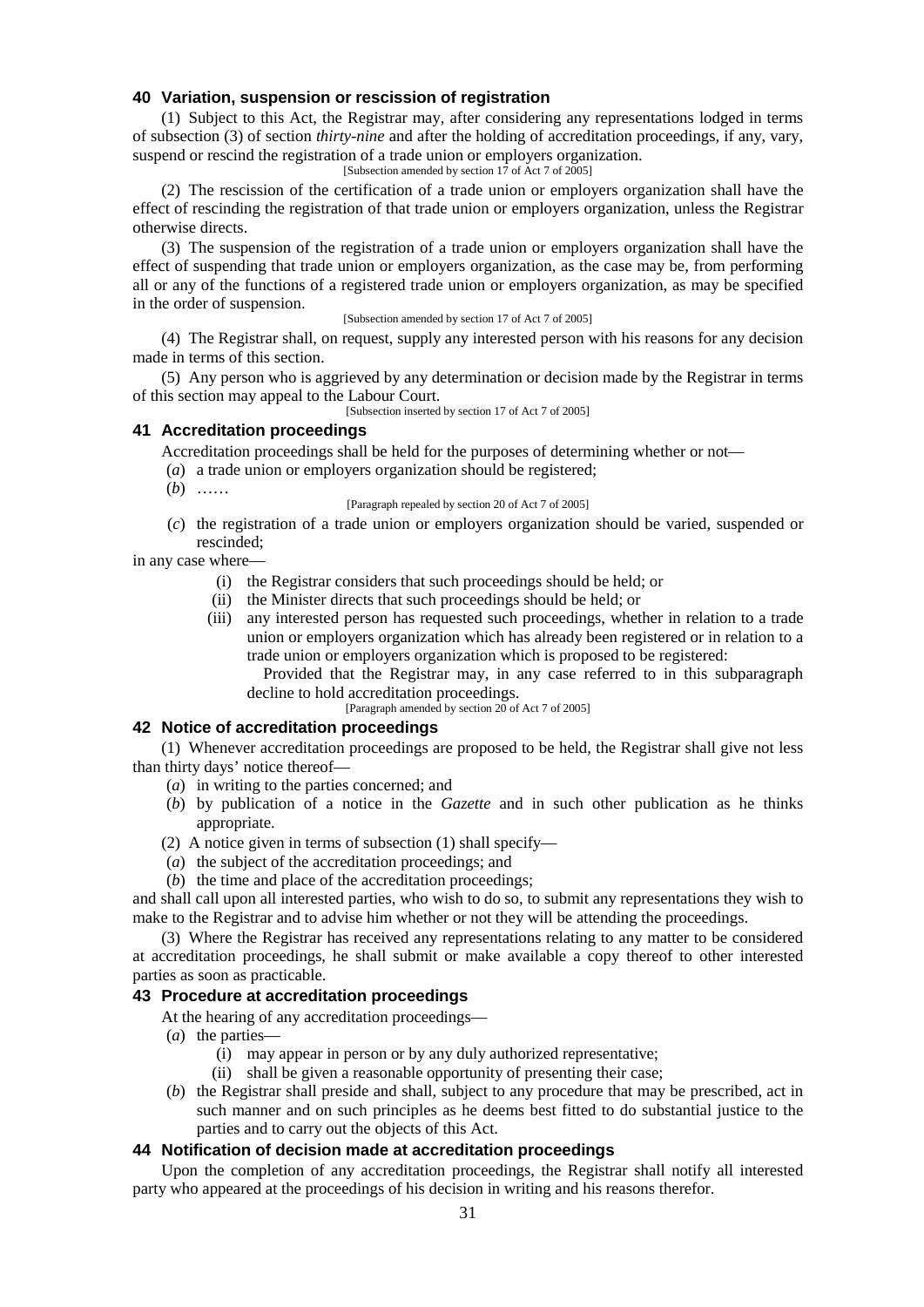# **45 Considerations relating to registration or variation, suspension or rescission of registration of trade unions or employers organizations**

(1) In any determination of the registration of a trade union or employers organization or of the variation, suspension or rescission thereof, the Registrar shall—

- (*a*) take into account—
	- (i) representations by—
		- A. employers and employees who might be affected; and
		- B. the Minister; and
		- C. any member of the public or any section thereof likely to be affected;

and

[Subparagraph amended by section 18 of Act 7 of 2005]

- (iii) the desirability of affording the majority of the employees and employers within an undertaking or industry effective representation in negotiations affecting their rights and interests; and
- (iv) the desirability of reducing, to the least possible number, the number of entities with which employees and employers have to negotiate; and
- (vi) whether representations made in terms of subsection (3) of section *thirty-nine* or at any accreditation proceedings in terms of section *forty-one* indicate that the trade union or employers organization will not be substantially representative of the employees or employers it proposes to represent;

and

- (*b*) ensure compliance with the following requirements—
	- (i) a trade union shall not represent employers;
	- (ii) an employers organization shall not represent employees other than managerial employees;
	- (iii) the constitution of a trade union or employers organization shall not be inconsistent with this Act.
		- [Subsection amended by section 21 of Act 17 of 2002]

(2) Where any person asserts that there should, in any particular case, be any departure from the general rule referred to in subparagraph (iv) of paragraph (*a*) of subsection (1), the burden of proving such assertion shall lie on such person.

[Subsection amended by section 21 of Act 17 of 2002]

## **46 Matters to be determined by Labour Court**

In the event of any dispute as to—

- (*a*) the extent or description of any undertaking or industry; or
- (*b*) whether any employees are managerial employees;
- the matter shall be referred to the Labour Court for determination.

### **47 Right of appeal**

- Any person who is aggrieved by a decision of the Registrar—
- (*a*) to register a trade union or employers organization; or
- (*b*) not to register a trade union or employers organization; or
- (*c*) to vary, suspend or rescind the registration of a trade union or employers organization or to decline such variation, suspension or rescission; or
- (*d*) ….

[Paragraph repealed by section 21 of Act 17 of 2002]

(*e*) to decline to hold accreditation proceedings;

may, subject to this Part, appeal to the Labour Court.

[Section amended by section 22 of Act 17 of 2002]

### **48 Notice of appeal**

(1) A person who intends to appeal in terms of section *forty-seven* shall, within thirty days of the date on which he was notified of the decision against which he intends to appeal, in such form and manner as may be prescribed, give notice of appeal and of the grounds on which the appeal is based to the Registrar, and to every person who appeared at the accreditation proceedings, if any, concerned.

(2) A notice of appeal in terms of subsection (1) shall not suspend the operation or effect of the decision appealed against.

#### [Subsection substituted by section 19 of Act 7 of 2005]

(3) The Registrar may, on the application of any person, by notice in writing impose such reasonable restrictions as he considers necessary on the activity of any trade union or employers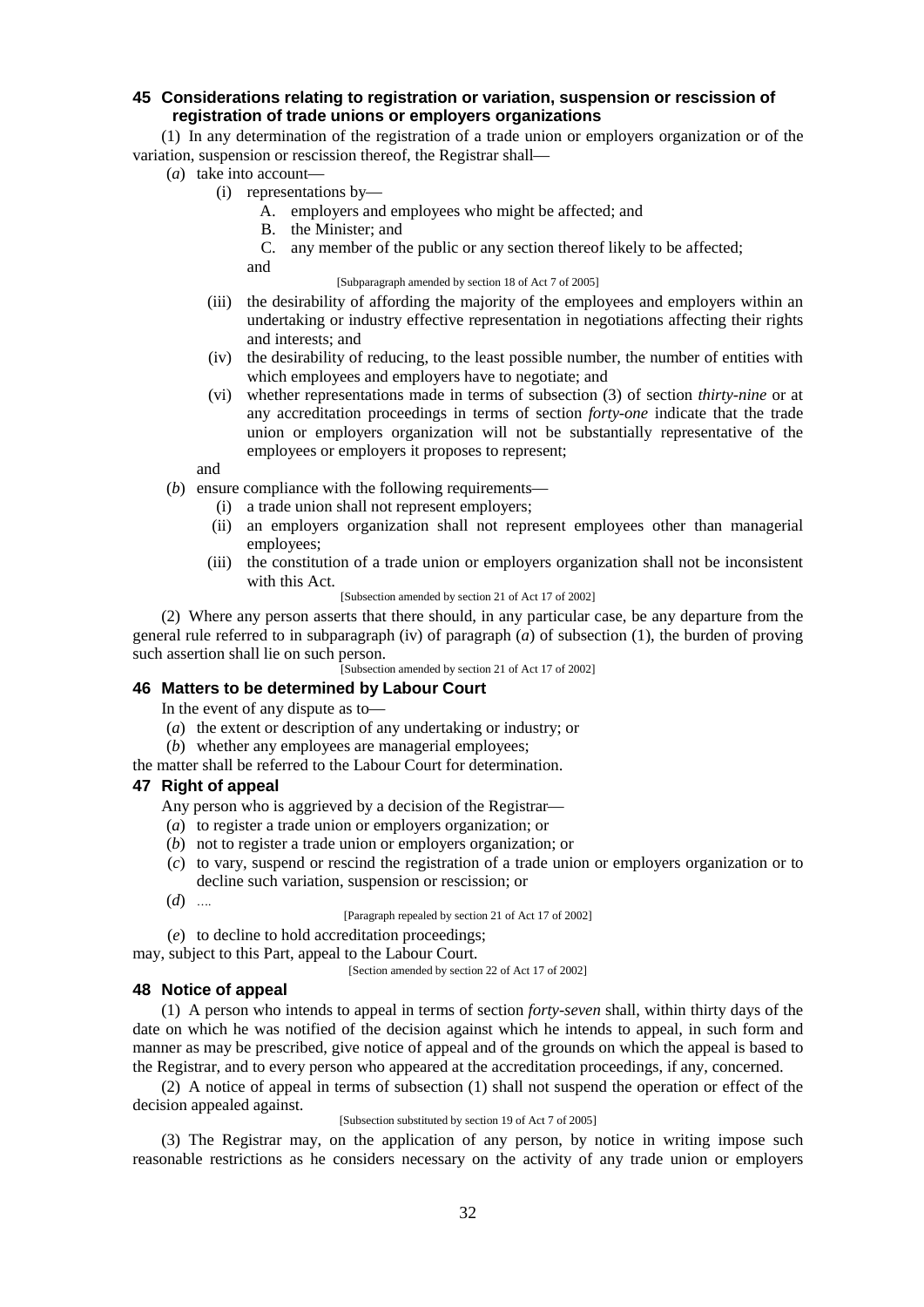organization concerned in an appeal referred to in subsection (1) in order to protect the reasonable interests of the public and of persons concerned in the appeal.

(4) Any person upon whom restrictions have been imposed in terms of subsection (3) may, with due notice to the other persons concerned, make representations to the Registrar in respect thereof and the Registrar may, if he thinks fit, vary or revoke such restrictions.

(5) Any person upon whom restrictions have been imposed in terms of subsection (3) shall, if he fails to comply therewith, be guilty of an offence and liable to a fine not exceeding level seven or to imprisonment for a period not exceeding two years or to both such fine and such imprisonment. [Subsection amended by section 4 of Act 22 of 2001]

### **49 Appeals before Labour Court**

- (1) On an appeal before the Labour Court in terms of section *forty-seven*—
- (*a*) the parties thereto shall be given a reasonable opportunity of presenting their case: Provided that the Labour Court may direct in any particular case that the parties shall be confined to submitting their representations in writing and, in such case, each party shall
	- be given a reasonable opportunity of replying to the representations of the other party;
- (*b*) the Labour Court shall, subject to such procedures as may be prescribed, act in such manner and on such principles as he deems best fitted to do substantial justice to the parties, and to carry out the objects of this Act.

(2) On an appeal in terms of section *forty-seven*, the Labour Court may, subject to this Part, confirm, vary or set aside the decision of the Registrar appealed against, and may make such other order, whether as to costs or otherwise, as he thinks necessary or appropriate.

## **50 Right of membership of registered trade unions and employers organizations**

(1) Every employee shall be entitled to membership of any registered trade union which represents his undertaking or industry if he is prepared to comply with its rules and conditions of membership.

(2) Every employer shall be entitled to membership of any registered employers organization which represents his undertaking or industry if he is prepared to comply with its rules and conditions of membership.

## **51 Supervision of election of officers**

(1) The Minister may, where the national interest so demands, cause to be supervised the holding of elections to any office or post in a registered trade union or employers organization.

(2) Without derogation from the generality of subsection (1) the Minister may, on the advice of the Registrar—

- (*a*) set aside any election if the election was not properly conducted or if the result of the election did not represent the views of the electors;
- (*b*) postpone, or change the venue of or procedure for, any election, if it is necessary to do so to ensure that the views of electors are given proper expression;
- (*c*) assign responsibility for the conduct of any election to any trade union or employers organization;
- (*d*) if the conduct of any election campaign by any person is leading to a misrepresentation of any issues involved in such election, and the consequences of such misrepresentation have serious implications for the national interest, prohibit any person from so conducting the election campaign;
- (*e*) make regulations for controlling and regulating elections and for fixing the qualifications for officers of registered trade unions and employers organizations.

(3) Any person who is aggrieved by any action taken by the Minister in terms of this section may appeal to the Labour Court.

[Subsection inserted by section 20 of Act 7 of 2005]

# **52 Right to union or association dues**

(1) For the purpose of fulfilling its obligation to represent the interests of its members employed or engaged in the undertaking or industry for which it is registered, a registered trade union or employers organization may, subject to this Act, levy, collect, sue for and recover union and association dues.

(2) Subject to this Act, a federation of trade unions or employers organizations shall not, unless permitted to do so in any particular case by the constitution of the member trade union or employers organization concerned, levy, collect or receive membership fees, union dues or association dues, as the case may be, from persons in their capacity as individual employers or employees.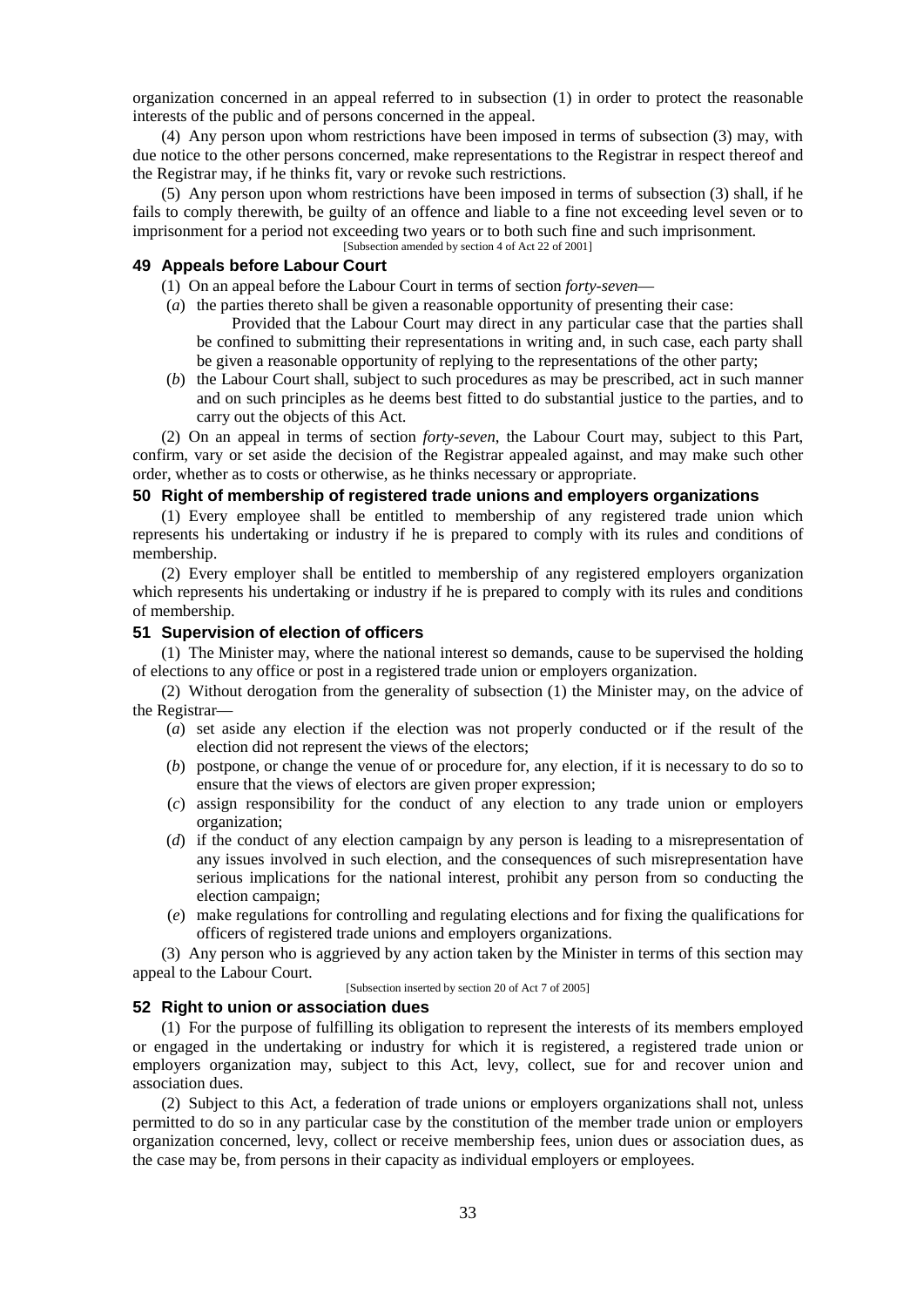(3) Any person who contravenes subsection (2) shall be guilty of an offence and liable to a fine not exceeding level seven or to imprisonment for a period not exceeding two years or to both such fine and such imprisonment.

[Subsection amended by section 4 of Act 22 of 2001]

# **53 Restrictions on payment of union dues by employers**

(1) No employer shall, without the consent of the Minister, pay on behalf of any employee any union dues other than to a registered trade union.

(2) Any employer who contravenes subsection (1) shall be guilty of an offence and liable to a fine not exceeding level seven or to imprisonment for a period not exceeding two years or to both such fine and such imprisonment.

[Subsection amended by section 4 of Act 22 of 2001]

# **54 Collection of union dues**

(1) Union dues shall be collected by an employer from his employees and transferred to the trade union concerned—

- (*a*) by means of a check-off scheme or in any other manner agreed between the trade union and the employees and the employer or employers organization concerned; or
- (*b*) failing such agreement as referred to in paragraph (*a*), by authorisation in writing of an employee who is a member of the trade union concerned.
	- [Subsection amended by section 23 of Act 17 of 2002]

(2) The Minister may, by notice in writing to any employer, prohibit or modify any arrangements made for the collection of union dues by the employer from his employees.

- (3) The Minister may in terms of subsection (2) give directions—
- (*a*) relating to a reduction or increase of the amount deductible by the employer;
- (*b*) directing payment of the union dues by the employer into a trust fund and not to the trade union concerned;
- (*c*) in respect of such other matters in connection with the payment of union dues as the Minister considers necessary or desirable in the interest of the employees concerned.

(4) Any person who is aggrieved by any direction given by the Minister in terms of subsection (3) may appeal to the Labour Court.

(5) On an appeal in terms of subsection (4) the Labour Court may confirm, rescind or amend the Minister's direction:

Provided that where the Minister certifies that the reason for the direction was that the registered trade union concerned had engaged or had threatened to engage in an unlawful collective job action, any ruling by the Labour Court rescinding or amending the Minister's direction shall not have effect for six months from the date of such direction.

#### [Proviso amended by section 23 of Act 17 of 2002]

(5a) No employer shall collect or pay any union dues in terms of this section to or on behalf of a trade union or federation—

- (*a*) while its registration is suspended; or
- (*b*) after its registration has been rescinded.

[Subsection inserted by section 23 of Act 17 of 2002]

(6) Any employer who fails or refuses to collect union dues and transfer them to the trade union concerned in accordance with this section shall be guilty of an offence and liable to a fine not exceeding level seven or to imprisonment for a period not exceeding two years or to both such fine and such imprisonment.

[Subsection amended by section 4 of Act 22 of 2001]

# **55 Minister may regulate union dues**

(1) The Minister may make regulations providing for the proper and systematic collection, management, application and disbursement of union dues by trade unions.

- (2) Regulations made in terms of subsection (1) may provide for—
- (*a*) the maximum amount, and method of assessment, of union dues;
- (*b*) the accounting procedures that shall be followed in connection with the collection, management, application and disbursement of union dues;
- (*c*) the appointment of auditors and the keeping of books of accounts;
- (*d*) the payment by trade unions of a percentage of union dues to any association or congress of trade unions recognized by the Minister as being representative of all or most registered trade unions in Zimbabwe;
- (*e*) .....
- (*f*) .....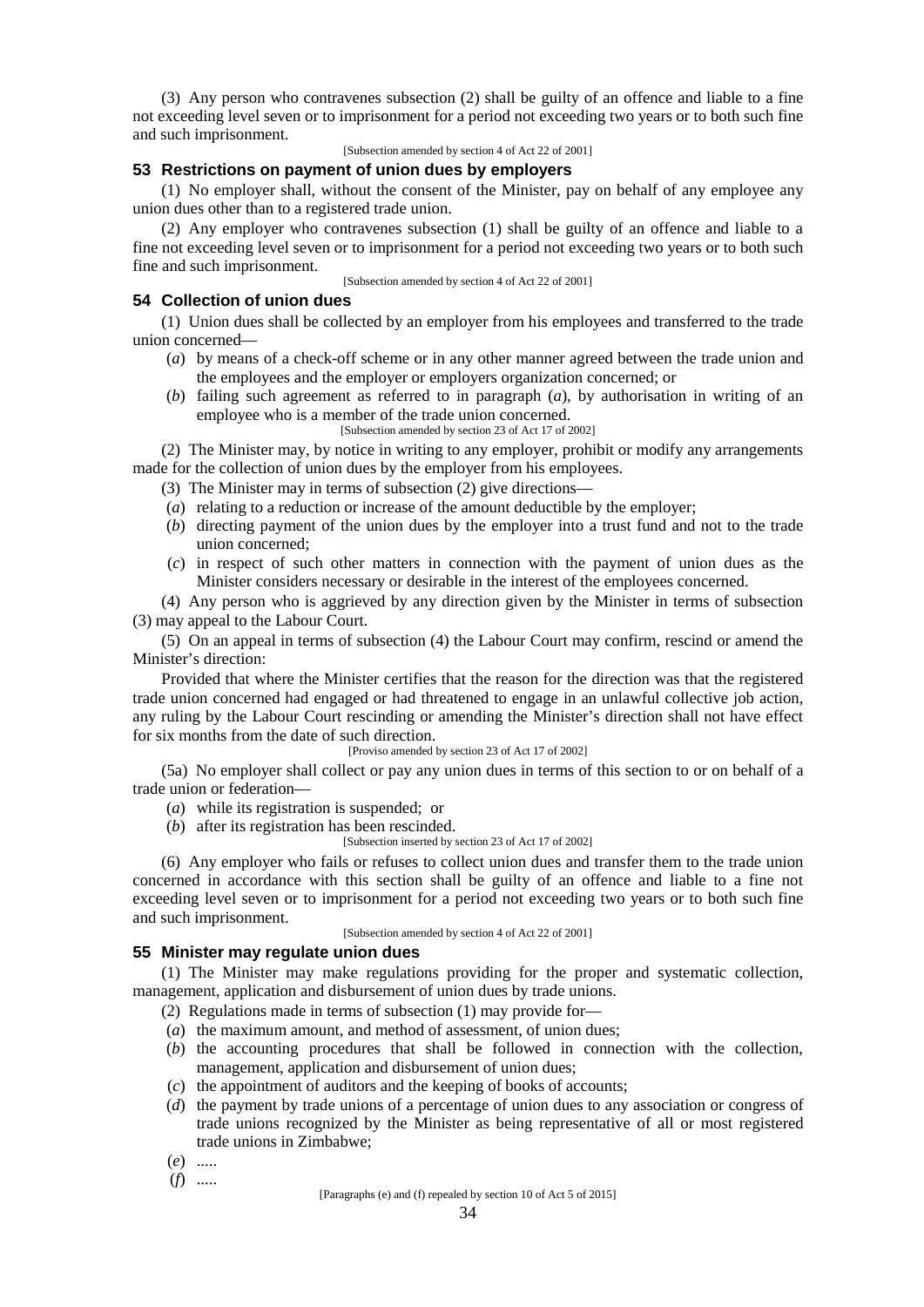(*g*) limitations on the matters on which and the extent to which union dues may be expended.

(3) The Minister may, in writing, direct any trade union to supply him with such information as he may require in connection with the acquisition and disbursement of union dues.

(3a) Any trade union that fails or refuses to comply with a direction in terms of subsection (3) shall be guilty of an offence and liable to a fine not exceeding level seven or to imprisonment for a period not exceeding two years or to both such fine and such imprisonment.

[Subsection inserted by section 4 of Act 22 of 2001]

(4) The Minister may exercise the same powers as are conferred upon him in terms of subsections (1), (2) and (3), *mutatis mutandis*, in relation to association dues.

# **PART VIII**

### **EMPLOYMENT COUNCILS**

# **56 Voluntary employment councils**

Any—

- (*a*) employer, registered employers organization or federation of such organizations; and
- (*b*) registered trade union or federation of such trade unions;

may, at any time, form an employment council by signing a constitution agreed to by them for the governance of the council, and by applying for its registration in terms of section *fifty-nine.*

### **57 Statutory employment councils**

- (1) The Minister may, whenever the national interest so demands, request—
- (*a*) any registered employers organization or federation of such organizations; and
- (*b*) any registered trade union or federation of such trade unions;

to form an employment council and to apply for its registration in terms of section *fifty-nine.*

(2) If within three months of a direction being given in terms of subsection (1), the parties concerned have failed to apply for the registration of an employment council, the Minister may appoint such number of persons as he considers will represent the employers and employees concerned, and such persons shall, within such period as may be specified by the Minister, form an employment council by signing a constitution agreed to by them for the governance of the council and by obtaining registration of the council in terms of section *fifty-nine.*

## **58 Constitution of employment councils**

The constitution of every employment council formed in terms of this Part shall provide for—

- (*a*) a statement of the aims and objectives of the council; and
- (*b*) the registered trade union concerned or federation of such trade unions to appoint fifty *per centum* of the members of the employment council, and the employers organization concerned or federation of such organizations to appoint the remaining members; and
- (*c*) the appointment of a chairman and vice-chairman of the employment council:

Provided that every constitution shall provide that if the chairman is appointed by members representing the registered trade union or federation of trade unions, the vice chairman shall be appointed by members representing the employers organization or federation of such organizations, and *vice-versa*; and

- (*d*) the dues which are payable to the employment council by the members thereof; and
- (*e*) the administration of the funds of the employment council; and
- (*f*) the keeping of minutes and other records of the proceedings of the employment council; and
- (*g*) the admission of new parties to the employment council; and
- (*h*) the procedures for dealing with any disputes within the undertaking or industry represented by the parties to the employment council; and
- (*i*) the amendment of the constitution; and
- (*j*) the winding up of the employment council; and
- (*k*) such other matters as may be prescribed.

### **59 Registration of employment councils**

- (1) Upon application for the registration of an employment council, the Registrar shall—
- (*a*) if he is satisfied, having due regard to section *sixty-one* which shall apply, *mutatis mutandis*, that the employment council and its constitution comply with this Act, register the employment council which application shall be made together with the prescribed fee;
- (*b*) if he is not satisfied as provided in paragraph (*a*), refuse to register the employment council. [Subsection amended by section 11 of Act 5 of 2015]

(2) Whenever the Registrar registers an employment council he shall furnish that employment council with a certificate of registration subject to any conditions, including conditions limiting the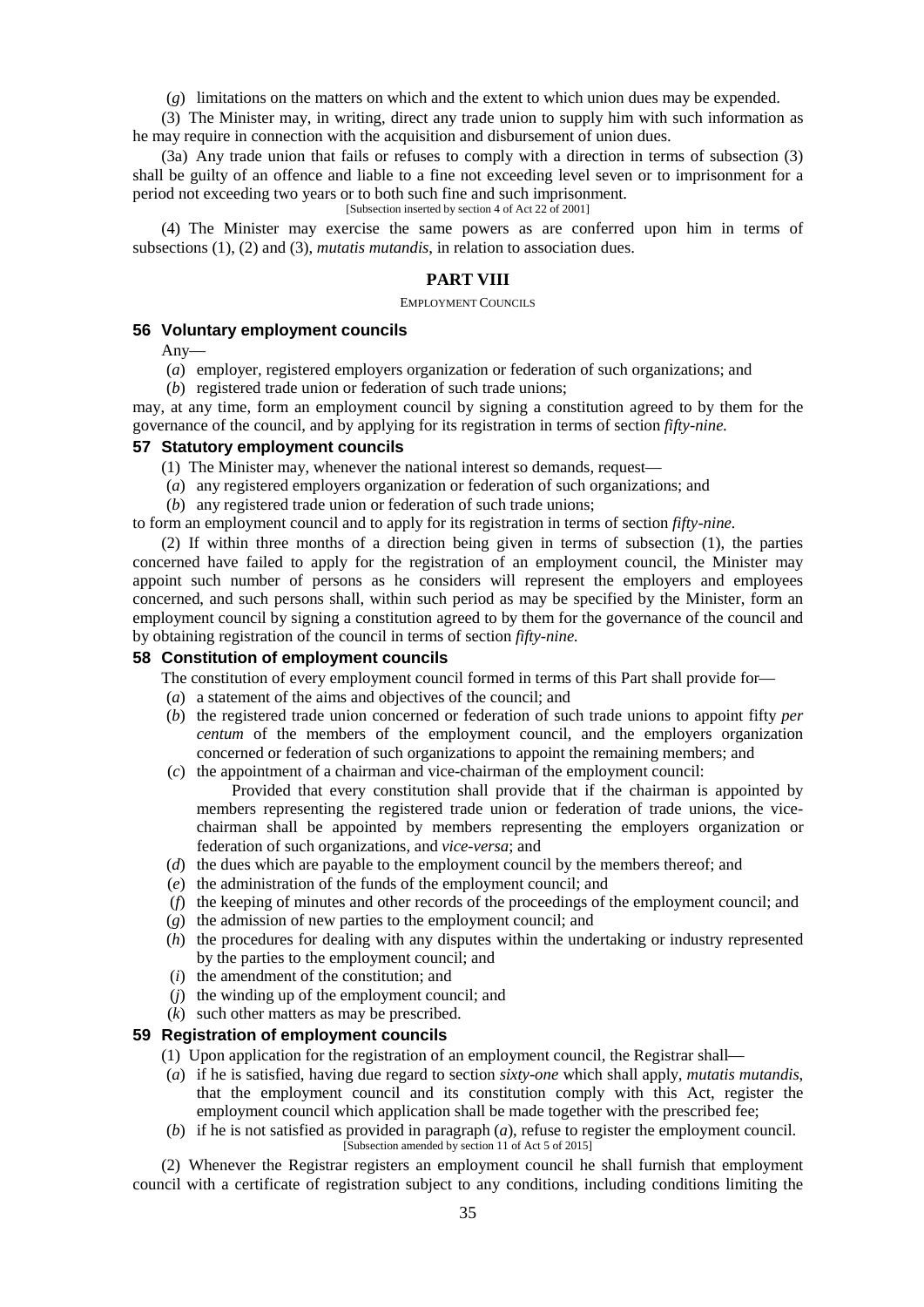manner in which and objects for which the employment council may expend its funds, as the Registrar considers fit to impose.

[Subsection amended by section 11 of Act 5 of 2015]

(3) Subject to subsection (4), a certificate of registration of an employment council is issued for an indefinite period.

### [Subsection inserted by section 11 of Act 5 of 2015]

- (4) An employment council shall—
- (*a*) submit an audited account of its revenue and expenditure to the Registrar within the period specified in section 63A; and
- (*b*) submit at the written request of the Registrar, no later than seven days after receiving the request, or after such longer period as the Registrar may for good cause allow, such written report on any matter as the Registrar may reasonably require in connection with its operations;

and any failure on the part of the employment council to comply with paragraph (*a*) or (*b*) constitutes justifiable grounds upon which the Registrar may cancel its certificate of registration.

[Subsection inserted by section 11 of Act 5 of 2015]

# **60 Employment councils to be bodies corporate**

Every employment council shall, upon registration in terms of this Act, become a body corporate and in its corporate name be capable of suing and being sued, of purchasing or otherwise acquiring, holding or alienating property, movable or immovable, and of doing any other act which its constitution requires or permits it to do, or which a body corporate may by law do.

# **61 Variation of registration of employment councils**

- (1) Whenever the Registrar is satisfied that—
- (*a*) any employment council is not sufficiently representative of the undertaking or industry in respect of which it is registered; or
- (*b*) any branch or section of the undertaking or industry in respect of which an employment council is registered has been included in the registration by oversight or mistake or that an employment council is not sufficiently representative of any such branch or section; or
- (*c*) the character of any undertaking or industry in respect of which an employment council is registered is such that a particular branch or section thereof should no longer be included in such undertaking or industry; or
- (*d*) it is in the interests of employers, employees or the public for a particular branch or section of any undertaking or industry in respect of which an employment council is registered, to form a separate employment council for that branch or section; or
- (*e*) any branch or section of an undertaking or industry should be included within the undertaking or industry for which an employment council is registered;

he may, after consultation with the employment council, vary the coverage in respect of which the employment council is registered and make the necessary variation in his register.

- (2) If at any time the Registrar is satisfied that an employment council—
- (*a*) is not sufficiently representative of any undertaking or industry in respect of which it is registered; or
- (*b*) has failed to comply with this Act;

he may, after consultation with the employment council concerned, cancel the registration of that employment council.

(3) If the Registrar exercises any of the powers conferred upon him by subsection (1) or (2), he shall call upon the secretary of the employment council concerned to transmit to him the certificate of registration issued to it, and the secretary shall, within thirty days of being so called upon, transmit the certificate of registration to the Registrar.

(3a) A secretary of an employment council who fails or refuses to transmit the council's certificate of registration to the Registrar in accordance with subsection (3) shall be guilty of an offence and liable to a fine not exceeding level four or to imprisonment for a period not exceeding three months or to both such fine and such imprisonment.

[Subsection inserted by section 4 of Act 22 of 2001]

(4) The Registrar shall, upon receipt by him of a certificate of registration of an employment council in terms of subsection (3)—

- (*a*) make the necessary alterations therein and return it to the employment council concerned; or
- (*b*) issue to the employment council concerned a fresh certificate of registration; or
- (*c*) cancel the certificate of registration;

as may be appropriate.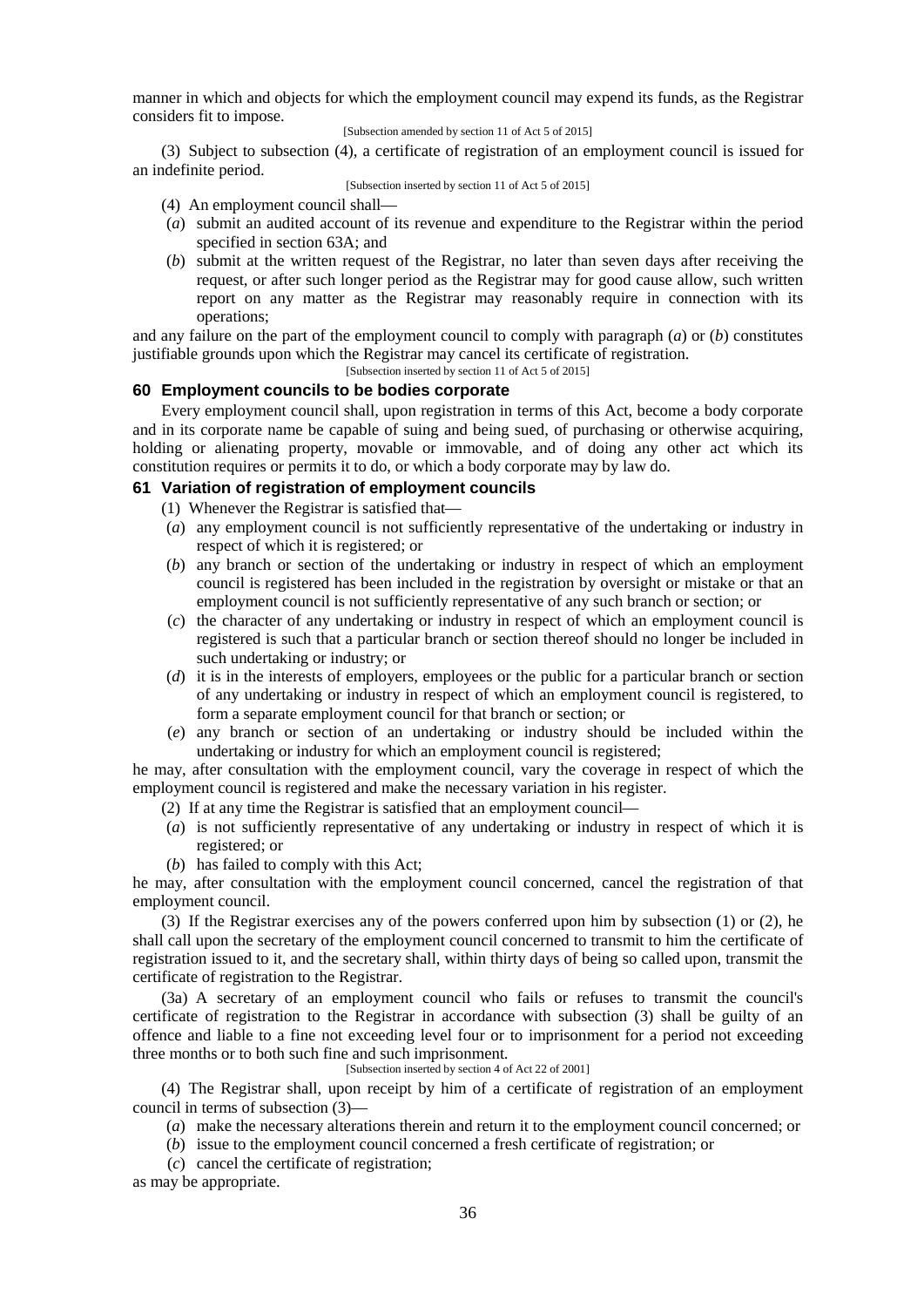(5) Any person aggrieved by any action taken by the Registrar in terms of this section may appeal to the Labour Court.

### **62 Duties of employment councils**

(1) An employment council shall, within the undertaking or industry and in the area in respect of which it is registered—

- (*a*) assist its members in the conclusion of collective bargaining agreements or otherwise prevent disputes from arising, or settle disputes that have arisen or may arise between employers or employers organizations on the one hand and employees, workers committees or trade unions on the other, and shall take such steps as it may consider expedient to bring about the regulation or settlement of matters of mutual interest to such persons or bodies; [Proviso to paragraph repealed by section 37 of Act 7 of 2005]
- (*b*) take such steps as it may consider expedient to ensure that any collective bargaining agreement and any regulations pertaining to an undertaking or industry with which it is concerned are being observed.

(2) The parties to an employment council registered in respect of any activity carried on by a local authority or statutory body shall have power to enter into an agreement such as is referred to in subsection (1), notwithstanding anything to the contrary contained in any law empowering the local authority or statutory body concerned to make provision with respect to any such agreement.

#### **63 Designated agents of employment councils**

(1) For the purpose of enabling it to exercise its powers and perform its functions in terms of this Act, an employment council may, and when so directed by the Registrar shall, advise the Registrar of persons whom it wishes to be appointed as its designated agents.

(2) If the Registrar approves of the persons advised in terms of subsection (1) he shall appoint them as designated agents of the employment council and shall issue them with certificates of appointment.

- (3) A designated agent of an employment council may—
- (*a*) require any employer in the undertaking or industry and within the area for which the employment council is registered—
	- (i) to grant him reasonable access to his employees for the purpose of advising and assisting them in relation to their rights of employment;
	- (ii) to grant him reasonable access to his premises and to the books, records and other documents relating to his employment for the purpose of examining and ascertaining matters relating to or affecting the employment of his employees who are represented by any trade union or federation of trade unions which is a member of the employment council concerned, and of ascertaining whether or not the terms of any relevant collective bargaining agreement and regulations are being observed;
- (*b*) enter upon any premises of an employer in the undertaking or industry and within the area for which the employment council is registered for the purpose of conducting any search therein where there are reasonable grounds for believing that such entry or search is necessary for the prevention, investigation or detection of an offence in terms of this Act or for the seizure of any property which is the subject matter of an offence in terms of this Act.

(3a) A designated agent of an employment council who meets such qualifications as may be prescribed shall, in his or her certification of appointment, be authorised by the Registrar to redress or attempt to redress any dispute which is referred to the designated agent or has come to his or her attention; where such dispute occurs in the undertaking or industry and within the area for which the employment council is registered, and the provisions of Part XII shall apply, with the necessary changes, to the designated agent as they apply to a labour officer.

[Subsection substituted by section 21 of Act 7 of 2005]

(3b) Where a designated agent is authorised to redress any dispute or unfair labour practice in terms of subsection (3a), no labour officer shall have jurisdiction in the matter.

[Subsection inserted by section 24 of Act 17 of 2002]

(4) Any person who hinders or obstructs a designated agent of an employment council in the exercise of his powers or the performance of his duties in terms of this Act shall be guilty of an offence and liable to a fine not exceeding level five or to imprisonment for a period not exceeding six months or to both such fine and such imprisonment.

### [Subsection amended by section 4 of Act 22 of 2001]

(5) Notwithstanding subsection (4), nothing done to prevent any disruption of normal production processes or any interference with the efficient running of an undertaking or industry shall be held to be in contravention of subsection (3).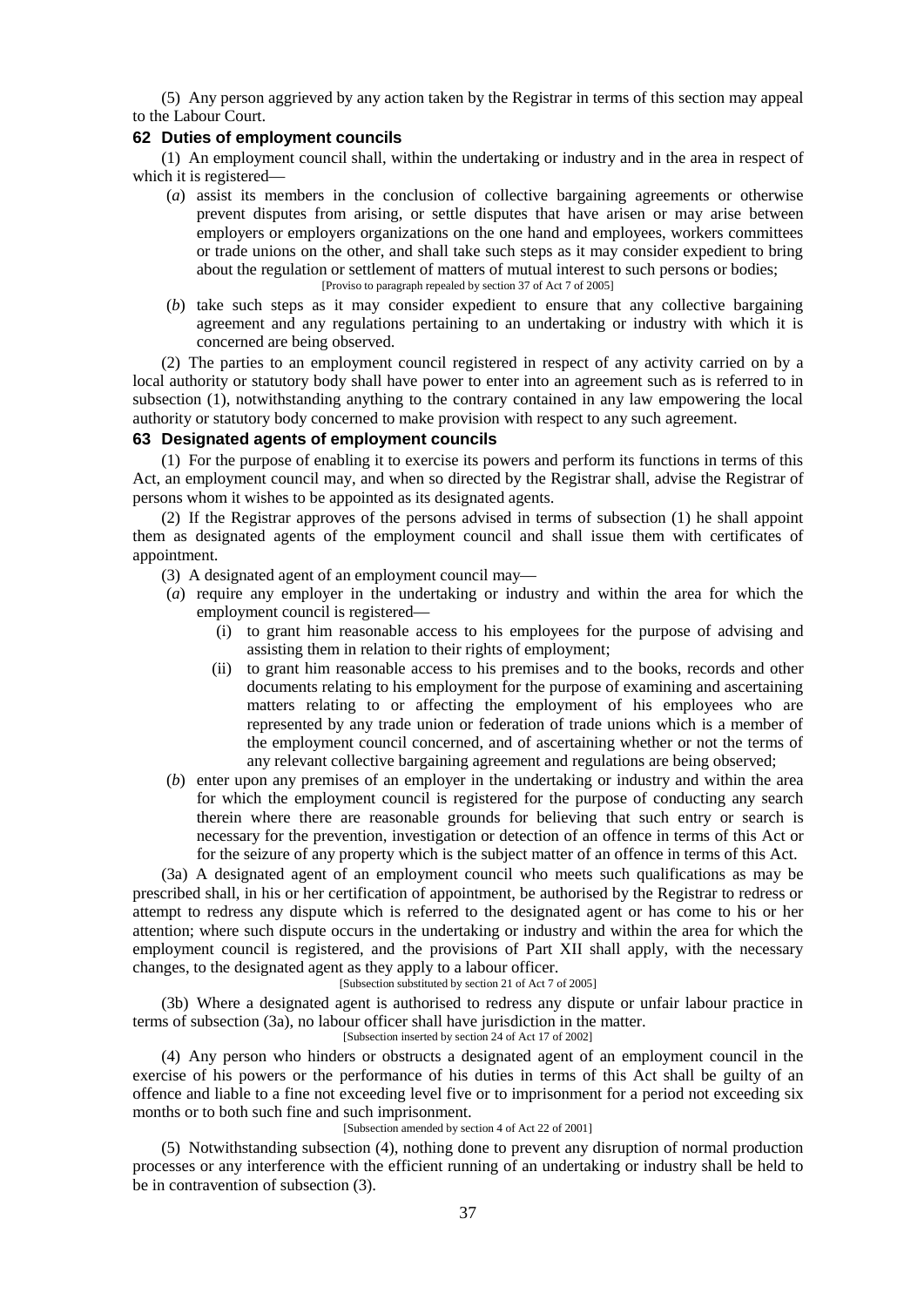# **63A Audit of accounts of employment councils, inspection and examination thereof, and administration of affairs of employment councils in certain cases**

(1) The secretary of every employment council shall, within three months after the end of each financial year of that council, cause an account of its expenditure and revenue for that financial year to be audited by a general accountant, public accountant or public auditor registered as such in terms of the Public Accountants and Auditors Act [*Chapter 27:12*]*,* and shall submit a copy of the audited account of its revenue and expenditure to the Registrar no later than three months after the end of the financial year concerned or fourteen days after the preparation of the audited account of its revenue and expenditure, whichever is the later date.

(2) The Registrar may seek clarification from any employment council or from the responsible general accountant, public accountant or public auditor of any item in the audited account of its revenue and expenditure, and any failure to do so within seven days of the Registrar making a written demand to that effect shall constitute grounds for the cancellation of the registration of the employment council or for the launching of an investigation of its affairs in accordance with the following provisions of this section.

(3) If the Registrar has reasonable cause to believe that the property or funds of any employment council are being misappropriated or misapplied, or that the affairs of any employment council are being conducted in a manner that is detrimental to the interests of the employers or employees in the industry or undertaking for which it is registered, the Registrar may investigate or order that such employment council be investigated in accordance with subsection (4).

(4) The Registrar may appoint any officer in the Civil Service or other person (hereinafter called an "investigating officer") to do any or all of the following —

- (*a*) seek clarification from any employment council or from the responsible general accountant, public accountant or public auditor of any item in the audited account of its revenue and expenditure;
- (*b*) inspect any aspect of the affairs or activities of any employment council and examine all documents relating thereto;
- (*c*) examine the books, accounts and other documents relating to the financial affairs of any employment council;

and make a report thereon to the Minister through the Registrar, including any recommendation as to whether it should be deregistered or administered in terms of subsections (9) to (11).

(5) During the period of investigation of an employment council no employee of the employment council shall, without the consent of the investigating officer, in any way expend or dispose of any property of the employment council:

Provided that an investigating officer shall not refuse to grant consent in terms of this subsection in respect of any expenditure or disposal which is in the ordinary and lawful course of business of the employment council concerned.

(6) For the purpose of any investigation in terms of subsection (2), the investigating officer—

- (*a*) may—
	- (i) by notice under his or her hand ,delivered to the person concerned personally or sent to him or her by post, require any person to produce to him or her any book or other document which has any bearing on the subject of the inspection, examination or audit; and
	- (ii) retain for a reasonable period any book or document produced to him or her by virtue of a notice under this subsection or voluntarily by any person;
- (*b*) shall, in relation to an employment council, its premises and its employees, have the powers of an investigator referred to in section 120(2)

(7) Where the Minister accepts a recommendation made in terms of subsection (4) that the affairs of the employment council be administered, he or she shall make application to the Labour Court to appoint an administrator and such assistants as the administrator may require, to administer the affairs of the employment council in respect of which the recommendation was made:

- Provided that—
- (*a*) an administrator may not be appointed for more than six months;
- (*b*) pending determination by the Labour Court of an application to appoint an administrator, the Minister may appoint a provisional administrator who shall exercise all the powers of a substantive administrator until the provisional administrator's appointment is confirmed by the Labour Court or some other person is appointed with the leave of the Court as substantive administrator;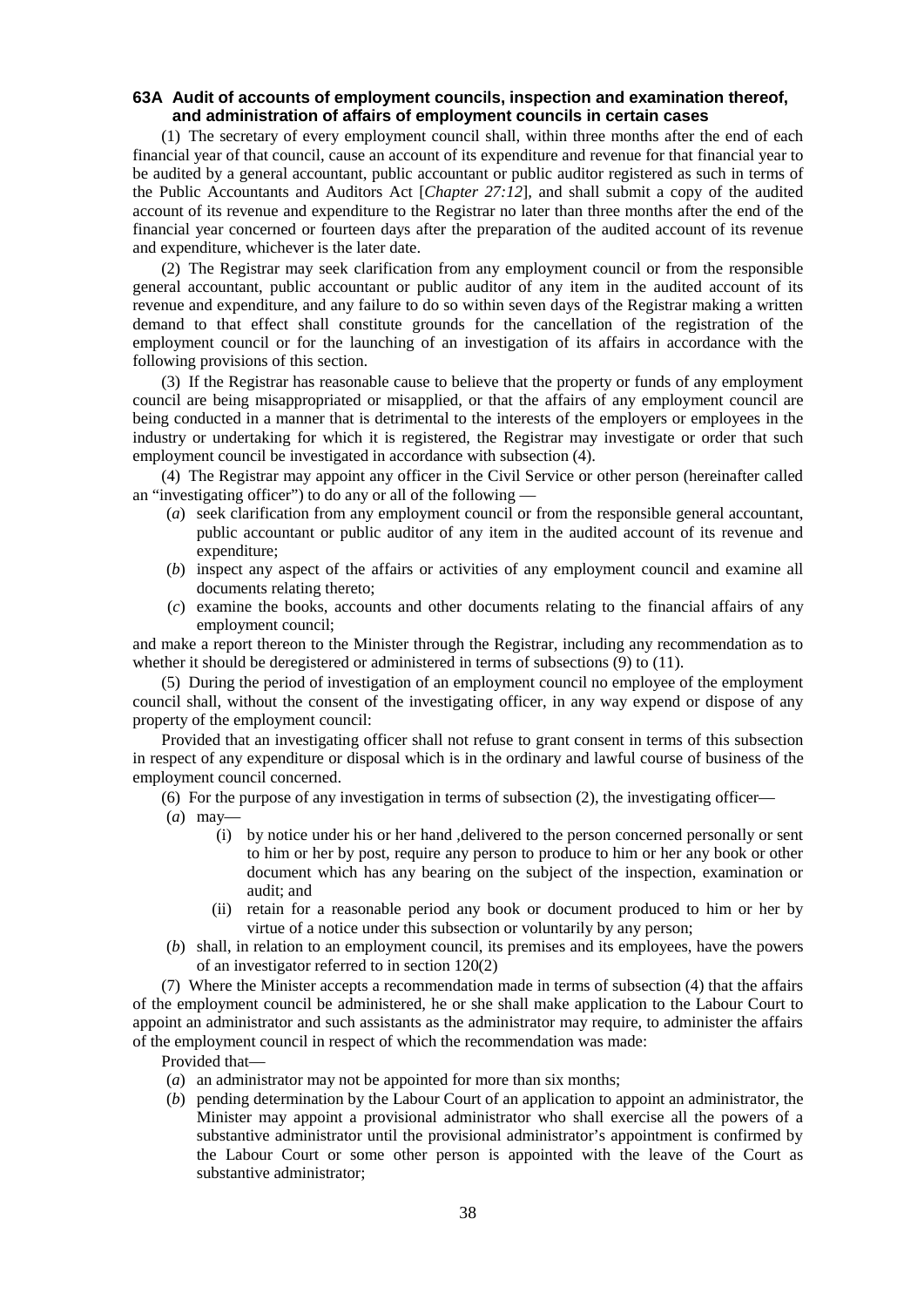(*c*) if the Labour Court refuses an application to appoint an administrator or confirm the appointment of a provisional administrator, the refusal of the application shall not affect the validity of anything done by the provisional administrator in good faith pursuant to this section before the date of such refusal.

(8) An administrator appointed in terms of subsection (7) shall administer the affairs of the employment council concerned in such a manner as to rectify the matters for the rectification of which he or she was appointed and, in so doing, may, by notice in writing prohibit any person who is or has been an employee of the employment council from—

- (*a*) expending, disposing of or in any way dealing with any property of the employment council; or
- (*b*) operating any account with any bank, building society or other financial institution on behalf of the employment council:

Provided that the administrator shall authorize any transaction or expenditure which he or she is satisfied forms part of the ordinary and lawful course of business of the employment council.

(9) If after due investigation an administrator appointed in terms of subsection (7) finds sufficient evidence on a balance of probabilities that any person who is or has been an employee of the employment council has misappropriated any property of the employment council, the administrator may—

- (*a*) make an affidavit to that effect incorporating, referring to or annexing thereto any evidence so found; and
- (*b*) lodge, on due notice to the employee or former employee concerned ("the respondent"), an application to the Labour Court, together with the affidavit, for an order directing the respondent by a certain day (the "restitution day") not being earlier than thirty days from the date that the application is set down to for hearing (the "return day" of the application) to refund or return to such employment council any property which the respondent has misappropriated from such employment council;

(10) If, on the return day of the application, the respondent makes no appearance or, after a hearing, the Labour Court grants the application for the order with or without amendment, the administrator shall, if the respondent does not comply fully or at all with the order by the restitution day, submit the order for registration to whichever court would have had jurisdiction to make such an order had the matter been determined by it, and thereupon the order shall have effect, for purposes of enforcement, of a civil judgment of the appropriate court.

(11) For the purposes of subsection (9), "misappropriate" in relation to the property or moneys of the employment council under administration includes doing either or both of the following in defiance of a notice referred to in subsection (8)—

- (*a*) expending or disposing of the property of the employment council; or
- (*b*) withdrawing moneys from any account with any bank, building society or other financial institution operated on behalf of the employment council:
- (12) Any person who—
- (*a*) makes any false representation to, or otherwise wilfully hinders or obstructs an investigating officer or administrator in the exercise of his or her functions; or
- (*b*) falsely holds himself or herself out to be an investigating officer or administrator; or
- (*c*) having received notice under subsection (6)(*a*) ,without lawful excuse fails to produce any book or document referred to in subsection  $(6)(a)$  which he or she may be able to produce; or
- (*d*) contravenes subsection (5) or (9);

shall be guilty of an offence and liable to a fine not exceeding level seven or to imprisonment for a period not exceeding one year or to both such fine and such imprisonment.

[Section inserted by section 12 of Act 5 of 2015]

# **PART IX**

[Part IX (sections 64 to 73) repealed by s. 25 of Act 17 of 2002]

# **PART X**

COLLECTIVE BARGAINING AGREEMENTS NEGOTIATED BY TRADE UNIONS AND EMPLOYERS ORGANIZATIONS

### **74 Scope of collective bargaining agreements**

(1) This Part shall apply to collective bargaining agreements negotiated by registered trade unions, employers and employers organizations or federations thereof: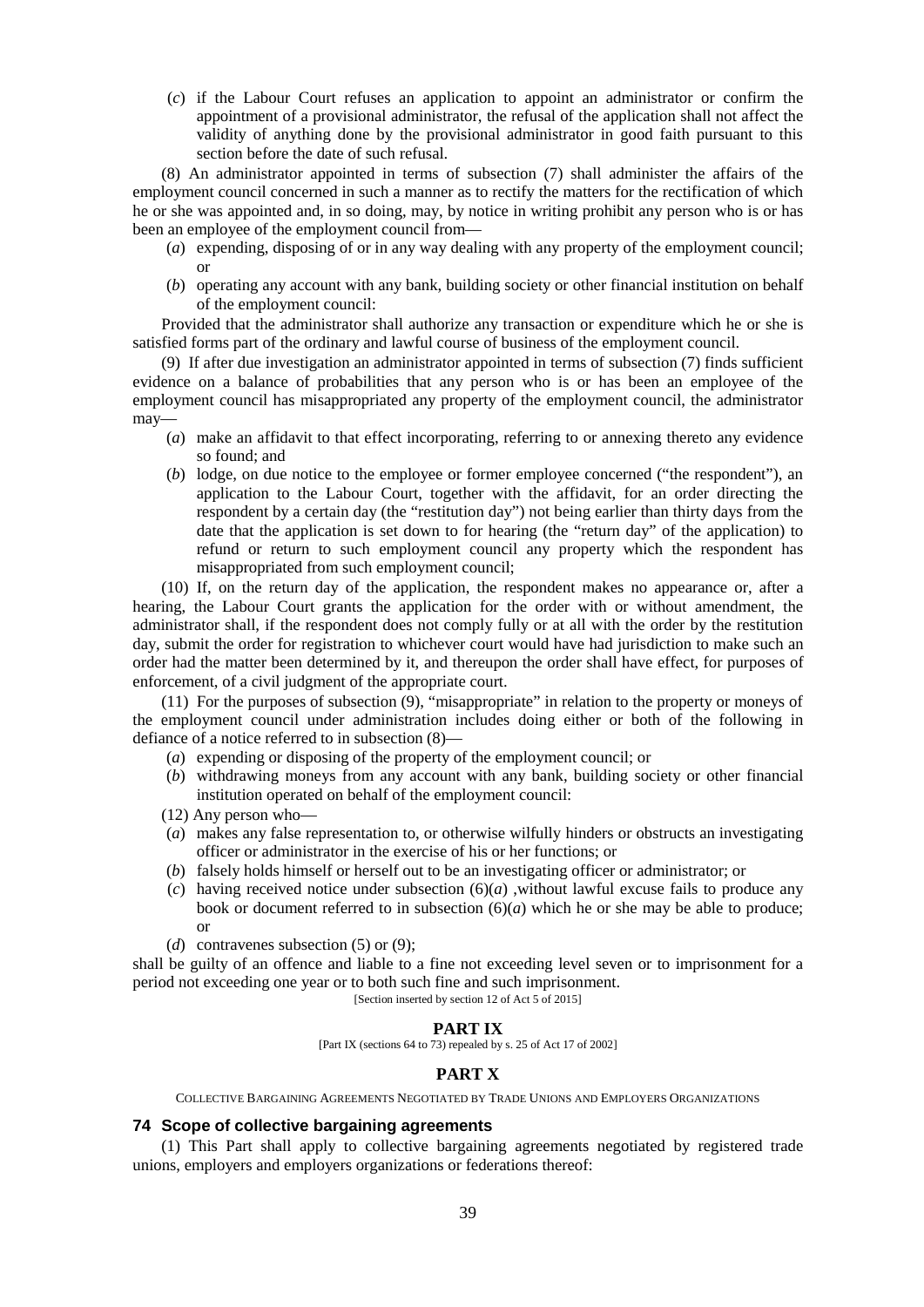Provided that nothing in this Part contained shall prevent an unregistered trade union or employers organization from negotiating a collective bargaining agreement.

(2) Subject to this Act and the competence and authority of the parties, trade unions and employers or employers organizations may negotiate collective bargaining agreements as to any conditions of employment which are of mutual interest to the parties thereto.

(3) Without derogation from the generality of subsection (2), a collective bargaining agreement may make provision for—

- (*a*) rates of remuneration and minimum wages for different grades and types of occupations;
- (*b*) benefits for employees;
- (*c*) deductions which an employer may make from employees' wages, including deductions for membership fees and union dues, and deductions which an employer may be required or permitted by law or by order of any competent court to make;
- (*d*) methods of calculating, or factors for adjusting rates of pay, and the dates, times and modes of payment;
- (*e*) all issues pertaining to overtime, piece-work, periods of vacation and vacation pay and constraints thereon;
- (*f*) the demarcation of the appropriate categories and classes of employment and their respective functions;
- (*g*) the conditions of employment for apprentices;
- (*h*) the number of hours of work and the times of work with respect to all or some of the employees;
- (*i*) the requirements of occupational safety;
- (*j*) the maintenance of, and access by the parties to, records of employment and pay;
- (*k*) procedures for dealing with disputes within an undertaking or industry;
	- [Paragraph inserted by section 26 of Act 17 of 2002]
- (*l*) housing and transport facilities or in their absence, an allowance for the same; [Paragraph inserted by section 22 of Act 7 of 2005]
- (*m*) measures to combat workplace violence and handling its aftermath. [Paragraph inserted by section 22 of Act 7 of 2005]
- (*n*) the following measures to foster the viability of undertakings and high levels of employment, where applicable, namely measures—
	- (i) to promote high levels of productivity; and
	- (ii) to promote economic competitiveness; and
	- (iii) to promote economic and environmental sustainability; and
	- (iv) to mitigate the cost of living.

#### [Paragraph inserted by section 13 of Act 5 of 2015]

(4) Nothing contained in any collective bargaining agreement shall prevent either or both of the parties from seeking to renegotiate or amend the agreement after twelve months of its operation in order to take account of changed circumstances in the industry or undertaking concerned.

(5) A collective bargaining agreement shall not contain any provision which is inconsistent with this Act or any other enactment, and any collective bargaining agreement which contains any such provision shall, to the extent of such inconsistency, be construed with such modifications, qualifications, adaptations and exceptions as may be necessary to bring it into conformity with this Act or such other enactment.

(6) The existence of a collective bargaining agreement shall not preclude an employer and his employees from agreeing to the introduction of higher rates of pay or other more favourable conditions of employment before the expiry of such collective bargaining agreement, so however that the rights and interests of the employees are not thereby diminished or adversely affected:

Provided that the collective bargaining agreement shall be endorsed to reflect such higher rates of pay or other more favourable conditions of employment.

# **75 Obligation to negotiate in good faith**

- (1) All parties to the negotiation of a collective bargaining agreement shall—
- (*a*) disclose all information relevant to the negotiation, including information contained in records, papers, books and other documents; and
- (*b*) make no false or fraudulent misrepresentations in regard to matters relevant to the negotiation; and
- (*c*) earnestly and expeditiously endeavour to arrive at a successful conclusion in the negotiation; so as to ensure that the entire negotiation is conducted in absolute good faith.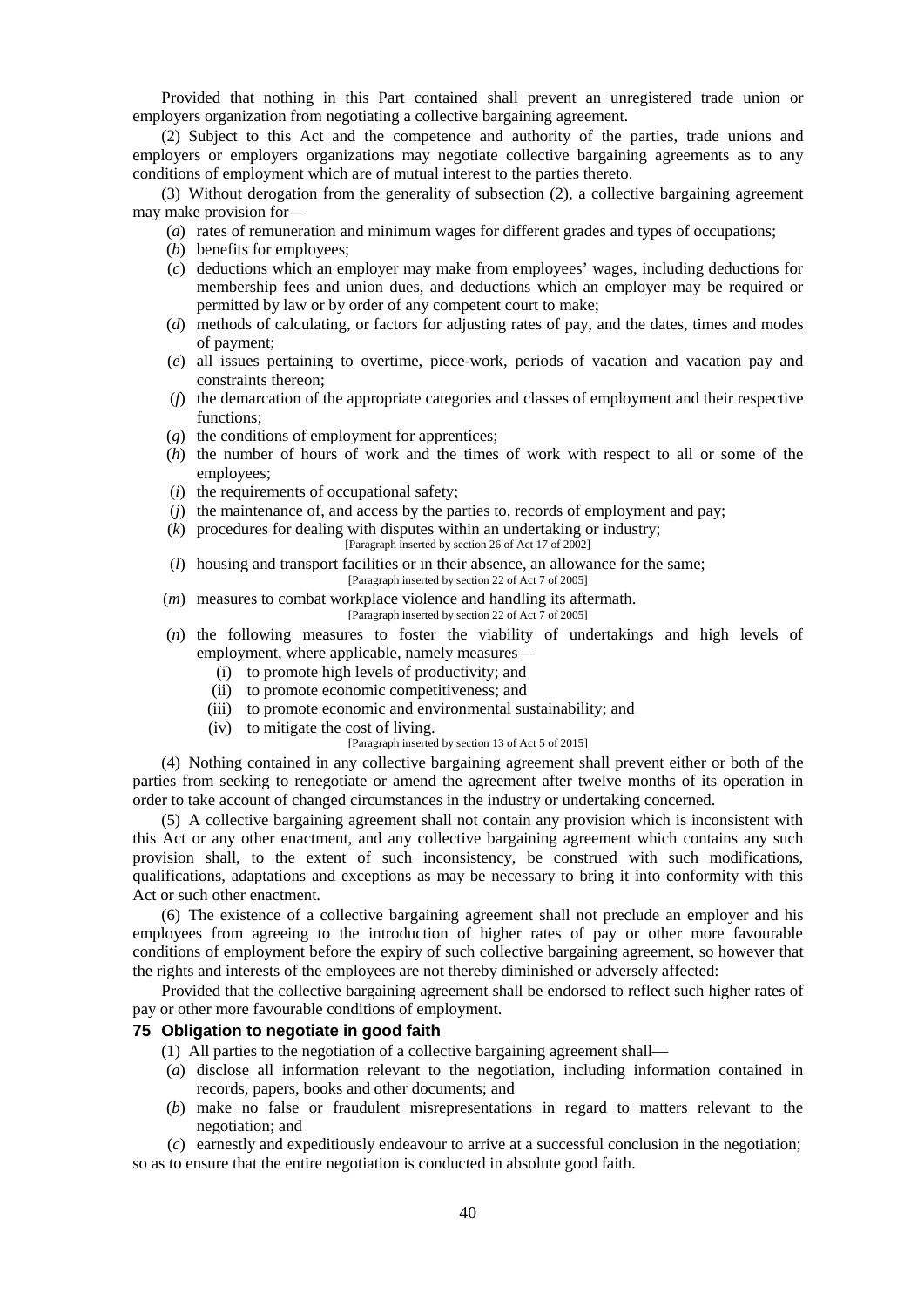(2) It shall constitute an unfair labour practice to fail to negotiate in absolute good faith, or in any way to bring about a situation that undermines the basis of negotiating in absolute good faith.

#### **76 Duty of full disclosure when financial incapacity alleged**

(1) When any party to the negotiation of a collective bargaining agreement alleges financial incapacity as a ground for his inability to agree to any terms or conditions, or to any alteration of any terms or conditions thereof, it shall be the duty of such party to make full disclosure of his financial position, duly supported by all relevant accounting papers and documents, to the other party.

(2) Where there is any dispute as to whether or not full disclosure has been made in terms of subsection (1), either party to the dispute may refer it to a labour officer, and the determination of the labour officer on the dispute shall be final unless the parties agree to refer it to voluntary arbitration. [Subsection substituted by section 23 of Act 7 of 2005]

(3) Any person who fails or refuses to comply with a determination that is binding upon him in terms of subsection (2) shall be guilty of an offence and liable to a fine not exceeding level seven or to imprisonment for a period not exceeding two years or to both such fine and such imprisonment.

[Subsection inserted by section 4 of Act 22 of 2001]

### **77 Representation of parties**

The parties to the negotiation of a collective bargaining agreement may be represented by committees, delegates or agents:

Provided that—

- (i) the powers of such committees, delegates or agents shall be specified in writing and certified by the parties they represent;
- (ii) copies of such documents shall be served by each party on the other party or parties prior to the commencement of negotiations.

### **78 Ratification of collective bargaining agreements**

(1) Every collective bargaining agreement which has been negotiated by a party and which is required to be ratified by the members thereof or by a constituent branch or other party thereto shall be deemed not to have been ratified unless every portion of the collective bargaining agreement has been ratified.

(2) Notwithstanding subsection (1), where the national interest so demands, the Minister may direct that any portion of a collective bargaining agreement which has not been ratified shall be put into effect prior to the ratification of the other portions of the collective bargaining agreement:

Provided that where a collective bargaining agreement itself stipulates that it shall not be valid unless ratified in *toto*, the Minister shall not exercise his powers in terms of this subsection except in relation to provisions dealing with wages and benefits which have been ratified.

### **79 Submission of collective bargaining agreements for approval or registration**

(1) After negotiation, a collective bargaining agreement shall be submitted to the Registrar for registration.

- (2) Where any provision of a collective bargaining agreement appears to the Minister to be—
- (*a*) inconsistent with this Act or any other enactment; or
- (*b*) contrary to public interest;

# [Paragraph inserted by section 14 of Act 5 of 2015]

(*c*) unreasonable or unfair, having regard to the respective rights of the parties;

he may direct the Registrar not to register such collective bargaining agreement until it has been suitably amended by the parties thereto.

(3) Where a collective bargaining agreement is not registered or approved in terms of subsection (2) until it has been amended, it shall be the duty of the parties concerned to negotiate for such amendment in absolute good faith and to duly participate in proceedings necessary therefor, and failure to do so shall constitute an unfair labour practice.

## **80 Publication of collective bargaining agreements**

(1) Upon registration of a collective bargaining agreement the Minister shall publish the agreement as a statutory instrument.

(2) The terms and conditions of a registered collective bargaining agreement shall become effective and binding—

(*a*) from the date of publication of the agreement in terms of subsection (1); or

(*b*) from such other date as may be specified in the agreement.

## **81 Amendment of registered collective bargaining agreements by Minister**

(1) Where a collective bargaining agreement which has been registered contains any provision which is or has become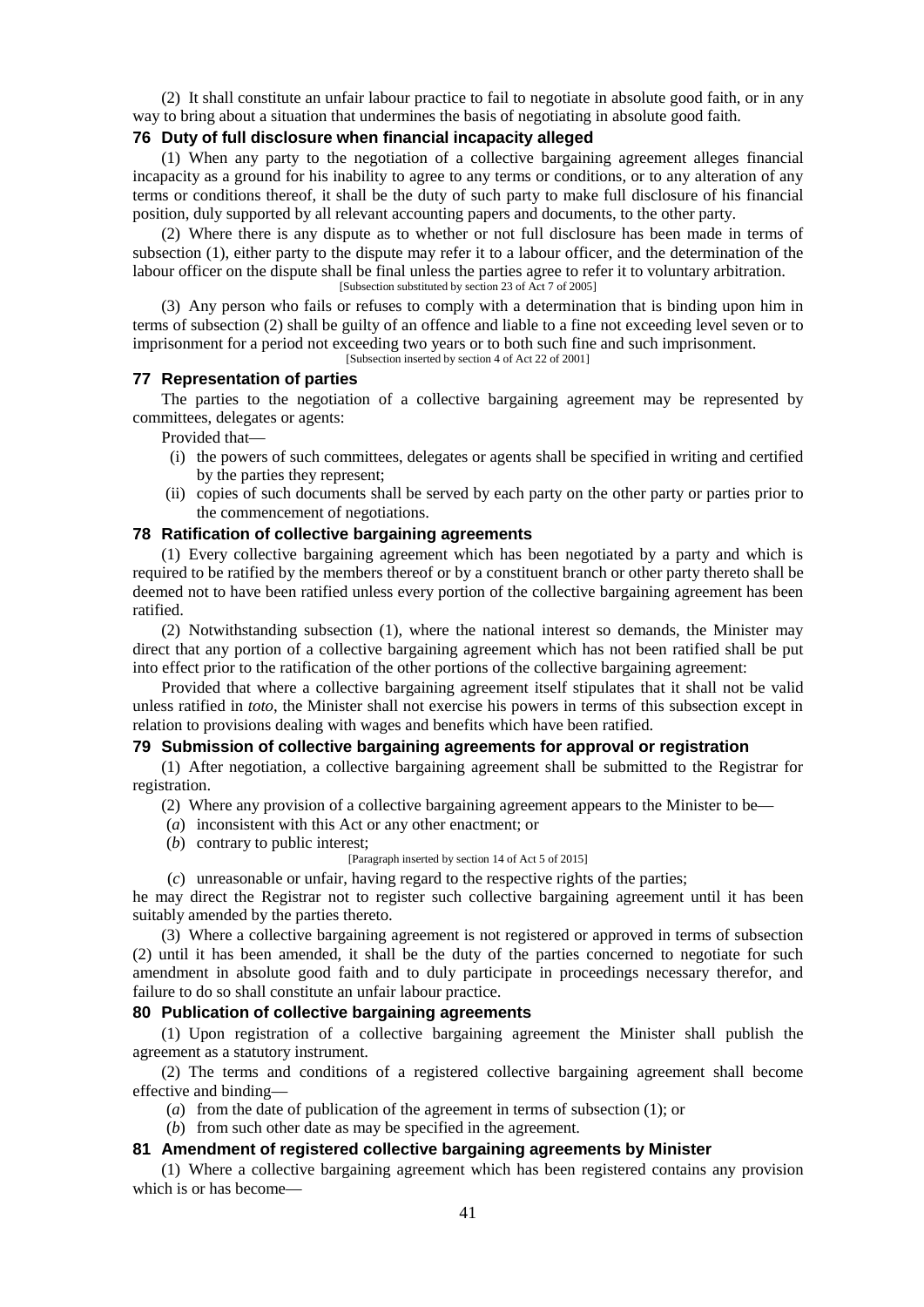(*a*) inconsistent with this Act or any other enactment; or

(*b*) …..

[Paragraph repealed by section 25 of Act 7 of 2005]

(*c*) unreasonable or unfair, having regard to the respective rights of the parties;

the Minister may direct the parties to the agreement to negotiate within such period as he may specify for the amendment of the agreement in such manner or to such extent as he may specify.

(2) Where the Minister has made a direction in terms of subsection (1), it shall be the duty of the parties to the collective bargaining agreement concerned to negotiate in absolute good faith for the amendment of the agreement and to report back to the Minister within the period specified in the direction as to the extent to which they have been able or unable to agree in amending the agreement.

(3) Upon receipt of the report of the parties in terms of subsection (2), the Minister shall consider the same and may thereafter amend the collective bargaining agreement in accordance with the report of the parties or in such other manner as is consistent with the considerations specified in paragraphs (*a*), (*b*) and (*c*) of subsection (1).

(4) Where the Minister amends a collective bargaining agreement in terms of subsection (3), he shall direct the Registrar to register such amendment and section *eighty* shall apply, *mutatis mutandis*, in relation thereto.

(5) Any person who is aggrieved by any action taken by the Minister in terms of this section may appeal to the Labour Court.

[Subsection inserted by section 25 of Act 7 of 2005]

## **82 Binding nature of registered collective bargaining agreements**

- (1) Where a collective bargaining agreement has been registered it shall—
- (*a*) with effect from the date of its publication in terms of section *eighty-five*, or such other date as may be specified in the agreement, be binding on the parties to the agreement, including all the members of such parties, and all employers, contractors and their respective employees in the undertaking or industry to which the agreement relates;
- (*b*) remain binding despite—
	- (i) a change of employer; or
	- (ii) a change of ownership of the undertaking or industry concerned; or
	- (iii) a change in the membership or structure of the trade union or employers organization;
- (*c*) remain binding until—
	- (i) it is replaced by a substitute agreement, notwithstanding any provision therein contained that it shall expire by lapse of time;
	- (ii) it is terminated by the mutual agreement of the parties thereto.
		- [Subsection amended by section 45 of Act 17 of 2002]

(2) This section shall apply, *mutatis mutandis*, in respect of any part of a collective bargaining agreement.

(3) Any person who fails to comply with a collective bargaining agreement which is binding upon him shall, without derogation from any other remedies that may be available against him for its enforcement—

- (*a*) commit an unfair labour practice for which redress may be sought in terms of Part XII; and
- (*b*) be guilty of an offence and liable to a fine not exceeding level seven or to imprisonment for a period not exceeding two years or to both such fine and such imprisonment. [Subsection amended by section 4 of Act 22 of 2001]

(4) If a registered collective bargaining agreement provides a procedure for the conciliation and arbitration of any category of dispute, that procedure is the exclusive procedure for the determination of disputes within that category.

[Subsection inserted by section 27 of Act 17 of 2002]

### **82A Copies of collective bargaining agreement**

(1) Each party to the negotiation of a collective bargaining agreement shall be provided with a copy of the agreement.

(2) A copy of a collective bargaining agreement in force shall be posted in a conspicuous place in every undertaking in respect of which it applies.

(3) A copy of a collective bargaining agreement in force shall be made available for examination free of charge on request by any employee bound by its terms at the offices of the trade union that was a party to its negotiation.

[Subsection inserted by section 28 of Act 17 of 2002]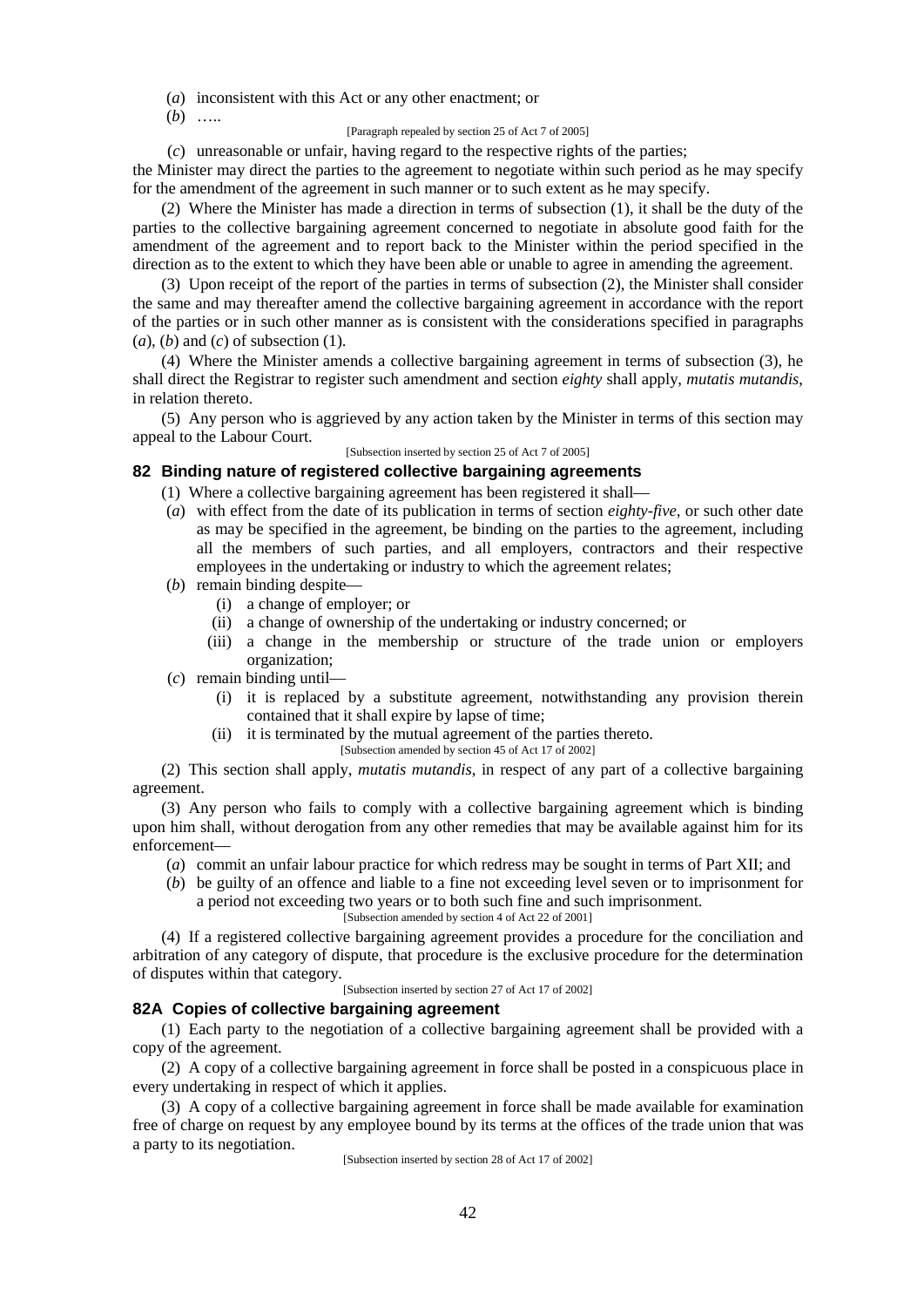## **82B Codes of best practice, guidelines and model agreements**

The Minister shall publish in the Government *Gazette* codes of best practices, guidelines and model agreements which the employers and employees may have regard to when performing their duties but they are not obliged to follow them.

[Section inserted by section 26 of Act 7 of 2005]

# **PART XI**

LABOUR COURT

[Part (sections 83 – 92D) inserted by section 29 of Act 17 of 2002]

### **83 Administration of Part XI**

In this Part "responsible Minister" means (except in section 89(1)(*b*), where reference to the responsible Minister is to the Minister as defined in section 2) the Minister responsible for justice or any other Minister to whom the President may, from time to time, assign the administration of this Part.

#### [Section substituted by section 27 of Act 7 of 2005]

## **84 Establishment and composition of Labour Court**

(l) The Labour Court established before the commencement of the Constitution shall, subject to this Act, continue in operation.

- (2) The Labour Court shall consist of—
- (*a*) the Judge President of the Labour Court and such number of Judges of the Labour Court as the President may consider necessary after consultation with the Judicial Service Commission; and
- (*b*) subject to section 90(1), such assessors as are provided for in this Act.

(3) A person referred to in subsection  $(1)(a)$  shall be appointed on such terms and conditions, including terms and conditions relating to the payment of salary, allowances and pension benefits, as the President, on the recommendation of the Judicial Service Commission, may fix.

(4) Assessors shall be chosen in terms of section 90, whenever required, from the list prepared in terms of section 86.in terms of section 90, whenever required, from the list prepared in terms of section 86.

#### [Section substituted by Act 3 of 2016]

## **84A Oath of office**

Every Judge of the Labour Court appointed after the commencement of the Constitution shall, before entering upon his or her office, swear before the Chief Justice or the next most senior judge available, the judicial oath set out in the Third Schedule.

[Section substituted by Act 3 of 2016]

## **85 Qualification for appointment as President of Labour Court**

(1) person shall not be qualified for appointment as a President of the Labour Court unless he or she is at least forty years old and—

- (*a*) is or has been a judge of a court with unlimited jurisdiction in civil or criminal matters in a country in which the common law is Roman-Dutch or English and English is an officially recognised language;
- (*b*) for at least seven years, whether continuously or not, he or she has been qualified to practise as a legal practitioner—
	- (i) in Zimbabwe; or
	- (ii) in a country in which the common law is Roman-Dutch and English is an officially recognised language; or
	- (iii) if he or she is a Zimbabwean citizen, in a country in which the common law is English and English is an officially recognised language

and is currently so qualified to practise.

(2) Additionally, to be appointed as a judge of the Labour Court a person must be a fit and proper person to hold office as a judge. [Section substituted by Act 3 of 2016]

# **86 Assessors**

(1) The Judge President of the Labour Court, in consultation with the Minister and the responsible Minister shall prepare a list of the names of not less than ten persons who have knowledge or experience in labour relations and who may appropriately be appointed as assessors of the Labour Court.

[Subsection substituted by section 28 of Act 7 of 2005 and amended by Act 3 of 2016]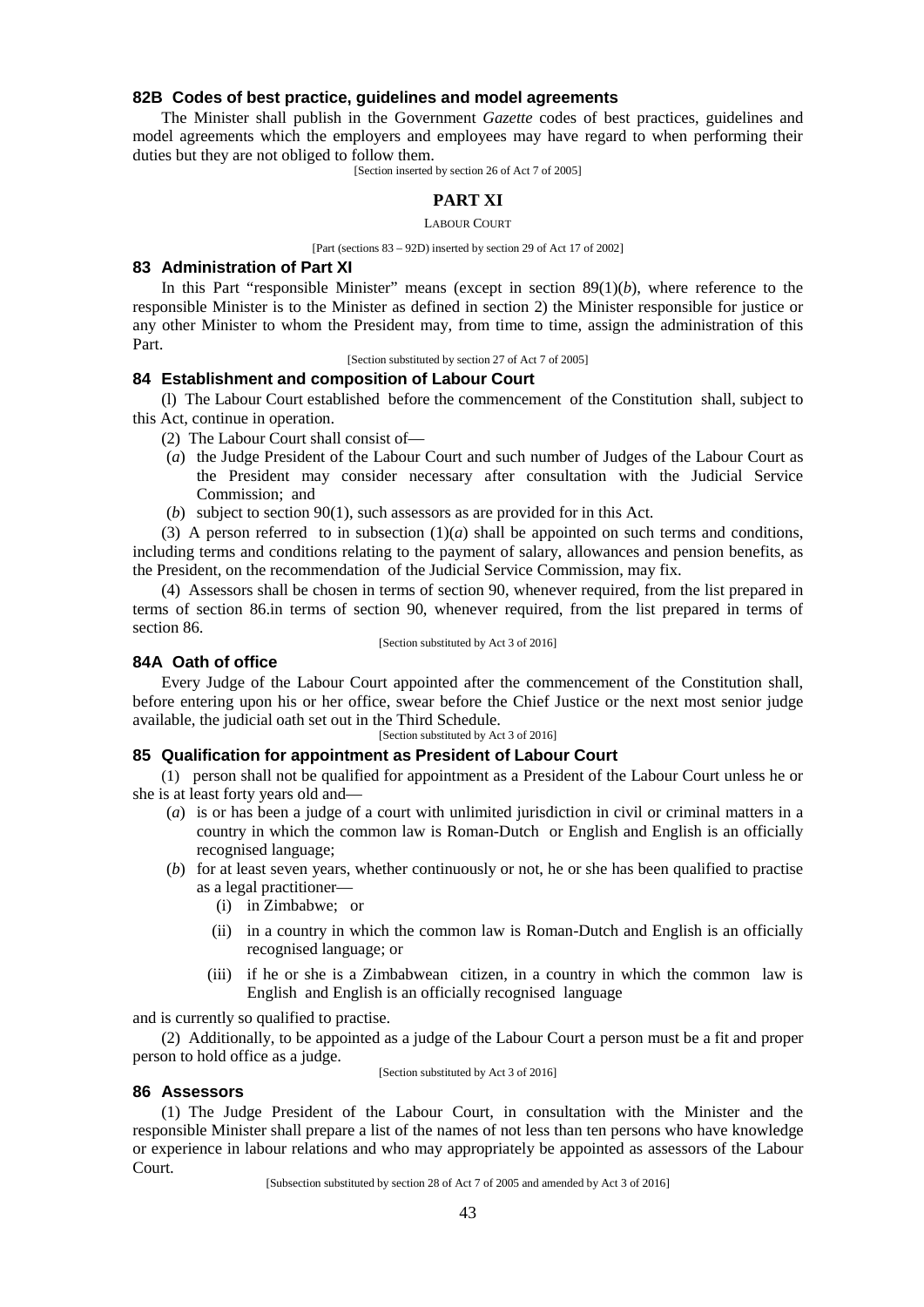(2) The Judge President of the Labour Court may, in consultation with the responsible Minister, add or remove the name of any person from any list drawn up in terms of subsection (1).

[Subsection amended by section 28 of Act 7 of 2005 and by Act 3 of 2016]

(3) Before entering upon his duties for the first time, an assessor shall take an oath before the Judge President of the Labour Court that he will faithfully perform his duties as a member of the Labour Court.

(4) An assessor shall be paid such remuneration and allowances as the responsible Minister, with the consent of the Minister responsible for finance, may fix.

[Subsection amended by section 28 of Act 7 of 2005 and by Act 3 of 2016]

# **87 Registrar of Labour Court**

(1) There shall be a registrar of the Labour Court whose office shall be a public office and form part of the Judicial Service.

- (2) The registrar of the Labour Court shall be responsible for—
- (*a*) filing applications, references, appeals, records and other documents lodged with the Labour Court; and
- (*b*) safeguarding the records of the Labour Court; and
- (*c*) notifying parties of the dates and times at which matters are set down for hearing by the Labour Court; and
- (*d*) performing such other functions as may be prescribed or as may be necessary for the proper functioning of the Labour Court.

(3) In the performance of his functions as registrar of the Labour Court, the registrar of the Labour Court shall be subject to the directions of the Judge President of the Labour Court.

[Section amended by Act  $3$  of 2016.]

### **88 Seal of Labour Court**

(1) The Labour Court shall have and use as occasion may require a seal in a design approved from time to time by the President.

(2) The registrar of the Labour court shall have custody of the seal of the Labour Court.

# **89 Functions, powers and jurisdiction of Labour Court**

- (1) The Labour Court shall exercise the following functions—
- (*a*) hearing and determining applications and appeals in terms of this Act or any other enactment; and
- (*b*) hearing and determining matters referred to it by the Minister in terms of this Act; and
- (*c*) referring a dispute to a labour officer, designated agent or a person appointed by the Labour Court to conciliate the dispute if the Labour Court considers it expedient to do so;
- (*d*) appointing an arbitrator from the panel of arbitrators referred to in subsection (6) of section *ninety-eight* to hear and determine an application;
- (*d*1) exercise the same powers of review as would be exercisable by the High Court in respect of labour matters;

#### [Paragraph inserted by section 29 of Act 7 of 2005]

- (*e*) doing such other things as may be assigned to it in terms of this Act or any other enactment.
- (2) In the exercise of its functions, the Labour Court may—
- (*a*) in the case of an appeal—
	- (i) conduct a hearing into the matter or decide it on the record; or
	- (ii) confirm, vary, reverse or set aside the decision, order or action that is appealed against, or substitute its own decision or order; or
	- $(iii)$  …

[Subparagraph repealed by section 29 of Act 7 of 2005]

 $(iv)$  …

#### [Subparagraph repealed by section 29 of Act 7 of 2005]

- $(b)$  in the case of an application made in terms of subparagraph (i) of subsection (7) of section *ninety-three*, remit it to the same or a different labour officer with instructions directing that officer to attempt to resolve it in accordance with such guidelines as it may specify;
- (*c*) in the case of an application made in terms of subparagraph (ii) of subsection (7) of section *ninety-three*, make an order for any of the following or any other appropriate order—
	- (i) back pay from the time when the dispute or unfair labour practice arose;
	- (ii) in the case of an unfair labour practice involving a failure or delay to pay or grant anything due to an employee, the payment by the employer concerned to the employee or someone acting on his behalf of such amount, whether as a lump sum or by way of instalments, as will, in the opinion of the Labour Court, adequately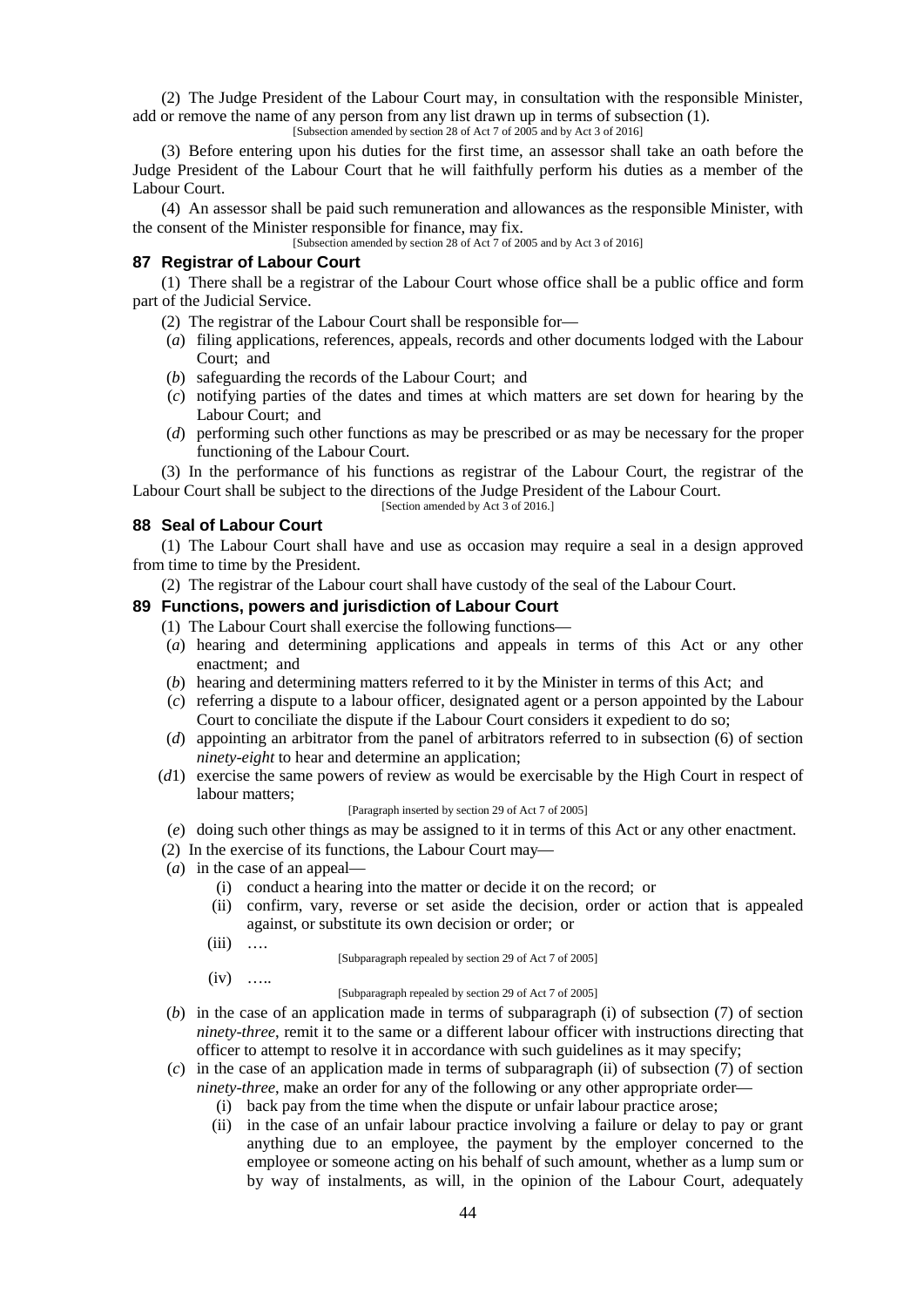compensate the employee for any loss or prejudice suffered as a result of the unfair labour practice;

- (iii) reinstatement or employment in a job:
	- Provided that—
		- (i) any such determination shall specify an amount of damages to be awarded to the employee concerned as an alternative to his reinstatement or employment;
		- (ii) in deciding whether to award damages or reinstatement or employment, onus is on the employer to prove that the employment relationship is no longer tenable, taking into account the size of the employer, the preferences of the employee, the situation in the labour market and any other relevant factors;
		- (iii) should damages be awarded instead of reinstatement or employment as a result of an untenable working relationship arising from unlawful or wrongful dismissal by the employer, punitive damages may be imposed; [Proviso substituted by section 29 of Act 7 of 2005]
- (iv) insertion into a seniority list at an appropriate point;
- (v) promotion or, if no promotion post exists, pay at a higher rate pending promotion;
- (vi) payment of legal fees and costs;
- (vii) cessation of the unfair labour practice;
- (*d*) in the case of an application other than one referred to in paragraph (*b*) or (*c*), or a reference, make such determination or order or exercise such powers as may be provided for in the appropriate provision of this Act;
- (*e*) subject to subsections (3) and (4), make such order as to costs as the Labour Court thinks fit.

(3) The costs in connection with any proceedings before the Labour Court shall be payable in accordance with the scale of costs for the time being in use in the court of a magistrate in civil cases, unless the person presiding over the Labour Court directs that the scale of costs for the time being in use in the High Court shall apply.

(4) Any costs awarded by the Labour Court shall be taxed by the registrar of the Labour Court in terms of subsection (3) and the taxation of such costs shall be subject to review by a Judge of the Labour Court at the instance of any interested party.

### [Subsection amended by Act 3 of 2016]

(5) For the purpose of taking evidence on any question before it, the Labour Court shall have the same powers as the High Court to summon witnesses, to cause the oath to be administered to them, to examine them and to call for the production of books, plans and documents.

(6) No court, other than the Labour Court, shall have jurisdiction in the first instance to hear and determine any application, appeal or matter referred to in subsection (1).

## **90 Exercise of functions by Labour Court**

(1) The functions of the Labour Court may be exercised by one or more Judges sitting by themselves or with one or more assessors chosen from the list prepared in terms of subsection (1) of section *eighty-six*.

(2) Subject to subsection (3), all questions that fall to be decided by the Labour Court sitting with more than one member shall be decided by a majority of the members:

Provided that—

- (i) where the opinions of the members of the Labour Court are equally divided on any question, the decision of the person presiding over the Labour Court shall be the decision of the Labour Court;
- (ii) no assessor shall have a voice in the decision of—
	- A. any question of law; or
	- B. any question as to whether a matter for decision is a question of fact or of law; or
	- C. any question as to the admissibility of evidence.

(3) Subject to this Part, the Presidents of the Labour Court may make rules for the Court providing for—

- (*a*) the practice, procedure and rules of evidence to be followed, including the determination of any preliminary point in any proceedings;
- (*b*) the service of notices and other documents required for the purpose of any proceedings;
- (*c*) the forms to be used for the purpose of any proceedings;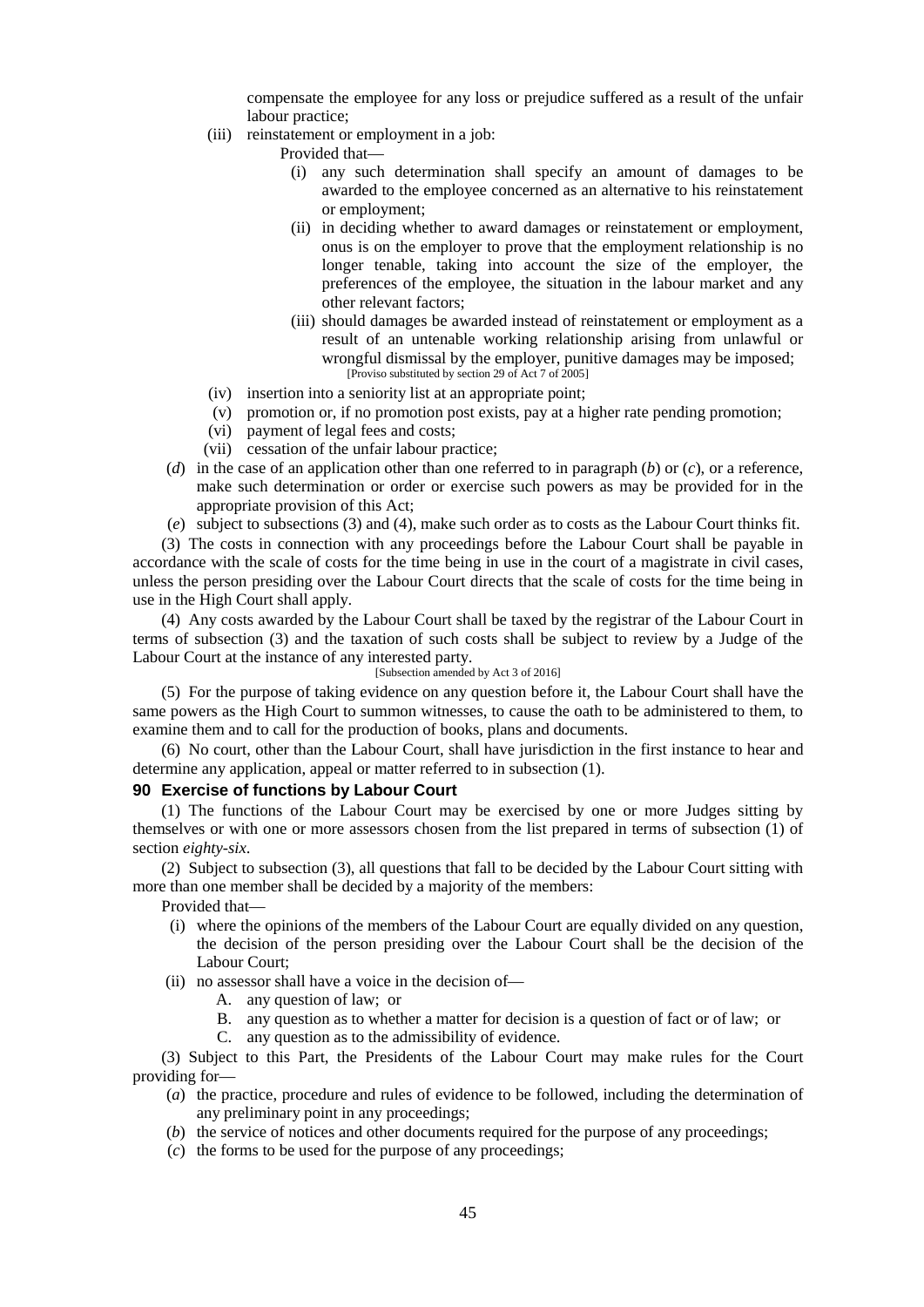- (*d*) the fees to be paid in respect of the service or examination of documents and the doing of any other thing by the registrar of the Labour Court or any officer of the Labour Court in connection with any proceedings;
- (*e*) the tariff of fees which may be charged by legal practitioners or a registered trade union or employers organisation for the purpose of paragraph (*b*) of section *ninety-two* in respect of any matter relating to the Labour Court;
- (*f*) allowances and other payments to witnesses summoned to give evidence or to produce any book or document in any proceedings;
- (*g*) any other matter which the Judges of the Labour Court consider should be provided for in rules in order to ensure or facilitate the proper dispatch and conduct of the business of the Labour Court:

Provided that in any case not covered by the rules referred to in this subsection, the Labour Court shall act in such manner as it considers best fitted to do substantial justice and effect and carry out the objects of this Act, and for that purpose the Labour Court may give instructions on the course to be pursued which shall be binding on the parties to the proceedings.

(4) Rules in terms of subsection (3) shall not have effect until they have been approved by the Chief Justice and the responsible Minister.

[Subsection amended by section 37 of Act 7 of 2005 and by Act 3 of 2016]

### **90A Procedure and evidence in the Labour Court**

(1) The Labour Court shall not be bound by the strict rules of evidence, and the court may ascertain any relevant fact by any means which the presiding officer things fit and which is not unfair or unjust to either party.

(2) Evidence may be adduced orally or in writing in any proceedings in the Labour Court, at the discretion of the presiding officer.

(3) The parties or their representatives to any proceedings in the Labour Court shall be entitled to question or cross-examine each other or any witness.

(4) It shall be the responsibilities of the presiding officer to ascertain the facts in any proceedings in the Labour Court, and for that purpose he or she may—

- (*a*) call any party or his or her representative;
- (*b*) question or cross-examine any party or his or her representative or witness; and
- (*c*) put any question to a party or his or her representative or witness which is suggested to him or her by any party.

[Section inserted by section 30 of Act 7 of 2005]

### **91 Sittings of Labour Court**

The Labour Court shall sit at such places and at such times as may be prescribed or as the Judge President of the Labour Court may direct.

[Section amended by Act 3 of 2016]

## **92 Representation of parties**

A party to a matter before the Labour Court may appear in person or be represented and appear by—

- (*a*) a legal practitioner registered in terms of the Legal Practitioners Act [*Chapter 27:07*]; or
- (*b*) an official or employee of a registered trade union or employers organisation of which the party is a member; or
- (*c*) a company director, company secretary, company legal advisor or person in charge of human resources or personnel management on behalf of the employer.

[Paragraph inserted by Act 3 of 2016]

# **92A Contempt of Labour Court**

(1) If any person, at a sitting of the Labour Court, wilfully insults any member of the Court or wilfully interrupts the proceedings of the Court or otherwise wilfully disturbs the peace or order of the proceedings, the member presiding may order the person to be removed and detained in custody until the rising of the Court.

(2) Any person referred to in subsection (1) shall be guilty of an offence and liable, in addition to any removal and detention in terms of that subsection, to a fine not exceeding level five or to imprisonment for a period not exceeding six months or to both such fine and such imprisonment. [Subsection amended by section 31 of Act 7 of 2005]

### **92B Effective date and enforcement of decisions of Labour Court**

(1) The Labour Court may fix the date from which any decision, order or determination made by it shall operate, which date may be an earlier or later date than the date of the decision, order or determination.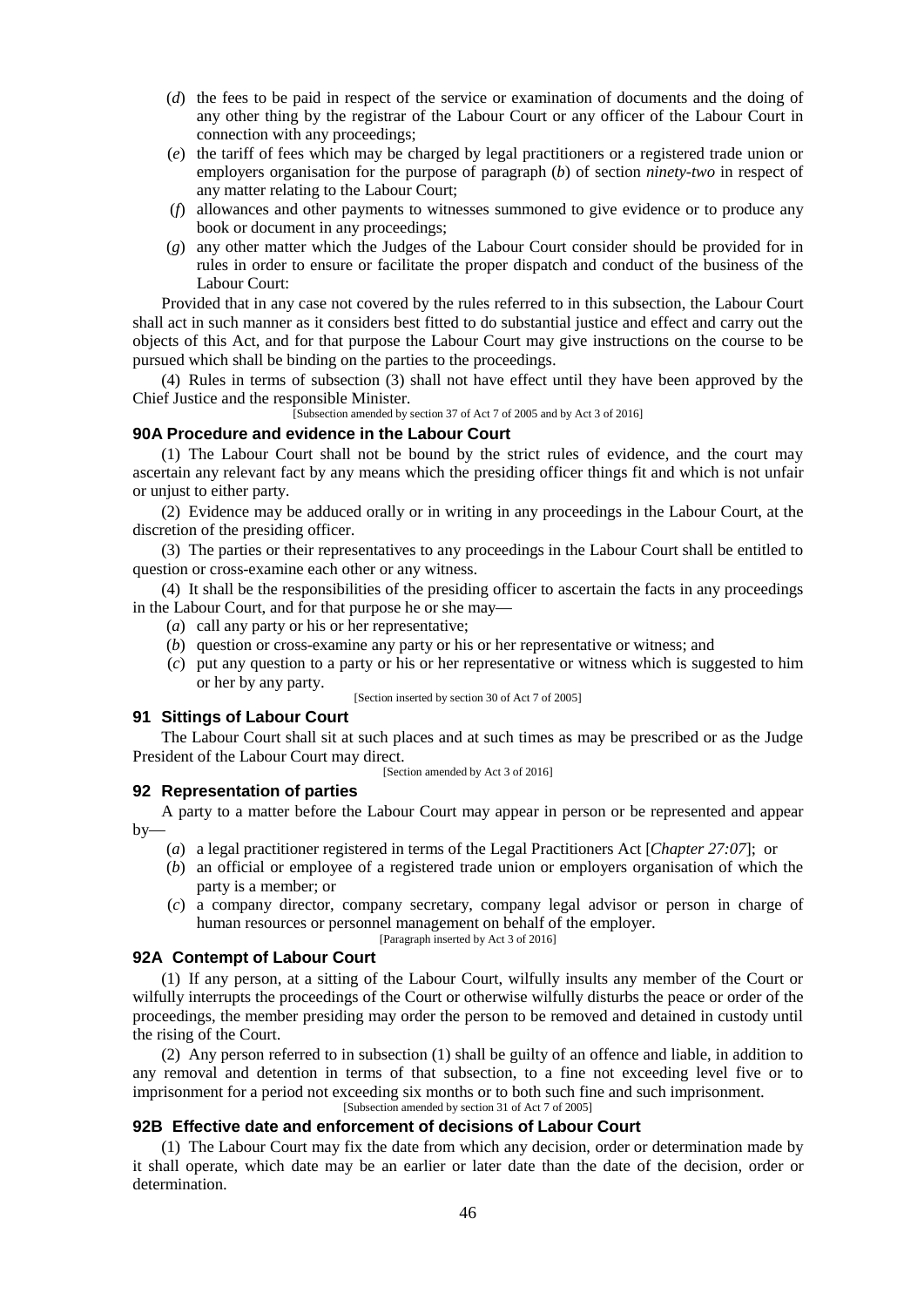(2) The President of the Labour Court who made the decision, order or determination shall submit sufficient certified copies of it to the registrar of the Labour Court to enable the registrar to furnish a copy to each of the parties affected by it.

(3) Any party to whom a decision, order or determination relates may submit for registration the copy of it furnished to him in terms of subsection (2) to the court of any magistrate which would have had jurisdiction to make the order had the matter been determined by it, or, if the decision, order or determination exceeds the jurisdiction of any magistrates court, the High Court.

(4) Where a decision, order or determination has been registered in terms of subsection (3) it shall have the effect, for purposes of enforcement, of a civil judgment of the appropriate court.

(5) If any order which has been registered in terms of subsection (4) has been rescinded or altered by the Labour Court in terms of section *ninety-two C*, the clerk or registrar of the court concerned shall make the appropriate adjustment in his register.

### **92C Rescission or alteration by Labour Court of its own decisions**

(1) Subject to this section, the Labour Court may, on application, rescind or vary any determination or order—

- (*a*) which it made in the absence of the party against whom it was made; or
- (*b*) which the Labour Court is satisfied is void or was obtained by fraud or a mistake common to the parties; or
- (*c*) in order to correct any patent error.
- (2) The Labour Court shall not exercise the powers conferred by subsection (1)–
- (*a*) except upon notice to all the parties affected by the determination or order concerned; or
- (*b*) in respect of any determination or order which is the subject of a pending appeal or review.

(3) Where an application has been made to the Labour Court to rescind or vary any determination or order in terms of subsection (1), the Labour Court may direct that—

- (*a*) the determination or order shall be carried into execution; or
- (*b*) execution of the determination or order shall be suspended pending the decision upon the application;

upon such terms as the Labour Court may fix as to security for the due performance of the determination or order or any variation thereof.

### **92CC Part-heard matters**

Where the office of a President hearing a matter before the Labour Court becomes vacant—

- (*a*) by reason of retirement or the appointment of that President to the High Court, the President concerned shall continue hearing the matter to its conclusion as if he or she was still a President of the Labour Court; or
- (*b*) by reason of death or some cause other than those mentioned in paragraph (*a*), the Senior President shall re-assign the matter before a different President—
	- (i) for hearing at the stage which that matter had reached before the office of the first mentioned President became vacant, if the parties to the matter so agree; or
	- (ii) in the absence of the agreement of the parties under subparagraph (i), for re-hearing of all the arguments and evidence led at the original hearing of the matter, for which purpose the registrar of the Labour Court shall notify the parties of the new date and place of the hearing.

[Section inserted by section 18 of Act 5 of 2011]

#### **92D Appeals to the Labour Court not provided for elsewhere in this Act**

A person who is aggrieved by a determination made under an employment code, may, within such time and in such manner as may be prescribed, appeal to the Labour Court.

[Section substituted by section 32 of Act 7 of 2005]

### **92E Appeals to the Labour Court generally**

(1) An appeal in terms of this Act may address the merits of the determination or decision appealed against.

(2) An appeal in terms of subsection (1) shall not have the effect of suspending the determination or decision appealed against.

(3) Pending the determination of an appeal the Labour Court may make such interim determination in the matter as the justice of the case requires.

[Section inserted by section 32 of Act 7 of 2005]

[Part XI (sections 83 – 92D) inserted by section 29 of Act 17 of 2002]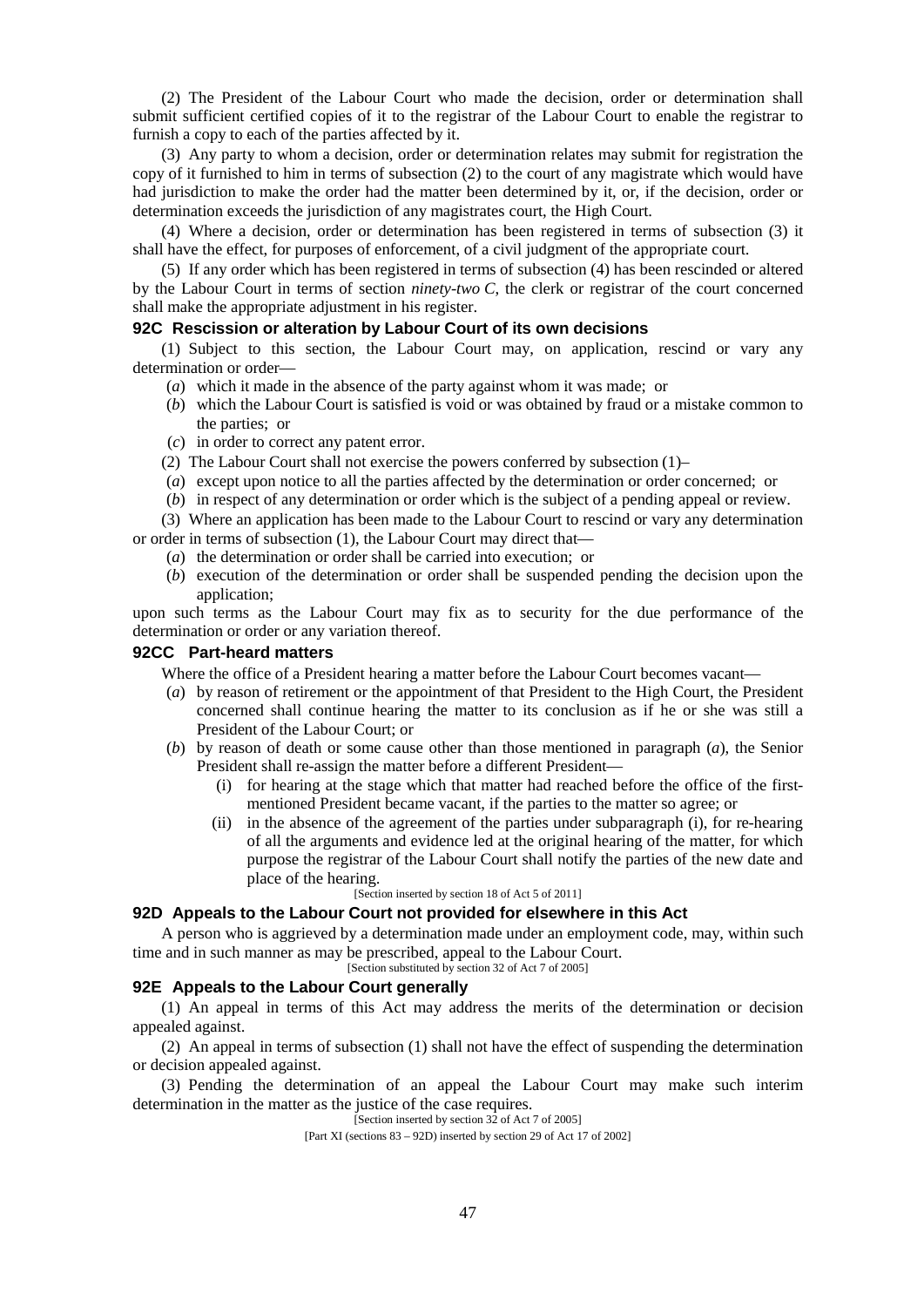## **92EE Grounds of review by Labour Court**

(1) Subject to this Act and any other law, the grounds on which any proceedings or decision conducted or made in connection with is Act may be brought on review before the Labour Court shall  $be$  —  $\qquad$ 

- (*a*) absence of jurisdiction on the part of the arbitrator or adjudicating authority concerned;
- (*b*) interest in the cause, bias, malice or corruption on the part of the arbitrator or adjudicating authority concerned:
- (*c*) gross irregularity in the proceedings or the decision of the arbitrator or adjudicating authority concerned.

(2) Nothing in subsection (1) shall affect any other law relating to the review of proceedings or decisions of inferior courts, tribunals or authorities.

### [Section inserted by section 15 of Act 5 of 2015]

### **92F Appeals against decisions of Labour Court**

(1) An appeal on a question of law only shall lie to the Supreme Court from any decision of the Labour Court.

(2) Any party wishing to appeal from any decision of the Labour Court on a question of law in terms of subsection (1) shall seek from the President who made the decision or, in his or her absence, from any other President leave to appeal that decision.

[Subsection amended by section 18 of Act 5 of 20011. Amendment erroneously referred to section 94F instead of to 92F.]

(3) If the President refuses leave to appeal in terms of subsection (2), the party may seek leave from the judge of the Supreme Court to appeal.

[Section inserted by section 32 of Act 7 of 2005]

### **PART XII**

#### RESOLUTION OF DISPUTES AND UNFAIR LABOUR PRACTICES

# **93 Powers of labour officers**

(1) A labour officer to whom a dispute or unfair labour practice has been referred, or to whose attention it has come, shall attempt to settle it through conciliation or, if agreed by the parties, by reference to arbitration.

### [Subsection amended by section 33 of Act 7 of 2005]

(2) If the dispute or unfair labour practice is settled by conciliation, the labour officer shall record the settlement in writing.

#### [Subsection amended by section 33 of Act 7 of 2005]

(3) If the dispute or unfair labour practice is not settled within thirty days after the labour officer began to attempt to settle it under subsection (1), the labour officer shall issue a certificate of no settlement to the parties to the dispute or unfair labour practice.

# [Subsection amended by section 33 of Act 7 of 2005]

(4) The parties to a dispute or unfair labour practice may agree to extend the period for conciliation of the dispute or unfair labour practice referred to in subsection (3). [Subsection amended by section 33 of Act 7 of 2005]

(5) After a labour officer has issued a certificate of no settlement, the labour officer, upon consulting any labour officer who is senior to him or her and to whom he or she is responsible in the area in which he or she attempted to settle the dispute or unfair labour practice —

- (*a*) shall refer the dispute to compulsory arbitration if the dispute is a dispute of interest and the parties are engaged in an essential service, and the provisions of section 98 shall apply to such reference to compulsory arbitration; or
- (*b*) may, with the agreement of the parties, refer the dispute or unfair labour practice to voluntary arbitration if the dispute is a dispute of interest; or
- (*c*) may if the dispute or unfair labour practice is a dispute of right; make a ruling that, upon a finding on a balance of probabilities that—
	- (i) the employer or other person is guilty of an unfair labour practice; or
	- (ii) the dispute of right or unfair labour practice must be resolved against any employer or other person in a specific manner by an order—
		- A. directing the employer or other party concerned to cease or rectify the infringement or threatened infringement, as the case may be, including the payment of moneys, where appropriate;
		- B. for damages for any loss or prospective loss caused either directly or indirectly, as a result of the infringement or threatened infringement, as the case may be;

whereupon the provisions of subsections (5a) and (5b) shall apply.

[Subsection substituted by section 16 of Act 5 of 2015]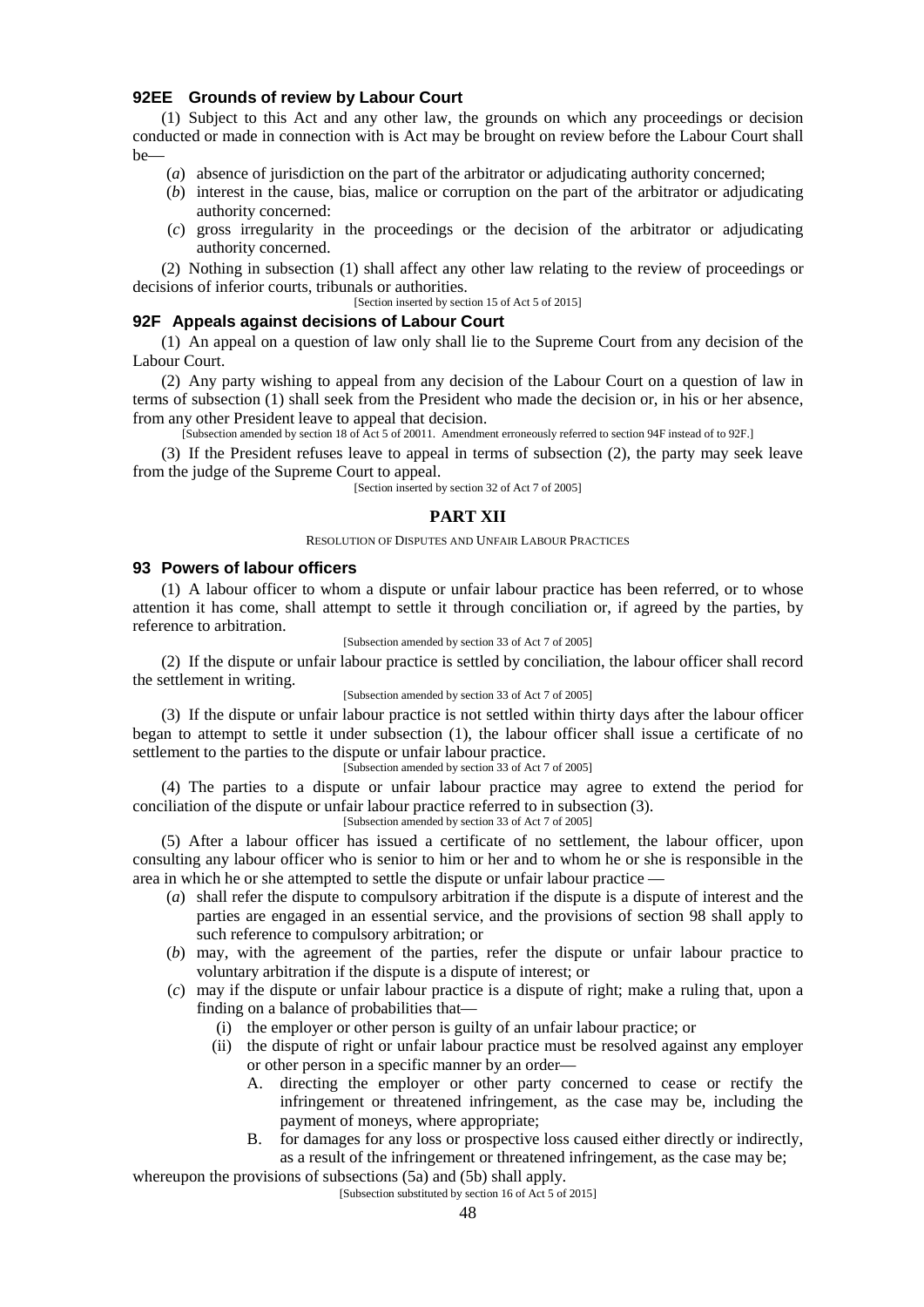(5a) A labour officer who makes a ruling and order in terms of subsection  $(5)(c)$  shall as soon as practicable—

- (*a*) make an affidavit to that effect incorporating, referring to or annexing thereto any evidence upon which he or she makes the draft ruling and order; and
- (*b*) lodge, on due notice to the employer or other person against whom the ruling and order is made ("the respondent"), an application to the Labour Court, together with the affidavit and a claim for the costs of the application (which shall not exceed such amount as may be prescribed), for an order directing the respondent by a certain day (the "restitution day") not being earlier than thirty days from the date that the application is set down to for hearing (the "return day" of the application) to do or pay what the labour officer ordered under subsection  $(5)(c)(ii)$  and to pay the costs of the application.

#### [Subsection inserted by section 16 of Act 5 of 2015]

(5b) If, on the return day of the application, the respondent makes no appearance or, after a hearing, the Labour Court grants the application for the order with or without amendment, the labour officer concerned shall, if the respondent does not comply fully or at all with the order by the restitution day, submit the order for registration to whichever court would have had jurisdiction to make such an order had the matter been determined by it, and thereupon the order shall have effect, for purposes of enforcement, of a civil judgment of the appropriate court.

#### [Subsection inserted by section 16 of Act 5 of 2015]

 $(6)$  …

### [Subsection repealed by section 33 of Act 7 of 2005]

- (7) If, in relation to any dispute or unfair labour practice —
- (*a*) after a labour officer has issued a certificate of no settlement in relation to the dispute or unfair labour practice, it is not possible for any reason to refer the dispute or unfair labour practice to compulsory arbitration as provided in subsection (5); or
- (*b*) a labour officer refuses, for any reason, to issue a certificate of no settlement in relation to any dispute or unfair labour practice after the expiry of the period allowed for conciliation under subsection (3) or any extension of that period under subsection (4);

any party to the dispute may, in the time and manner prescribed, apply to the Labour Court—

- (i) for the dispute or unfair labour practice to be disposed of in accordance with paragraph (*b*) of subsection (2) of section *eighty-nine*, in the case of a dispute of interest; or
- (ii) for an order in terms of paragraph (*c*) of subsection (2) of section *eighty-nine*, in the case of a dispute of right.

[Subsection amended by section 33 of Act 7 of 2005] [Section substituted by section 30 of Act 17 of 2002]

### **94 Prescription of disputes**

(1) (1) Subject to subsection (2), no labour officer shall entertain any dispute or unfair labour practice unless—

(*a*) it is referred to him; or

(*b*) has otherwise come to his attention;

within two years from the date when the dispute or unfair labour practice first arose.

(2) Subsection (1) shall not apply to an unfair labour practice which is continuing at the time it is referred to or comes to the attention of a labour officer.

(3) For the purpose of subsection (1), a dispute or unfair labour practice shall be deemed to have first arisen on the date when—

- (*a*) the acts or omissions forming the subject of the dispute or unfair labour practice first occurred; or
- (*b*) the party wishing to refer the dispute or unfair labour practice to the labour officer first became aware of the acts or omissions referred to in paragraph (*a*), if such party cannot reasonably be expected to have known of such acts or omissions at the date when they first occurred.

[Section amended by section 31 of Act 17 of 2002]

| 95 | $\cdots$ |                                                    |
|----|----------|----------------------------------------------------|
|    |          | [Section repealed by section 32 of Act 17 of 2002] |
| 96 | $\cdots$ |                                                    |
|    |          | [Section repealed by section 32 of Act 17 of 2002] |
| 97 | $\cdots$ | [Section repealed by section 34 of Act 7 of 2005]  |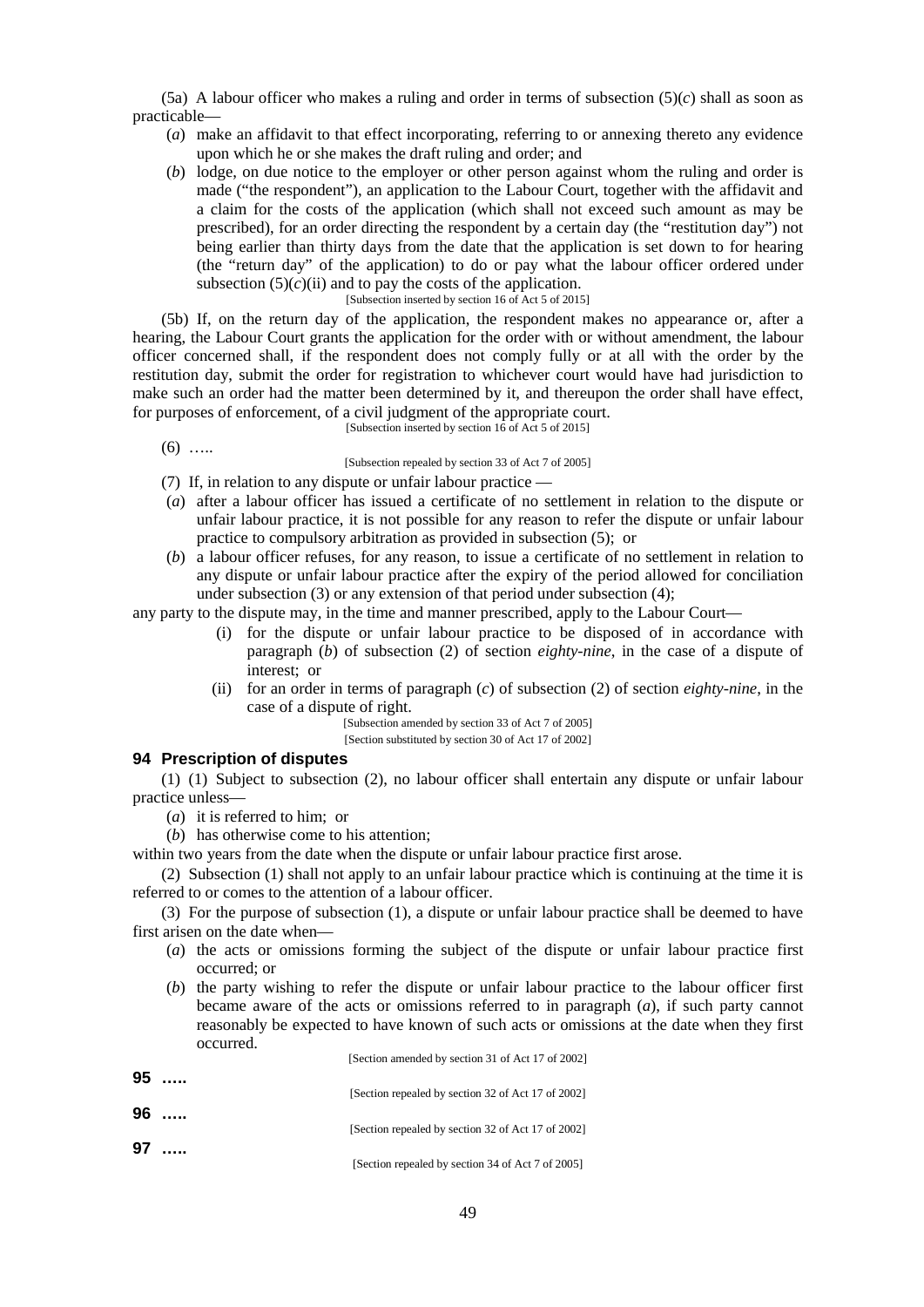### **98 Effect of reference to compulsory arbitration under Parts XI and XII**

(1) In this section, "reference to compulsory arbitration", in relation to a dispute, means a reference made in terms of paragraph (*d*) of subsection (1) of section *eighty-nine* or section *ninetythree.*

(2) Subject to this section, the Arbitration Act [*Chapter 7:15*] shall apply to a dispute referred to compulsory arbitration.

(3) Before referring a dispute to compulsory arbitration, the Labour Court or the labour officer, as the case may be, shall afford the parties a reasonable opportunity of making representations on the matter.

(4) In ordering a dispute to be referred to compulsory arbitration, the Labour Court or labour officer, as the case may be, shall determine the arbitrator's terms of reference after consultation with the parties to the dispute.

(5) In referring a dispute to compulsory arbitration—

- (*a*) the Labour Court; or
- (*b*) the labour officer, after consulting any labour officer who is senior to him and to whom he is responsible in the area in which he attempted to conciliate the dispute;

as the case may be, shall appoint as an arbitrator a person whose name appears on a list referred to in subsection (6):

Provided that the labour officer who attempted to conciliate the dispute which is referred to arbitration shall not be appointed as the arbitrator in that dispute.

(6) The Minister, in consultation with the Senior President of the Labour Court and the appropriate advisory council, if any, appointed in terms of section *nineteen*, shall from time to time prepare a list of arbitrators consisting of—

(*a*) any labour officer, *ex officio* or designated agent whom he considers to be experienced or qualified in arbitration; and

[Paragraph amended by section 35 of Act 7 of 2005]

(*b*) any other person whom he considers to be experienced or qualified in arbitration.

(7) In referring a dispute to compulsory arbitration by a person other than a labour officer, or a designated agent for the employment council which is registered to represent the undertaking or industry to which the parties belong, the Labour Court or labour officer shall determine the share of the costs of the arbitration to be borne by each party.

[Subsection substituted by section 35 of Act 7 of 2005]

(8) Where a party to a dispute referred to compulsory arbitration is made up of more than one employer, employee, employers organisation, or trade union, the costs of the arbitration shall be paid in the proportions agreed upon by the constituent members of the party or, failing agreement, in the proportions determined by the arbitrator or arbitrators.

(9) In hearing and determining any dispute an arbitrator shall have the same powers as the Labour Court.

### [Subsection substituted by section 35 of Act 7 of 2005]

(10) An appeal on a question of law shall lie to the Labour Court from any decision of an arbitrator appointed in terms of this section.

(11) Where the Labour Court or a labour officer has referred a dispute to compulsory arbitration, no employee, workers committee, trade union, employer or employers organisation shall engage in collective job action in respect of the dispute.

(12) Any person who contravenes subsection (11) shall be guilty of an offence and liable to a fine not exceeding level eight or to imprisonment for a period not exceeding two years or to both such fine and such imprisonment.

(13) At the conclusion of the arbitration the arbitrator shall submit sufficient certified copies of his arbitral award to each of the parties affected by it.

(14) Any party to whom an arbitral award relates may submit for registration the copy of it furnished to him in terms of subsection (13) to the court of any magistrate which would have had jurisdiction to make an order corresponding to the award had the matter been determined by it, or, if the arbitral award exceeds the jurisdiction of any magistrates court, the High Court.

(15) Where arbitral award has been registered in terms of subsection (14) it shall have the effect, for purposes of enforcement, of a civil judgment of the appropriate court.

[Section substituted by section 34 of Act 17 of 2002]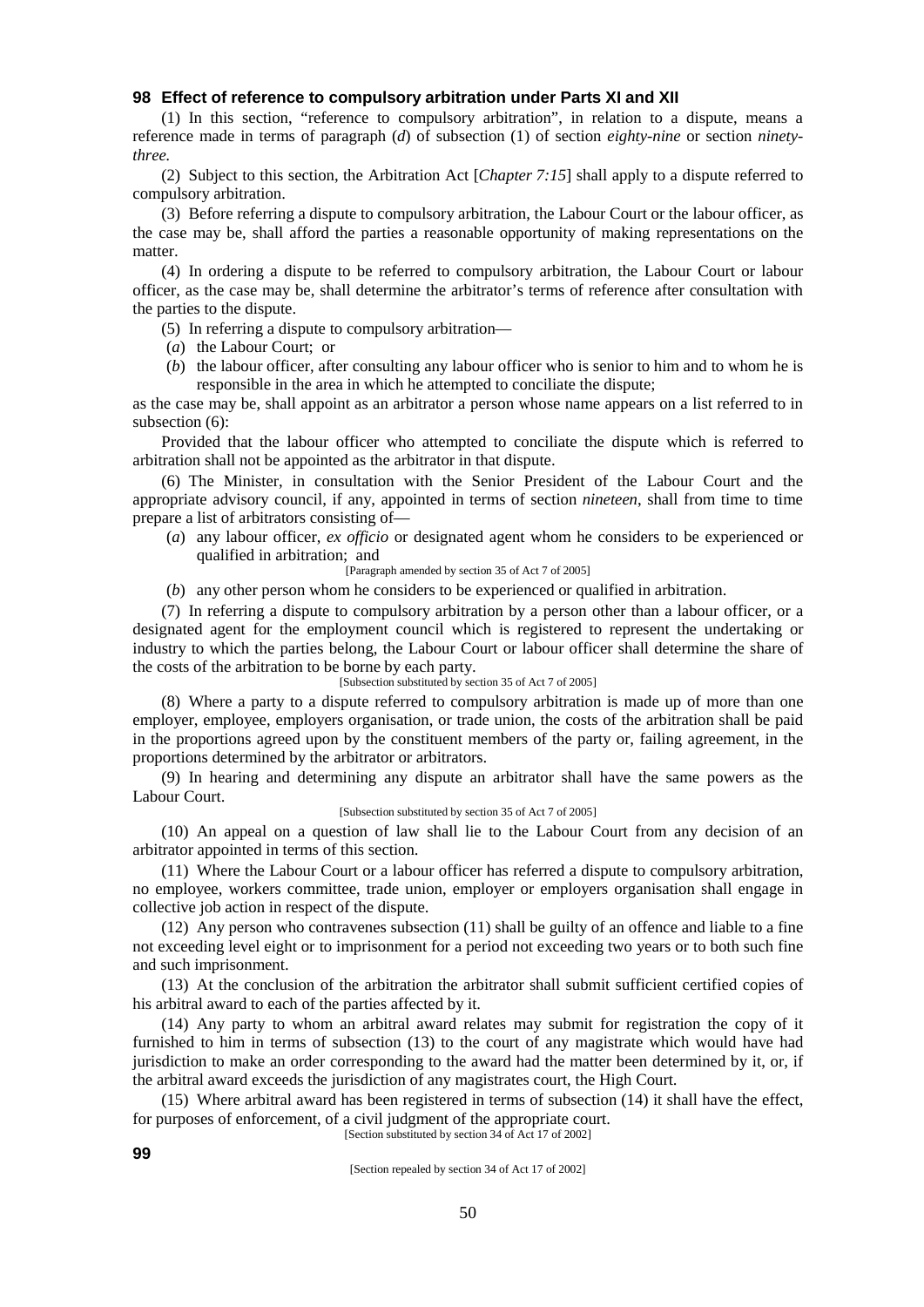[Section repealed by section 34 of Act 17 of 2002]

### **101 Employment codes of conduct**

(1) An employment council or, subject to subsections (1a), (1b) and (1c), a works council may apply in the manner prescribed to the Registrar to register an employment code of conduct that shall be binding in respect of the industry, undertaking or workplace to which it relates.

[Subsection substituted by section 35 of Act 17 of 2002]

(1a) Where an employment council has registered a code governing employers and employees represented by it, no works council may apply for the registration of a code in respect of any industry, undertaking or workplace represented by the employment council unless it first refers the code to the employment council for its approval.

### [Subsection inserted by section 35 of Act 17 of 2002]

(1b) Where a code is registered by a works council in respect of any industry, undertaking or workplace represented by an employment council and the employment council subsequently registers its own code, the code registered by the employment council shall supersede that of the works council, unless the works council refers it to the employment council for approval.

[Subsection inserted by section 35 of Act 17 of 2002]

(1c) Where an employment council refuses to approve a code made by a works council in terms of subsection (1a) or (1b), the works council may refer the matter to a labour officer, and the determination of the labour officer on the matter shall be final unless the parties agree to refer it to voluntary arbitration.

#### [Subsection inserted by section 35 of Act 17 of 2002]

(2) On application being made in terms of subsection (1), the Registrar shall, if he is satisfied that the employment code concerned provides for the matters referred to in subsection (3), register the employment code in the manner prescribed.

(3) An employment code shall provide for—

- (*a*) the disciplinary rules to be observed in the undertaking, industry or workplace concerned, including the precise definition of those acts or omissions that constitute misconduct;
- (*b*) the procedures to be followed in the case of any breach of the employment code;
- (*c*) the penalties for any breach of the employment code, which may include oral or written warnings, fines, reductions in pay for a specified period, suspension with or without pay or on reduced pay, demotion and dismissal from employment;
- (*d*) the person, committee or authority that shall be responsible for implementing and enforcing the rules, procedures and penalties of the employment code;
- (*e*) the notification to any person who is alleged to have breached the employment code that proceedings are to be commenced against him in respect of the alleged breach;
- (*f*) the right of a person referred to in paragraph (*e*) to be heard by the appropriate person, committee or authority referred to in paragraph (*d*) before any decision in his case is made;
- (*g*) a written record or summary to be made of any proceedings or decisions taken in terms of the employment code, which record or summary shall be made at the time such proceedings and decisions are taken.

(4) An applicant referred to in subsection (2) may, at any time after the registration of an employment code, apply in the manner prescribed to the Registrar to register any amendment to the employment code, and subsection (3) shall apply, *mutatis mutandis*, in relation to that amendment.

(5) Notwithstanding this Part, but subject to subsection (6), no labour officer shall intervene in any dispute or matter which is or is liable to be the subject of proceedings under an employment code, nor shall he intervene in any such proceedings.

(6) If a matter is not determined within thirty days of the date of the notification referred to in paragraph (*e*) of subsection (3), the employee or employer concerned may refer such matter to a labour officer, who may then determine or otherwise dispose of the matter in accordance with section *ninety-three.*

 $(7)$  …

 $(8)$  …

#### [Subsection repealed by section 35 of Act 17 of 2002]

[Subsection repealed by section 35 of Act 17 of 2002]

(9) The Minister may, after consultation with representatives of trade unions and employers organizations, by statutory instrument publish a model employment code of conduct.

(10) An employment council or works council may, by making application in terms of subsection (1), adopt the model employment code referred to in subsection (9), subject to such modifications as may be appropriate to the industry, undertaking or workplace concerned.

**100**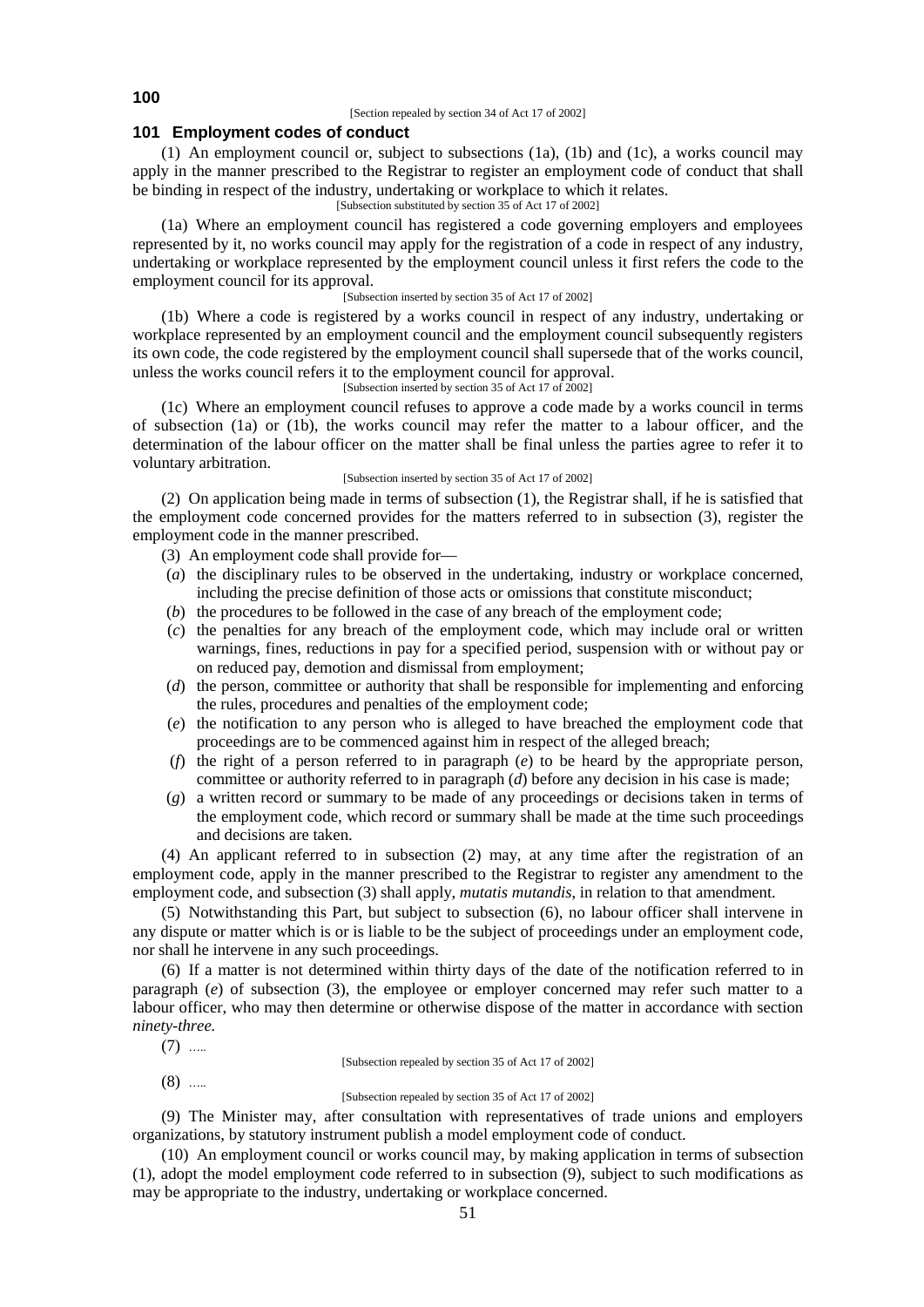### **PART XIII**

#### COLLECTIVE JOB ACTION

## **102 Interpretation in Part XIII**

In this Part—

"appropriate authority"…..

[Definition repealed by section 36 of Act 17 of 2002]

"disposal order" means an order made in terms of section *one hundred and seven*;

"essential service" means any service—

- (*a*) the interruption of which endangers immediately the life, personal safety or health of the whole or any part of the public; and
- (*b*) that is declared by notice in the *Gazette* made by the Minister, after consultation with the appropriate advisory council, if any, appointed in terms of section *nineteen*, to be an essential service;

[Definition amended by section 36 of Act 17 of 2002]

"lawful collective job action" means collective job action which is not prohibited in terms of subsection (3) of section *one hundred and four*;

- "lock-out" means any one or more of the following acts or omissions by any person who is or has been an employer—
	- (*a*) the exclusion by him of any person or number of persons, who are or have been in his employ, from any premises on which work provided by him is or has been performed; or
	- (*b*) the total or partial discontinuance by him of his business or of the provision of work; or
	- (*c*) the breach or termination by him of the contracts of employment of any person or number of persons in his employ; or
	- (*d*) the refusal or failure by him to re-employ any person or number of persons who have been in his employ;

if that exclusion, discontinuance, breach, termination, refusal or failure is in consequence of a dispute regarding conditions of employment or other matters, and the purpose of that exclusion, discontinuance, breach, termination, refusal or failure is to induce or compel any persons who are or have been in his employ or in the employ of other persons to agree to or comply with any demands concerning conditions of employment or re-employment or other matters made by him or on his behalf or by or on behalf of any other person who is or has been an employer;

"show cause order" means an order made in terms of section *one hundred and six*;

"unlawful job action"…..

[Definition repealed by section 36 of Act 17 of 2002]

# **103 Appeal against declaration of essential service**

Any person who is aggrieved by any statutory instrument by the Minister declaring any service or occupation to be an essential service may appeal against such notice to the Labour Court, and the Labour Court may vary or revoke the statutory instrument as it deems just.

# **104 Right to resort to collective job action**

(1) Subject to this Act, all employees, workers committees and trade unions shall have the right to resort to collective job action to resolve disputes of interest.

[Subsection substituted by section 37 of Act 17 of 2002]

(2) Subject to subsection (4), no employees, workers committee, trade union, employer, employers organisation or federation shall resort to collective job action unless—

- (*a*) fourteen days' written notice of intent to resort to such action, specifying the grounds for the intended action, has been given—
	- (i) to the party against whom the action is to be taken; and
	- (ii) to the appropriate employment council; and
	- (iii) to the appropriate trade union or employers organisation or federation in the case of members of a trade union or employers organisation or federation partaking in a collective job action where the trade union or employers organisation or federation is not itself resorting to such action;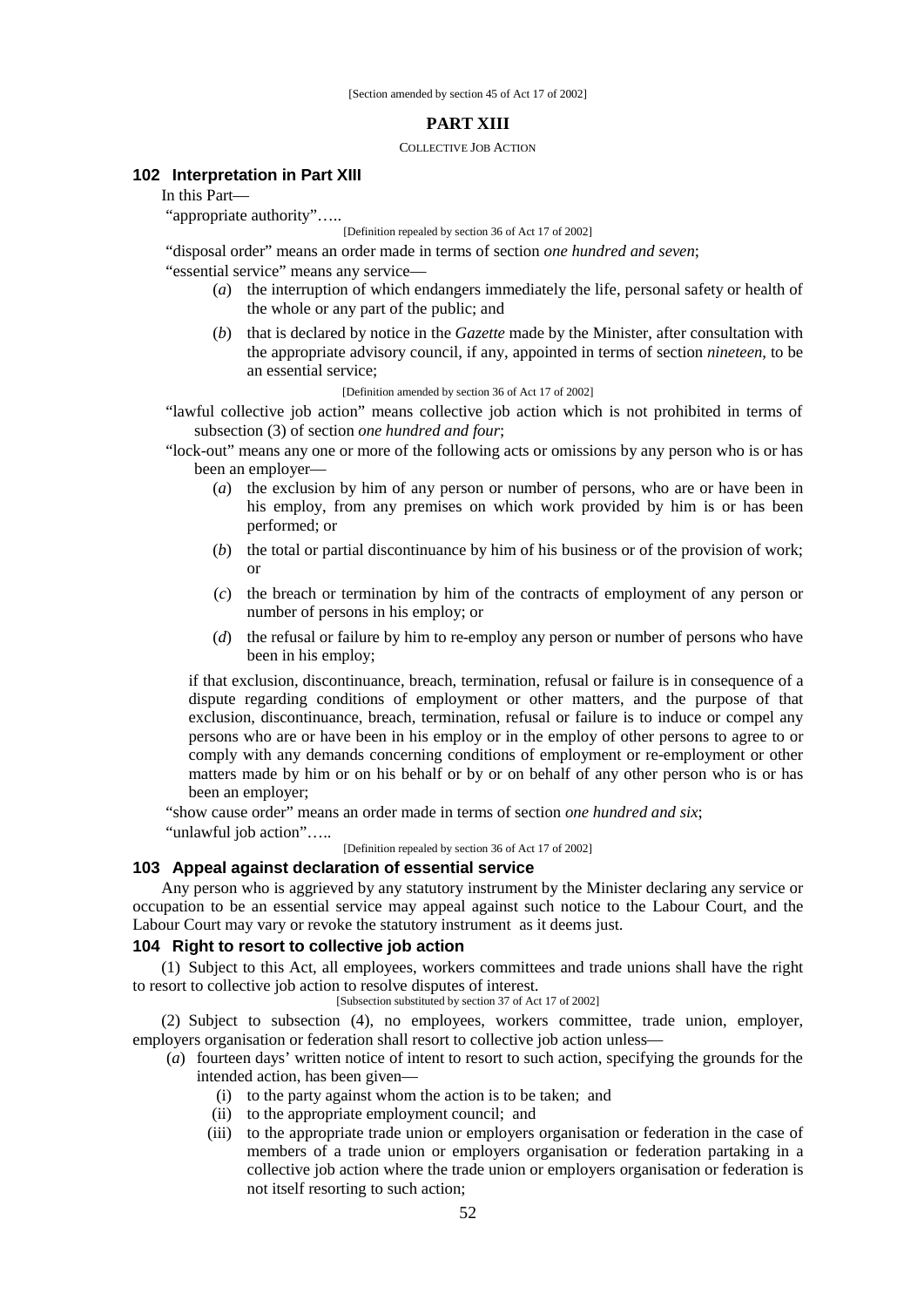and

(*b*) an attempt has been made to conciliate the dispute and a certificate of no settlement has been issued in terms of section *ninety-three*.

```
[Subsection substituted by section 37 of Act 17 of 2002]
```
- (3) Subject to subsection (4), no collective job action may be recommended or engaged in by—
- (*a*) any employees, workers committee, trade union, employer, employers organisation or federation—
	- (i) if the persons concerned are engaged in an essential service; or
	- (ii) if the issue in dispute is a dispute of right; or
	- (iii) if the parties to the dispute have agreed to refer the dispute to arbitration;

or

- (*b*) any employees, workers committee or employer, if there is in existence a registered trade union or employers organisation which represents the interests of the employees or employers concerned and that trade union or employers organisation has not approved or authorised the collective job action; or
- (*c*) any trade union, employers organisation or federation unless the trade union, employers organisation or federation is registered; or
- (*d*) any workers committee, if there is in existence a union agreement which provides for or governs the matter in dispute, and such agreement has not been complied with or remedies specified therein have not been exhausted as to the issue in dispute; or
- (*e*) any workers committee, trade union or employers organisation, except with the agreement of the majority of the employees or employers, as the case may be, voting by secret ballot. [Subsection substituted by section 37 of Act 17 of 2002]

(4) Nothing in subsection (1), (2) or (3) shall be deemed to prevent collective job action from being resorted to—

- (*a*) in order to avoid any occupational hazard which is reasonably feared to pose an immediate threat to the health or safety of the persons concerned:
	- Provided that—
	- (i) the occupational hazard has not been deliberately caused by the persons resorting to the collective job action;
	- (ii) the collective job action resorted to shall remain proportional in scope and locality to the occupational hazard in question;
	- (iii) the collective job action shall diminish in proportion as such occupational hazard diminishes;
- (*b*) in defence of an immediate threat to the existence of a workers committee or a registered trade union.

[Paragraph amended by section 37 of Act 7 of 2005]

# **104APicketing**

(1) In the section—

- "picket" means a gathering of members and supporters of a trade union or workers committee for either or both of the following purposes—
	- (*a*) demonstrating peacefully—
		- (i) in support of any collective job action; or
		- (ii) in opposition to any lock-out;
		- and
	- (*b*) peacefully persuading other members of the trade union or workers committee or employees of the industry, undertaking or workplace represented by the trade union or workers committee to take part in the collective job action or demonstration.
- (2) A registered trade union or workers committee may authorise a picket.

(3) Notwithstanding any other law regulating the right of assembly, a picket authorised in terms of subsection (2) may be lawfully conducted—

- (*a*) outside the premises of an employer or in any place to which the public has access; and
- (*b*) if so authorised by a collective bargaining agreement, or a code of picketing agreed between the Minister and the appropriate advisory council, if any, appointed in terms of section *nineteen* and prescribed by regulations made in terms of section *one hundred and nineteen*, inside the premises of the employer concerned in any area that does not substantially affect production.

[Section inserted by section 38 of Act 17 of 2002]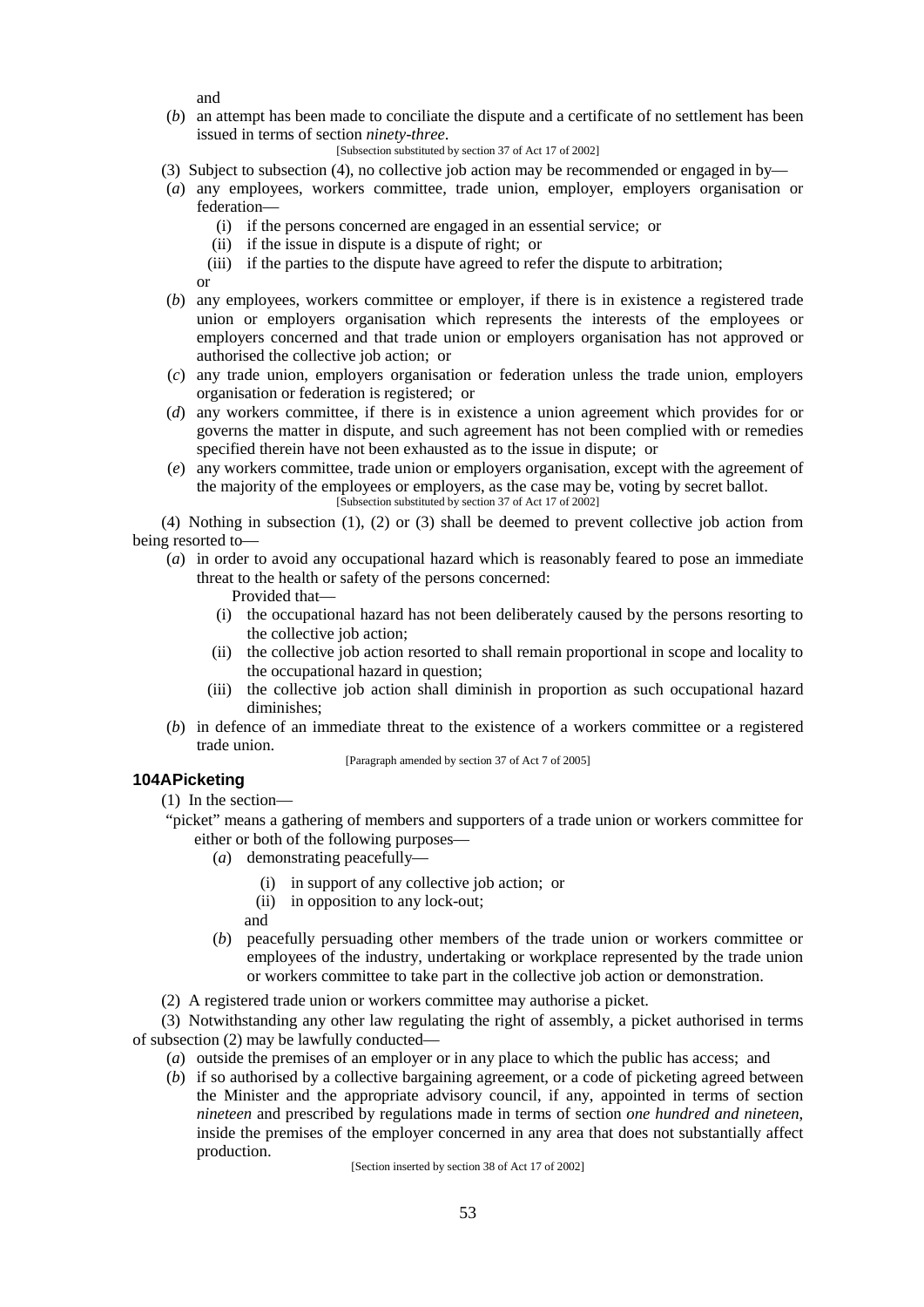# **105 Lock-outs and actions connected therewith**

No employer or employers organization shall—

- (*a*) threaten, recommend or engage in a lock-out, except in accordance with sections *one hundred and two* and *one hundred and four*; or
- (*b*) without the consent of the Minister, lay off, suspend or dismiss any employee or withhold wages or benefits due to any employee as a consequence of or in connection with a lock-out.

(2) No employer or employers organisation or federation, or official or office-bearer of such employers organisation or federation, shall threaten, recommend, encourage, incite, organise or engage in an unlawful collective job action referred to in paragraph (*b*) of the definition of that term in section *two.*

(3) Where more than one person referred to in subsection (2) threatened, recommended, encouraged, incited, organised or engaged in the unlawful collective job action, their liability therefor shall be joint and several.

[Section substituted by section 39 of Act 17 of 2002]

#### **106 Show cause orders**

(1) Whenever a workers committee, trade union, employers organisation or federation of registered trade unions or employers organisations (hereafter in this section called a "responsible person") threatens, recommends, encourages, incites, organises or engages in any collective action referred to in subsection (1) of section *one hundred and nine* (hereinafter in this section and *section one hundred and seven* called an "unlawful collective action"), the Minister, acting on his own initiative or upon the application of any person affected or likely to be affected by the unlawful collective action, may issue an order calling upon the responsible person to show cause why a disposal order should not be made in relation thereto:

Provided that the Minister may call both parties to appear before him or her for submissions before he or she issues a show cause order if he or she deems it necessary that they appear.

[Proviso inserted by section 36 of Act 7 of 2005]

- (2) A show cause order—
- (*a*) shall specify—
	- (i) the date, time and place at which the responsible person must appear before the Labour Court to show cause why a disposal order should not be made; and
	- (ii) the order or action desired or proposed;
- (*b*) may direct that pending the issuance of a disposal order, the unlawful collective action concerned be terminated, postponed or suspended.

[Section substituted by section 40 of Act 17 of 2002]

### **107 Disposal orders**

(1) On the return day of a show cause order the Labour Court shall, at the time and place specified in the order, inquire into the matter and shall afford the parties concerned an opportunity of making representations in the matter.

(2) After conducting an inquiry in terms of subsection (1), the Labour Court may issue a disposal order directing that—

- (*a*) the unlawful collective action be terminated, postponed or suspended; or
- (*b*) the issue giving rise to the unlawful collective action concerned be referred to another authority to be dealt with in terms of Part XII and that, pending the determination of the issue in terms of that Part, the unlawful collective action concerned be terminated, postponed or suspended.

(3) Without derogation from the generality of the powers conferred upon the Labour Court in terms of subsection (2) to make a disposal order, such order may provide for—

(*a*) in the case of an unlawful collective action other than a lock-out—

- (i) discharge or suspension of an employer's liability to pay all or part of the wages or benefits due to specified employees or categories of employees engaged in the unlawful collective action, in respect of the duration of such collective action or part thereof;
- (ii) the employer, to take disciplinary action in terms of the code or law, or lay off or suspend with or without pay, specified employees or categories of employees engaged in the unlawful collective action; [Subparagraph amended by section 37 of Act 7 of 2005]
- (iii) the lay off or suspension, with or without pay, of specified employees or categories of employees not engaged in the unlawful collective action for such period as may be specified where such lay off or suspension is necessitated by the collective action;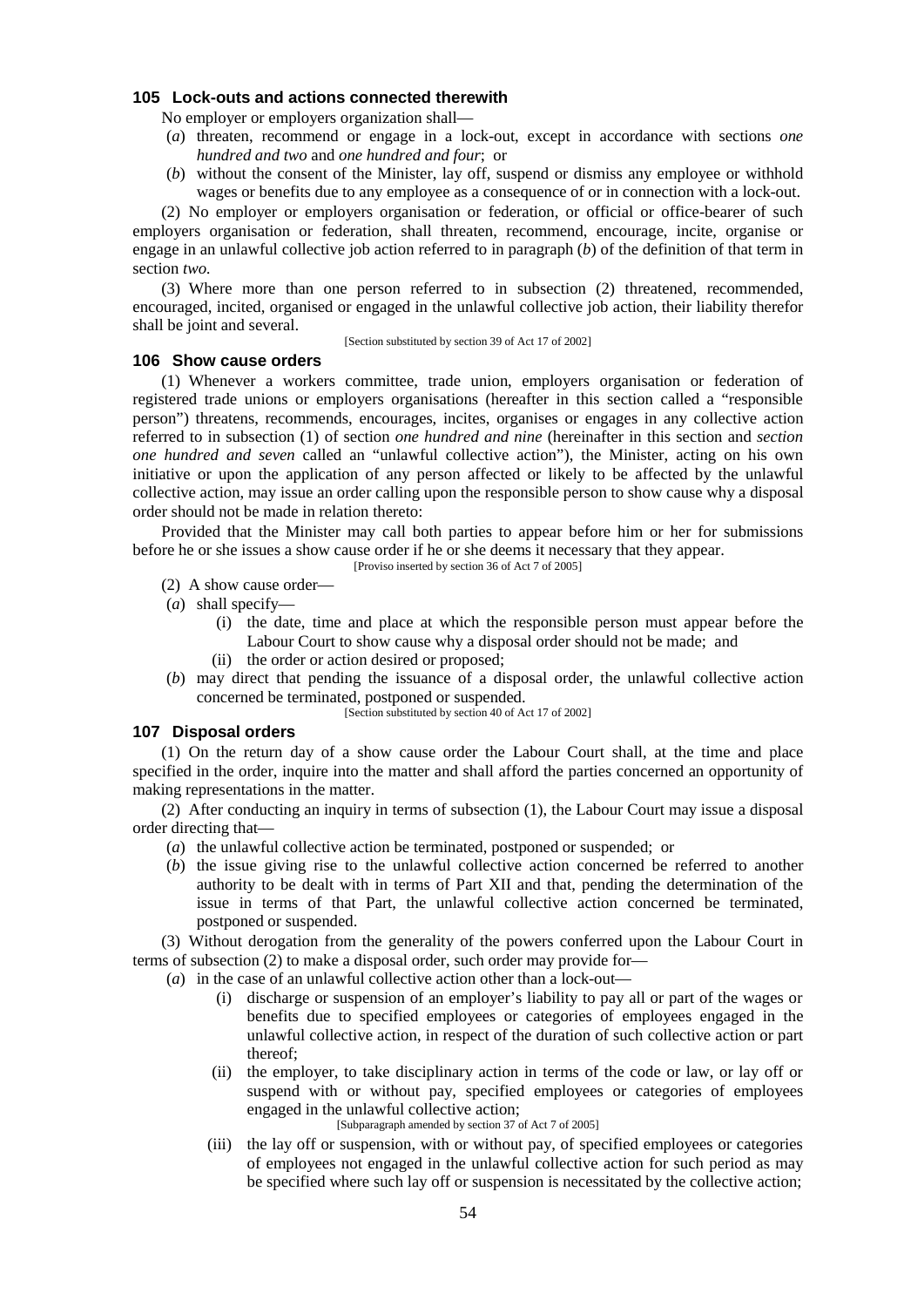- (iv) the dismissal of specified employees or categories of employees engaged in the unlawful collective action;
- (v) the prohibition of the collection of union dues by any trade union concerned for such period as may be specified;
- (vi) the suspension or rescission of the registration of the trade union involved in the collective job action:
- (vii) the taking of disciplinary action by the employer in the case of employees on collective job action, in terms of the code or any other sanction as the circumstances permit, in respect of defiance of a show cause order. [Subparagraph inserted by section 37 of Act 7 of 2005]
	-
- (*b*) in the case of an unlawful collective action consisting of a lock-out—
	- (i) where wages or benefits due to employees have been withheld or suspended, the payment of such wages or benefits;
	- (ii) the resumption of the normal operations of the undertaking concerned;
	- (iii) where any employees have been laid off, suspended or dismissed, the reinstatement of such employees with all necessary wages, compensation and other related benefits;
	- (iv) the suspension or dismissal of specified managerial employees who are responsible for or have provoked, or contributed to, the lock-out.

### [Section substituted by section 40 of Act 17 of 2002] **108 Protection of persons engaged in lawful collective action**

(1) In this section and section *one hundred and nine*—

"lawful collective action" means any collective job action that complies with this Part in respect of its notification and other matters provided for under this Part, and "unlawful collective action" shall be construed accordingly.

(2) It shall not be a delict or breach of contract for any workers committee, registered trade union, registered employers organisation or registered federation of registered trade unions or employers organisations (hereinafter in this section called a "protected person") to threaten, recommend or engage in a lawful collective action, and no protected person shall be liable to any civil liability or proceedings therefor other than as specified in this Part:

Provided that such immunity from suit shall not extend to wilful acts or omissions threatening or resulting in the destruction of, or damage to, property other than the perishing of goods caused by employees' absence from work on account of such collective action.

(3) All individual employees and officials or office-bearers of a protected person, shall be entitled to the same immunity as is conferred upon a protected person in terms of subsection (2) and, in addition, his employment shall not be terminated on the ground that he has threatened, recommended or engaged in any lawful collective action.

(4) An employer is not obliged to remunerate an employee for services that the employee does not render during the lawful collective action except where the employee's remuneration includes payment in kind by way of accommodation, the provision of food and other basic amenities of life, in which event the employer shall not discontinue such payment in kind unless the employee declines such remuneration:

Provided that, at the conclusion of the collective action, the employer may recover the monetary value of such remuneration by action instituted in the Labour Court.

(5) An employer may not employ any person for the purpose of performing the work of an employee who is locked out.

#### [Section substituted by section 40 of Act 17 of 2002]

#### **109 Liability of persons engaged in unlawful collective action**

(1) If a workers committee, trade union, employers organisation or federation of registered trade unions or employers organisations (hereinafter in this section called a "responsible person"), or any individual employer or employee or group of individual employers or employees, recommends, advises, encourages, threatens, incites, commands, aids, procures, organises or engages, in any collective action which is prohibited in terms of subsection (3) of section *one hundred and four*, the responsible person, and every official or office-bearer of the responsible person, or, as the case may be, individual employer or employee or group of individual employers or employees, shall be guilty of an offence and liable to a fine not exceeding level fourteen or to imprisonment for a period not exceeding five years or to both such fine and such imprisonment.

(2) Any person other than a person referred to in subsection (1) who recommends, advises, encourages, threatens, incites, commands, aids or procures any collective action which is prohibited in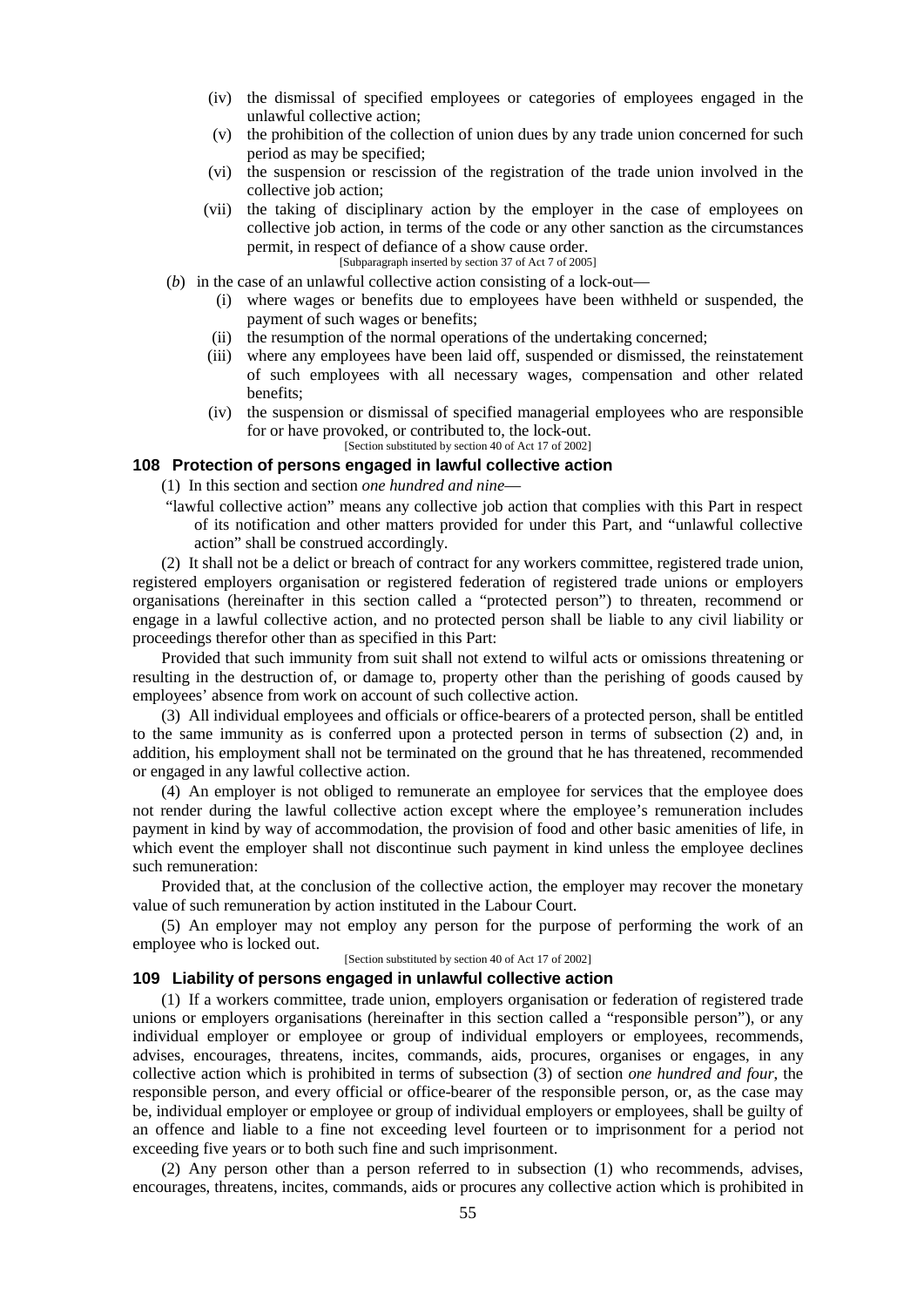terms of subsection (3) of section *one hundred and four*, with the intention or realising that there is a risk or possibility of bringing about such collective action, shall be guilty of an offence and liable to a fine not exceeding level fourteen or to imprisonment for a period not exceeding five years or to both such fine and such imprisonment.

The test referred to in section 3 of the Public Order and Security Act [*Chapter 11:17*] shall apply to determining whether or not the person whose conduct is in issue realised that there was a risk or possibility that his conduct might bring about the collective action referred to in this subsection.

(3) The Minister may, by order in writing served on—

- (*a*) a trade union or employers organisation which he believes on reasonable grounds to be in contravention of subsection (1); and
- (*b*) the employment council to which the trade union or employers organisation referred to in paragraph (*a*) is a party; and
- (*c*) any employer who is party to a collective bargaining agreement with the trade union referred to in paragraph (*a*);

suspend for such period, not exceeding twelve months, as shall be specified in the order, the right of the trade union to levy, collect or recover union dues by means of a check-off scheme, or the right of the employers organisation to collect membership fees.

(4) An order referred to in subsection (3) may be issued together with, or independently or instead of, a show cause order.

 $(5)$  If—

- (*a*) criminal proceedings against a trade union or employers organisation referred to in paragraph (*a*) of subsection (3)—
	- (i) are not instituted within thirty days of the date of service of the order referred to in subsection (3) on the trade union or employers organisation; or
	- (ii) end otherwise than in conviction;

or

(*b*) the Labour Court declines to grant a disposal order;

the order shall be deemed to have been cancelled with effect from the last day for the institution of criminal proceedings in terms of paragraph (*a*), or the date of acquittal or withdrawal of the criminal proceedings, or the date when the Labour Court declined to grant an order referred to in paragraph (*b*), whichever is the earliest date.

(6) In addition to any penalty that may be imposed under subsection (1) or (2) and without derogation from any other remedy available under any other law—

- $(a)$  a responsible person, and every official or office-bearer of the responsible person, and every individual employer or employee who participates in any unlawful collective action; or
- (*b*) a person referred to in subsection (2);

as the case may be, shall be jointly and severally liable, at the suit of any injured party, for any injury to or death of a person, loss of or damage to property or other economic loss, including the perishing of goods caused by employees' absence from work, caused by or arising out of or occurring during such collective action.

(7) Subject to Part XIX of the Criminal Procedure and Evidence Act [*Chapter 9:07*], a court which has convicted a person of any offence in terms of subsection (1) that involves any loss, damage, injury or death for which that person is liable in terms of this section shall forthwith award compensation to any person who has suffered personal injury or whose right or interest in property of any description has been lost or diminished as a direct result of the offence.

[Section substituted by section 40 of Act 17 of 2002]

## **110 Appeals**

(1) Any person who is aggrieved by—

- (*a*) a show cause order or the refusal to make such order; or
- (*b*) a disposal order made by an appropriate authority or by the refusal of any such authority to make such order;

may appeal to the Labour Court.

(2) The lodging of an appeal in terms of subsection (1) shall not affect any order appealed against:

Provided that pending the determination of the appeal, the Minister or the appropriate authority may give such directions to, or impose such restrictions on, any of the parties as he considers fair and reasonable, taking into account the respective rights of the parties and the public interest.

[Subsection amended by section 45 of Act 17 of 2002]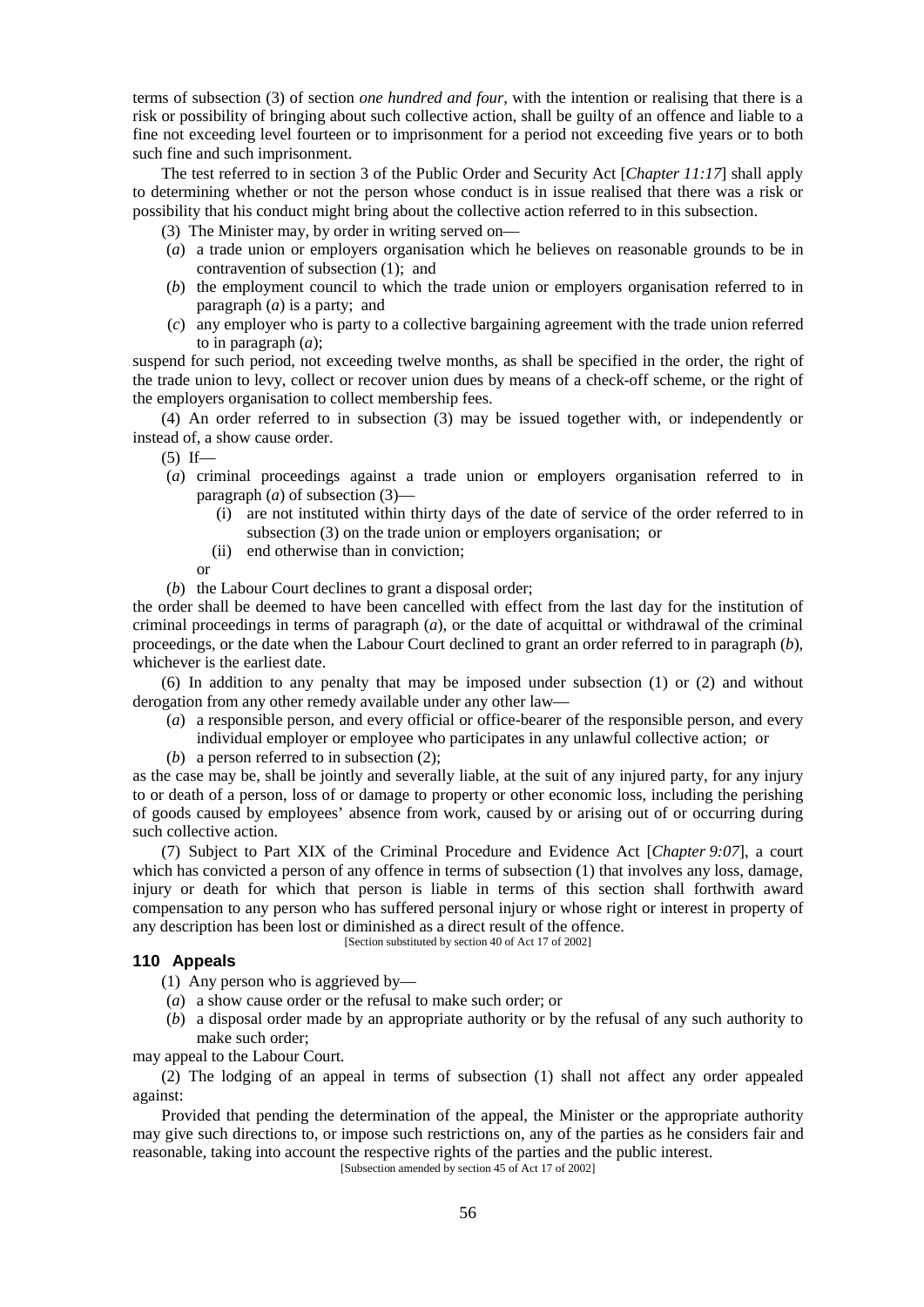# **111 Cessation of collective job action**

Whenever—

- (*a*) the underlying cause of any collective job action or lock-out which is threatened, anticipated or in force has been removed; or
- (*b*) the issue, dispute or complaint giving rise to any collective job action or lock-out which is threatened, anticipated, or in force has been determined or resolved in terms of Part XII or this Part; or
- (*c*) any collective job action by a workers committee or trade union is threatened, anticipated or in force and the executive of such workers committee or trade union or federation thereof, acting in terms of its constitution, has ordered the suspension of such collective job action; or
- (*d*) the termination, postponement or suspension of any collective job action or lock-out is directed in any show cause order or disposal order which has been given;

any person who is or might become involved in such collective job action or lock-out shall, as the case may be, forthwith cease or refrain from participating in or threatening such collective job action or lock-out.

# **112 Offences under Part XIII**

- (1) Any person who contravenes or fails to comply with
- (*a*) subsection (2) or (3) of section *one hundred and four*; or
- (*b*) section *one hundred and five* ; or
- (*c*) a direction made in terms of paragraph (*b*) or (*c*) of subsection (2) of section *one hundred and six*; or
- (*d*) the terms of a disposal order; or
- (*e*) section *one hundred and eleven*;

shall be guilty of an offence and liable to a fine not exceeding level seven or to imprisonment for a period not exceeding one year or to both such fine and such imprisonment.

(2) When imposing any penalty or sentence upon conviction for an offence in terms of subsection (1), the court shall take into account—

- (*a*) the terms of any show cause order or disposal order which has been made relating to the offence concerned, and the extent to which the convicted person has complied with it; and
- (*b*) the extent to which the dispute concerned has been resolved.

### [Section substituted by section 4 of Act 22 of 2001]

# **PART XIV**

#### EMPLOYMENT AGENCIES

## **113 Interpretation in Part XIV**

(1) In this Part, "registrar" means the registrar of employment agencies referred to in section *one hundred and twenty-one.*

(2) The registrar shall keep a register of employment agencies which have been registered in terms of this Act, and shall perform such other functions as are imposed or conferred upon him under this Act.

(3) The registrar may, subject to the directions of the Minister, delegate any of his functions to any other person employed by the State.

## **114 Employment agencies to be registered**

- (1) No person shall—
- (*a*) conduct an employment agency; or
- (*b*) charge or recover any payment or reward for or in connection with the procurement of employment through an employment agency;

unless that employment agency is registered under this Act.

(2) No person shall hold himself out as conducting an employment agency, unless that employment agency is registered under this Act.

# **115 Application for registration, issue, variation and cancellation of certificates of registration**

(1) Application for the registration of an employment agency shall be made to the registrar in the prescribed form.

(2) Upon an application made to him in terms of subsection (1), if the registrar—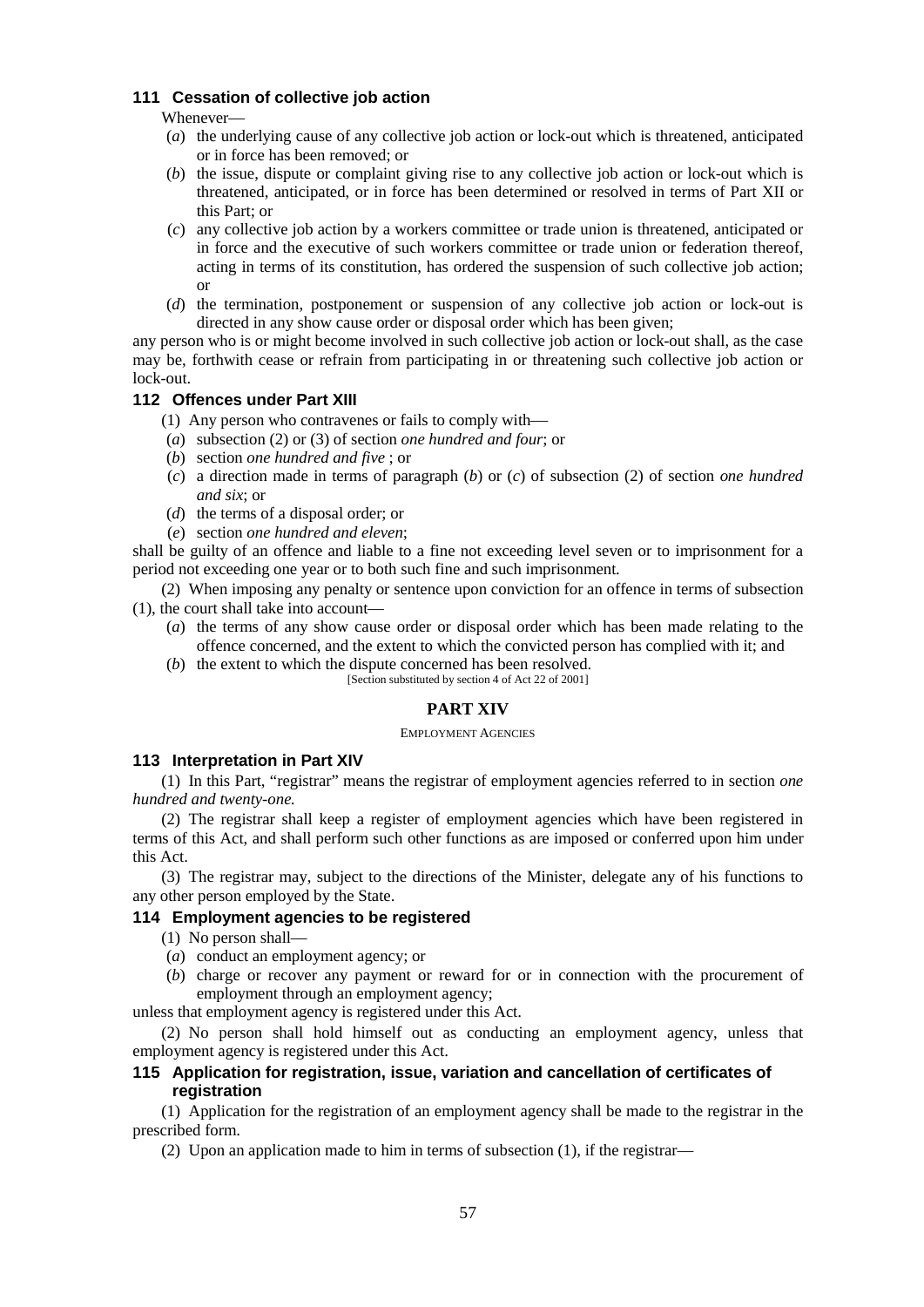- (*a*) is satisfied that the premises concerned are suitable for use as an employment agency, and that having regard to any other relevant matters the application should be granted, he shall grant the application and issue to the applicant a certificate of registration;
- (*b*) is not so satisfied as to the matters specified in paragraph  $(a)$ , he shall refuse the application and give reasons for his refusal.
- (3) A certificate of registration shall specify—
- (*a*) the name of the person to whom the certificate is issued; and
- (*b*) the premises at which the business is to be conducted; and
- (*c*) the period for which the certificate shall be in force; and
- (*d*) the area, including any foreign country, in respect of which the business may be conducted; and
- (*e*) the class or classes of persons or employment in respect of which the business may be conducted; and
- (*f*) any conditions subject to which the business may be conducted.

(4) The registrar may cancel the registration of an employment agency or vary the terms or conditions of any certificate of registration—

- (*a*) after due inquiry and for good cause, if he has notified the holder of the certificate of his intention to do so, and has given the holder the opportunity of making representations to him, and has considered any representations which the holder has made; or
- (*b*) on the application of the holder of the certificate.

(5) Any person aggrieved by a decision of the registrar made in the exercise of his functions under this section may appeal against such decision to the Labour Court, which may determine the matter in such manner as it deems just.

## **116 Duties of persons conducting employment agencies**

(1) Every person who conducts or is in charge of an employment agency registered under this Act shall—

- (*a*) retain any record which by regulations made under this Act he is required to make for a period of three years subsequent to the occurrence of the event recorded; and
- (*b*) on demand by an employment officer made at any reasonable time during the said period of three years, produce the said record for inspection; and
- (*c*) furnish to the registrar such statistical information at such times and in such manner as may be prescribed.

(2) No person shall charge or receive in respect of anything done or to be done at an employment agency—

- (*a*) any fee or other payment or reward at a rate higher than that which may, from time to time, be prescribed for any particular area and class of business; or
- (*b*) any fee or other payment or reward, unless provision has been made for the charging of such fee, payment or reward in regulations made under this Act:

Provided that this subsection shall not apply to a business consultant carrying on business at the same place as an employment agency in respect of anything done in the course of such business other than the procurement of employment for clients.

### **117 Powers of employment officers**

(1) An employment officer may, without previous notice and at any reasonable time during the day, enter upon any premises of an employment agency for the purpose of conducting any search therein where there are reasonable grounds for believing that such entry or search is necessary for the prevention, investigation or detection of an offence in terms of this Part.

(2) In the exercise of the powers conferred upon him by subsection (1) an employment officer may—

- (*a*) require from any person conducting an employment agency the production of any books or documents which relate to his business and which are or have been upon the premises or in his possession or custody, or under his control; and
- (*b*) at any place require from any person who has the possession or custody or control of any books or documents relating to the business of any person who is or was conducting an employment agency, the production of such books or documents; and
- (*c*) examine and make extracts from, and copies of, any books or documents referred to in paragraph (*a*) or (*b*); and
- (*d*) require an explanation of any entry in any books or documents referred to in paragraph (*a*) or (*b*); and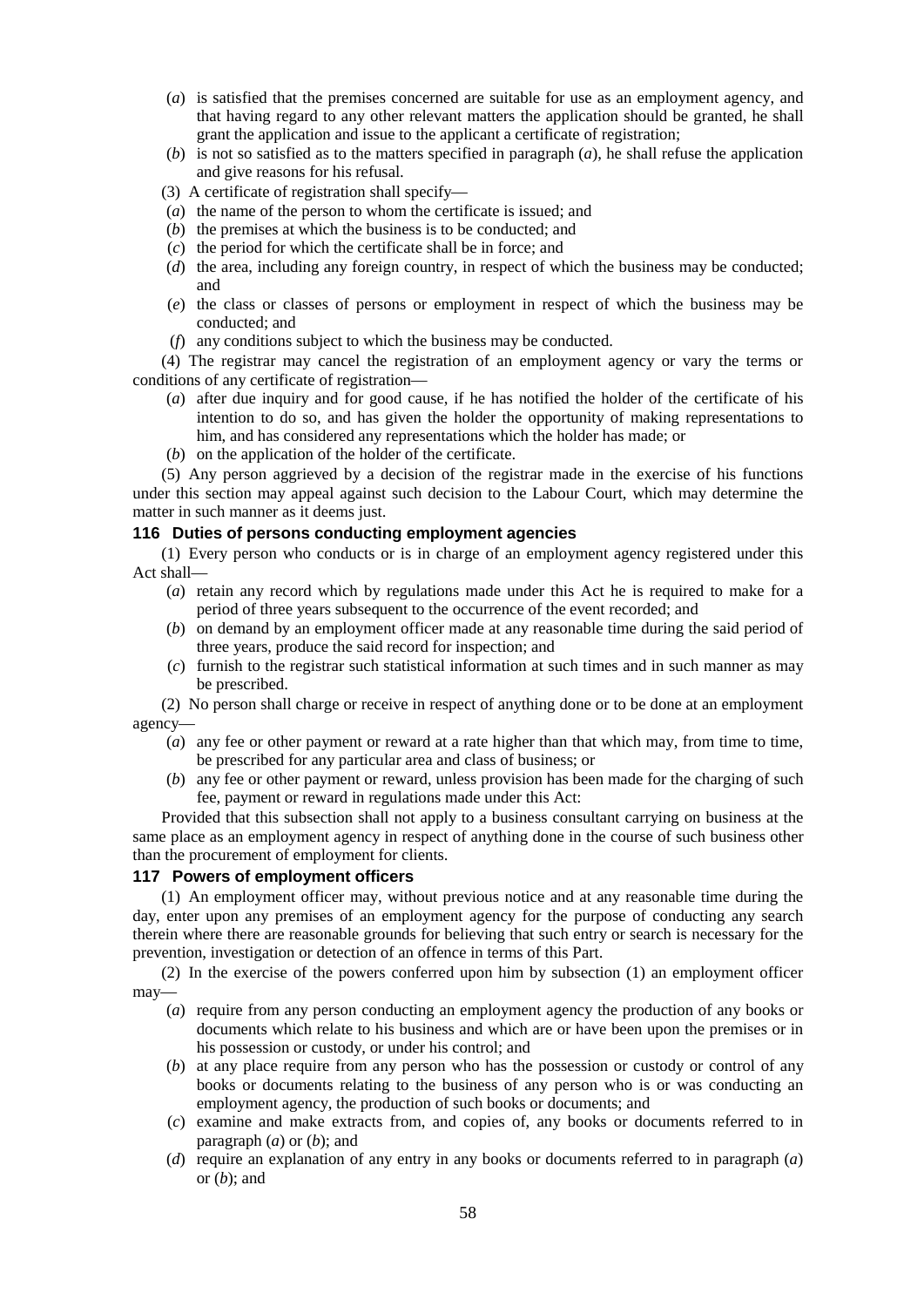(*e*) seize any book or document referred to in paragraph (*a*) or (*b*) that, in his opinion, may afford evidence of the commission of any offence under this Act:

Provided that in the exercise of the powers conferred by this subsection, an employment officer shall exercise such reasonable care as to ensure that the smooth and efficient running of an employment agency is not unduly interfered with.

(3) Every employer in connection with whose employment agency any premises are occupied or used, and every person employed by him, shall at all reasonable times during the day, furnish such reasonable facilities as may be required by an employment officer for entering the premises for the purpose of inspecting or examining the books and documents kept in the premises, or for making any inquiry in relation thereto.

(4) No person shall—

- (*a*) make a false statement—
	- (i) in any representations to an employment officer; or
	- (ii) when giving evidence to or before an employment officer investigating a case in terms of this section;

which he knows to be false in any material particular, or which he has no reason to believe to be true; or

- (*b*) refuse to answer any question which an employment officer, in the exercise of his functions in terms of this section, has put to him; or
- (*c*) refuse to comply to the best of his ability with any requirement made by an employment officer in the exercise of his functions in terms of this section; or
- (*d*) hinder an employment officer in the exercise of his functions in terms of this section.

### **118 Offences under Part XIV**

- (1) Any person who fails to comply with—
- (*a*) subsection (1) or (2) of section *one hundred and fourteen*; or
- (*b*) any condition in a certificate of registration specified pursuant to paragraph (*f*)of subsection (3) of section *one hundred and fifteen*;

shall be guilty of an offence and liable to a fine not exceeding level seven or to imprisonment for a period not exceeding one year or to both such fine and such imprisonment.

- (2) Any person who contravenes
- (*a*) subsection (1) or (2) of section *one hundred and sixteen*; or
- (*b*) subsection (4) of section *one hundred and seventeen*; or
- (*c*) any regulations made in terms of section *one hundred and nineteen*;

shall be guilty of an offence and liable to a fine not exceeding level five or to imprisonment for a period not exceeding six months or to both such fine and such imprisonment.

[Subsection substituted by section 4 of Act 22 of 2001]

# **119 Minister may make regulations**

(1) The Minister may make such regulations as he deems necessary or expedient for the purpose of giving effect to, or for the better administration of, this Part.

- (2) Regulations made in terms of subsection (1) may provide for—
- (*a*) the form in which an application is to be made for a certificate of registration;
- (*b*) the fee to be paid for a certificate of registration or copies thereof;
- (*c*) the fees which may be charged in respect of the business of an employment agency;
- (*d*) the surrender of certificates of registration where the conditions thereof are to be varied or where such certificates are to be cancelled;
- (*e*) the records to be kept in respect of an employment agency.

# **PART XV**

#### GENERAL

### **120 Investigation of trade unions and employers organizations**

(1) If the Minister has reasonable cause to believe that the property or funds of any trade union, employers organization or federation are being misappropriated or misapplied, or that the affairs of any trade union, employers organization or federation are being conducted in a manner that is detrimental to the interests of its members as a whole, the Minister may order that such trade union, employers organization or federation be investigated.

(2) For the purpose of any investigation referred to in subsection (1), the Minister shall appoint in writing an investigator who shall, at all reasonable times and without prior notice, have power—

(*a*) to enter any premises; and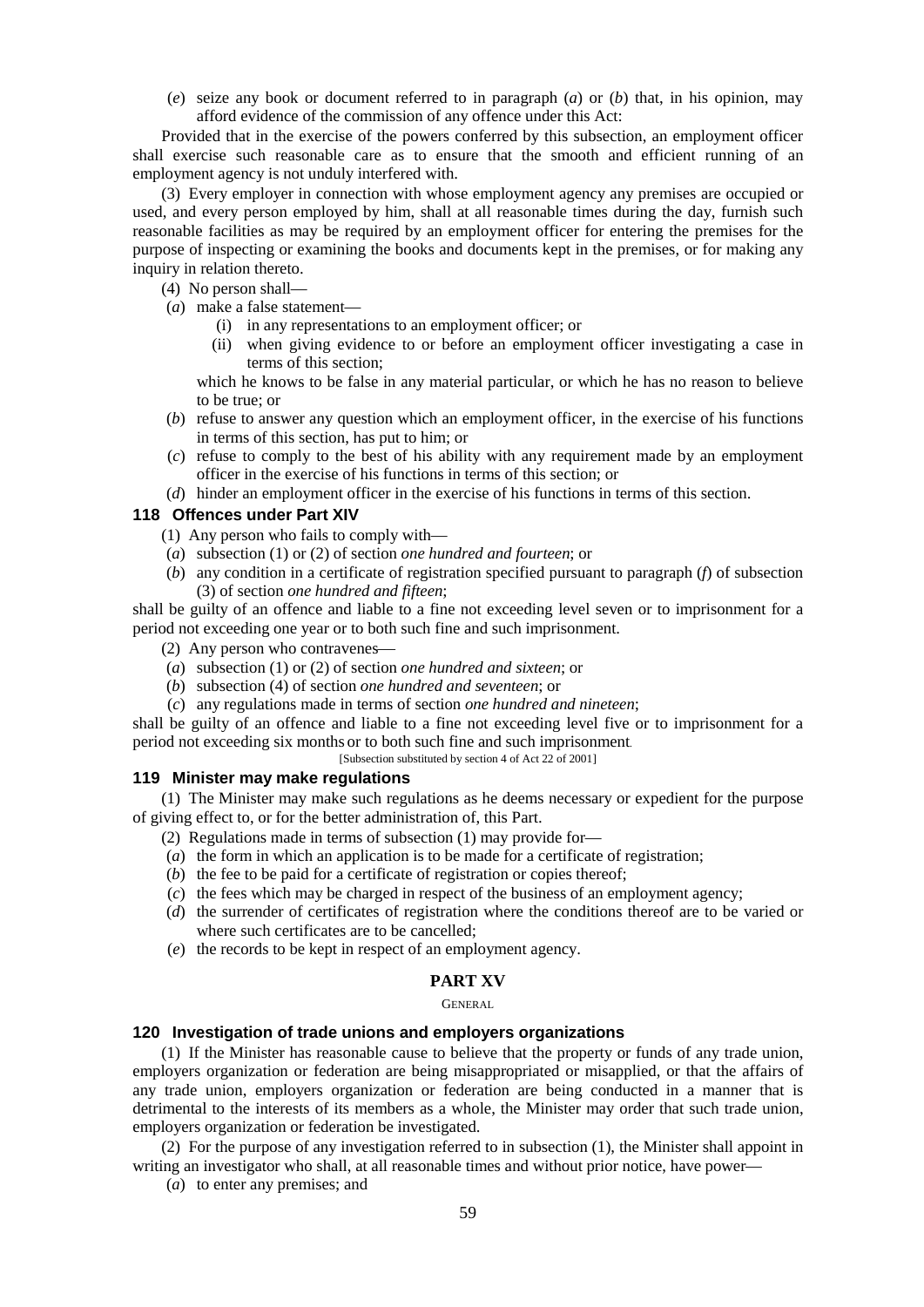- (*b*) to question any person employed on the premises; and
- (*c*) to inspect and make copies of and take extracts from any books, records or other documents on the premises;

connected with or related to the trade union, employers organization or federation under investigation.

(3) An investigator appointed in terms of subsection (2) shall report the results of his investigation to the Minister as soon as practicable and, in so doing, may recommend, having regard to all the circumstances of the case, that—

- (*a*) in the case of an unregistered trade union, employers organization, or federation such trade union or employers organization or federation be wound up; or
- (*b*) in the case of a registered trade union, employers organization or registered federation such trade union, employers organization or federation—
	- (i) be de-registered and wound up; or
	- (ii) be administered in terms of subsection (7).

(4) During the period of investigation of a trade union, employers organization or federation no person who is or has been an office-bearer of the trade union, employers organization or federation concerned shall, without the consent of the investigator, in any way expend or dispose of any property of the trade union, employers organization or federation concerned.

(5) An investigator shall not refuse to grant consent in terms of subsection (4) in respect of any expenditure or disposal which is in the ordinary and lawful course of business of the trade union, or employers organization or federation concerned.

(6) Where the Minister accepts a recommendation made in terms of paragraph (*a*) or subparagraph (i) of paragraph  $(b)$  of subsection (3), he shall—

- (*a*) in the case of an unregistered trade union, employers organization or federation make application to the High Court; or
- (*b*) in the case of a registered trade union, employers organization or federation make application to the Labour Court;

for the trade union, employers organization or federation concerned to be wound up in terms of its constitution.

(7) Where the Minister accepts a recommendation made in terms of subsection (3)(b)(ii), he shall make application to the Labour Court to appoint or an administrator (or confirm the appointment of a provisional administrator pursuant to proviso (b)) and such assistants as the administrator may require, to administer the affairs of the trade union, employers organization or federation in respect of which the recommendation was made:

Provided that—

- (*a*) an administrator may not be appointed for more than six months or until the next annual general meeting of the trade union, employers organization or federation concerned whichever is the later;
- (*b*) pending determination by the Labour Court of an application to appoint an administrator, the Minister may appoint a provisional administrator who shall exercise all the powers of a substantive administrator until the provisional administrator's appointment is confirmed by the Labour Court or some other person is appointed with the leave of the Court as substantive administrator;
- (*c*) if the Labour Court refuses an application to appoint an administrator or confirm the appointment of a provisional administrator, the refusal of the application shall not affect the validity of anything done by the provisional administrator in good faith pursuant to this section before the date of such refusal.

### [Subsection inserted by section 17 of by Act 5 of 2015]

(8) An administrator appointed in terms of subsection (7) shall administer the affairs of the trade union, employers organization or federation concerned in such a manner as to rectify the matters for the rectification of which he or she was appointed and, in so doing, may, by notice in writing prohibit any person who is or has been an office-bearer or employee of the trade union, employers organization or federation from—

- (*a*) expending, disposing of or in any way dealing with any property of the trade union, employers organization or federation; or
- (*b*) operating any account with any bank, building society or other financial institution on behalf of the trade union, employers organization or federation:

Provided that the administrator shall authorize any transaction or expenditure which he is satisfied forms part of the ordinary and lawful course of business of the trade union, employers organization or federation.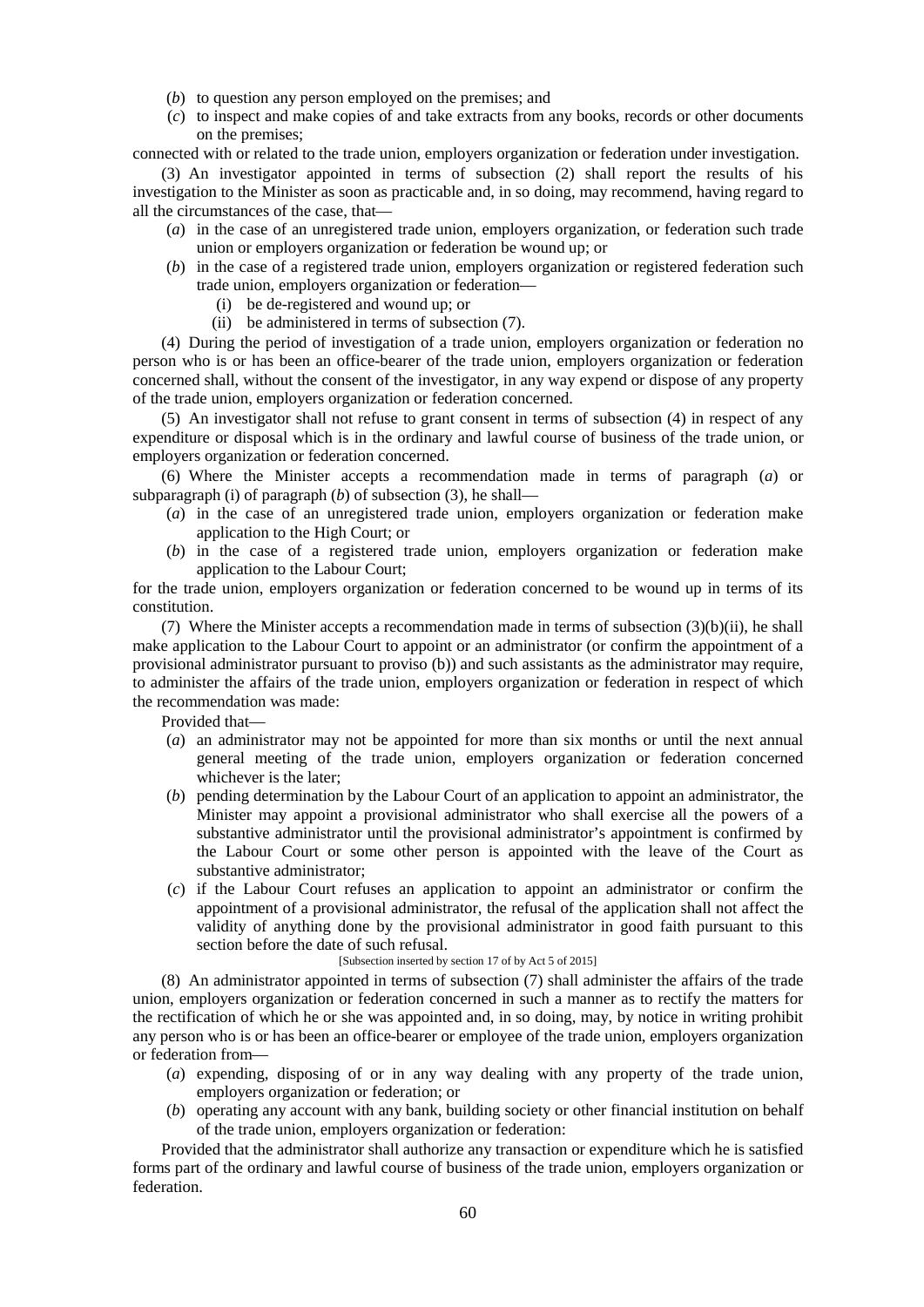#### [Subsection inserted by section 17 of by Act 5 of 2015]

(9) If after due investigation an administrator appointed in terms of subsection (7) finds sufficient evidence on a balance of probabilities that any person who is or has been an office-bearer or employee of the trade union, employers organization or federation has misappropriated any property of the trade union, employers organization or federation, the administrator may—

- (*a*) make an affidavit to that effect incorporating, referring to or annexing thereto any evidence so found; and
- (*b*) lodge, on due notice to the office-bearer or employee or former office-bearer or employee concerned ("the respondent"), an application to the Labour Court, together with the affidavit, for an order directing the respondent by a certain day (the "restitution day") not being earlier than thirty days from the date that the application is set down to for hearing (the "return day" of the application) to refund or return to such trade union, employers organization or federation any property which the respondent has misappropriated from such trade union, employers organization or federation.

#### [Subsection inserted by section 17 of Act 5 of 2015]

(10) If, on the return day of the application, the respondent makes no appearance or, after a hearing, the Labour Court grants the application for the order with or without amendment, the administrator shall, if the respondent does not comply fully or at all with the order by the restitution day, submit the order for registration to whichever court would have had jurisdiction to make such an order had the matter been determined by it, and thereupon the order shall have effect, for purposes of enforcement, of a civil judgment of the appropriate court.

[Subsection inserted by section 17 of Act 5 of 2015]

(11) For the purposes of subsection (9), "misappropriate" in relation to the property or moneys of the trade union, employers organization or federation under administration includes doing either or both of the following in defiance of a notice referred to in subsection (8)—

- (*a*) expending or disposing of the property of the trade union, employers organization or federation; or
- (*b*) withdrawing moneys from any account with any bank, building society or other financial institution operated on behalf of the trade union, employers organization or federation. [Subsection inserted by section 17 of Act 5 of 2015]
- (12) Any person who—
- (*a*) makes any false representation to, or otherwise wilfully hinders or obstructs an investigator or administrator in the exercise of his or her functions under this section; or—
- (*b*) falsely holds himself or herself out to be an investigator or administrator; or
- (*c*) contravenes subsection (4);

shall be guilty of an offence and liable to a fine not exceeding level seven or to imprisonment for a period not exceeding one year or to both such fine and such imprisonment.

[Subsection inserted by section 17 of Act 5 of 2015]

### **121 Officials**

(1) For the purposes of this Act, there shall be—

- (*a*) a Registrar of Labour and such number of Assistant Registrars of Labour as may be necessary for carrying out the functions assigned to such officers in terms of this Act; and
- (*b*) such number of labour officers and employment officers as may be necessary for carrying out the functions assigned to such officers in terms of this Act;

whose offices shall form part of the Public Service.

(2) With the approval of the Minister, the Registrar may delegate to any other officer referred to in subsection (1) any of the functions conferred upon him by this Act, other than such power of delegation.

(3) The Minister may give directions of a general nature to any officer referred to in subsection (1) as to the performance of his functions in terms of this Act.

(4) An officer referred to in subsection (1) shall be issued with a certificate signed by the Registrar stating his official title.

[Section substituted by section 41 of Act 17 of 2002]

# **122 Acquisition of undertakings by trade unions and trade union congress**

(1) Whenever—

- (*a*) an undertaking which employs persons who are members of one or more registered trade unions or a federation thereof is to be discontinued; and
- (*b*) it would be in the interests of consumers, the employees concerned and members of the public generally that the undertaking be continued;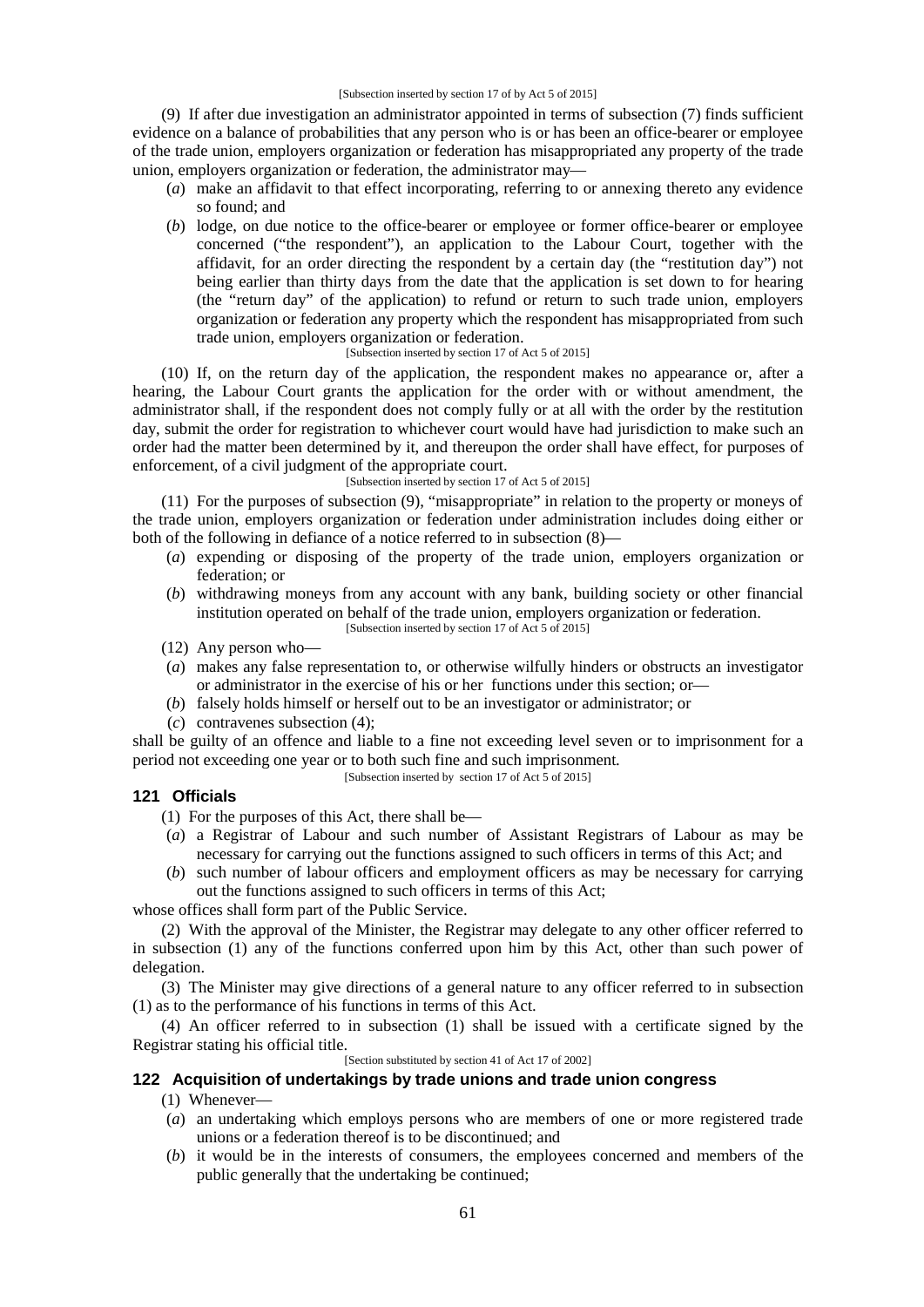the Minister may, subject to this section, direct all or any of the trade unions or the federation concerned to endeavour in good faith to acquire the undertaking from their funds.

(2) Where the employees of an undertaking referred to in subsection (1) are not members of a registered trade union, the Minister may, if it would be in the interests of consumers, the employees concerned and members of the public generally that the undertaking be continued, subject to this section, direct any federation, association or congress of trade unions to endeavour in good faith to acquire the undertaking from the funds of such association or congress.

(3) Before making any direction in terms of subsection (1) or (2), the Minister shall consult the employees and any trade union, federation, association or congress of trade unions concerned.

(4) When making any direction in terms of subsection (1) or (2), the Minister shall include therein such directions as to the repayment by the employees concerned of such of the costs and expenses of the federation, association or congress of trade unions concerned as the Minister thinks fit.

## **123 Minister may raise levies to meet certain expenses**

(1) Subject to subsection (2), the Minister may, after consultation with the Minister responsible for finance, by statutory instrument provide for the imposition and payment of levies on employees, employers organizations, trade unions and federations thereof for the purpose of meeting the expenses of all or any of the following—

(*a*) …..

#### [Paragraph repealed by section 45 of Act 17 of 2002]

- (*b*) the Labour Court; and
- (*c*) employers organizations or any federation, association or congress of trade unions recognized by the Minister as being representative of all or most registered trade unions; and
- (*d*) employers organizations recognized by the Minister as being representative of all or most registered employer organizations.
- (2) In imposing levies in terms of subsection (1), the Minister shall take into account—
- (*a*) the extent to which any person upon whom the levy is imposed has utilized or ought to utilize the services of the Labour Court, federation, association or congress of trade unions concerned; and

[Paragraph amended by section 45 of Act 17 of 2002]

(*b*) the ability of any person or organization upon whom the levy is imposed to pay the levy.

#### **124 Protection against multiple proceedings**

(1) Where any proceedings in respect of any matter have been instituted, completed or determined in terms of this Act, no person who is aware thereof shall institute or cause to be instituted, or shall continue any other proceedings, in respect of the same or any related matter, without first advising the authority, court or tribunal which is responsible for or concerned with the second mentioned proceedings of the fact of the earlier proceedings.

 $(2)$  …

#### [Subsection repealed by section 4 of Act 22 of 2001]

#### **125 Records to be kept by employers, principals and contractors**

(1) Every employer upon whom any agreement, determination or regulation is binding under this Act in relation to remuneration to be paid, time to be worked or such other particulars as may be prescribed shall at all times keep, in respect of all persons employed by him, records of the remuneration paid, of the time worked and of those other particulars.

(2) The form and manner in which the records referred to in subsection (1) shall be kept as prescribed:

Provided that the Registrar may in writing authorize the keeping of such records in some other form if the records so kept will, in his opinion, enable a labour officer or designated agent to ascertain therefrom the required particulars.

(3) Whenever any agreement, determination or regulation regulates the rates at which or the principles upon which payment shall be made by a principal or contractor to any person to whom any work is given out on contract by that principal or contractor, every such principal or contractor shall at all times keep records of payments made by him to any person to whom he has so given out work on contract and of such other particulars as may be prescribed, and every such person to whom work has so been given out on contract shall at all times keep records of payments received by him from any such principal or contractor in respect of such work and such other particulars as may be prescribed.

(4) Every person who is or has been an employer or principal or contractor, as the case may be, shall retain the records referred to in subsections (1) and (3) for a period of three years and shall produce these records on demand made at any time during that period by—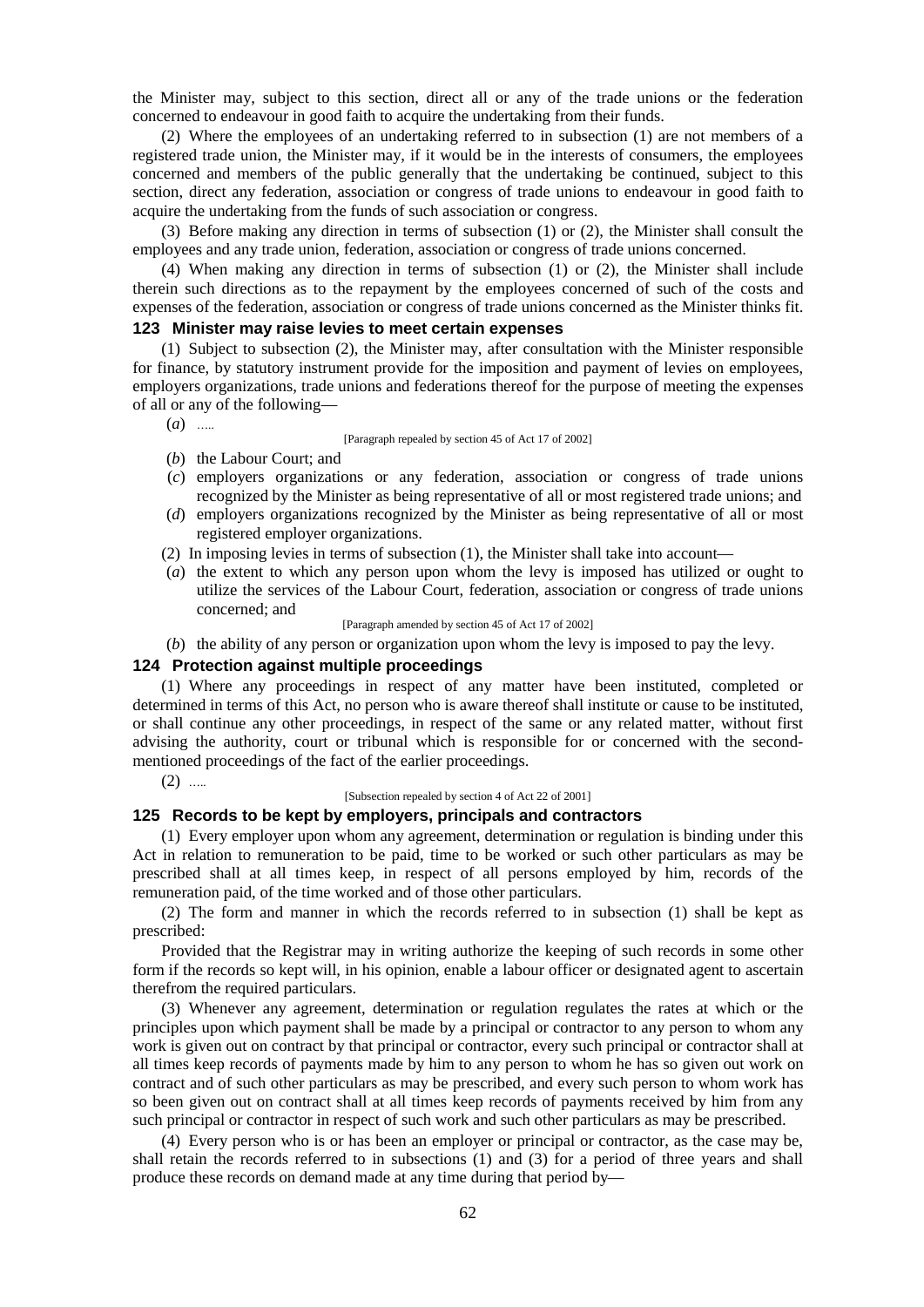- (*a*) a labour officer; or
- (*b*) a designated agent acting within the scope of his authority, in terms of subsection (3) of section *sixty-three*.

(5) If an employer fails to keep or retain the records referred to in this section or falsifies any such record, it shall be presumed for the purposes of this Act that every employee employed by him during the relevant period was engaged throughout that period for not less than the ordinary hours of work applicable to that employee in terms of any agreement, determination or regulation under this Act.

(6) Where it is proved that any statement or entry contained in any record is false, the person required in terms of this section to keep that record shall be presumed, until the contrary is proved, wilfully to have falsified that record.

(7) Any person who fails to comply with any of the provisions of this section applicable to him or who wilfully falsifies any record referred to in this section shall be guilty of an offence and liable to a fine not exceeding level five or to imprisonment for a period not exceeding six months or to both such fine and such imprisonment.

[Subsection amended by section 4 of Act 22 of 2001]

# **126 Investigative powers of labour officers**

- (1) A labour officer—
- (*a*) may without previous notice enter upon any premises in which any person is being employed; and
- (*b*) in respect of matters relating to wages, hours or conditions of work, may question, either apart from or in the presence of others, any person who is or has been upon or in any premises in which any person is being employed; and
- (*c*) may require from any person who is or has been upon or in any premises in which any person is being employed the production then and there, or at a time and place fixed by the labour officer, of all relevant books and documents which are or have been upon or in the premises or in the possession or custody or under the control of any employer by whom the premises are occupied or used, or of any employee of that employer; and
- (*d*) may at any time and at any place require from any person who has the possession or custody or control of any relevant book or document relating to the business of any person who is or was an employer, the production then and there, or at a time and place fixed by the labour officer, of that book or document; and
- (*e*) may examine and make extracts from and copies of all books and documents produced to or examined by him, and may require an explanation of any entries in any such books or documents; and
- (*f*) may seize any such books or documents as he believes on reasonable grounds may afford evidence of any offence under this Act.

(2) Any employer in connection with whose business any premises are occupied or used, and every person employed by him, shall at all times furnish such facilities as are required by a labour officer for the purpose of exercising any of the powers conferred by subsection (1).

(3) Where any work is given out on contract to any person by a principal or contractor who is himself an employer in or is engaged in the undertaking, industry, trade or occupation concerned, a labour officer may exercise in relation to that principal or contractor any or all of the powers conferred by subsection (1).

(4) Any labour officer exercising a power or performing a duty conferred or imposed upon him by this section shall on demand produce the certificate furnished to him in terms of subsection (3) of section *one hundred and twenty-one.*

- (5) Any person who—
- (*a*) refuses or fails to answer any question which a labour officer in the exercise of his functions puts to him; or
- (*b*) makes a false statement—
	- (i) in any representations to a labour officer; or
	- (ii) when giving evidence to or before a labour officer investigating a case in terms of this Part:

which he knows to be false in any material particular, or which he has no reason to believe to be true; or

- (*c*) refuses or fails to comply with any request made by a labour officer in the exercise of his functions; or
- (*d*) hinders a labour officer in the exercise of his functions;